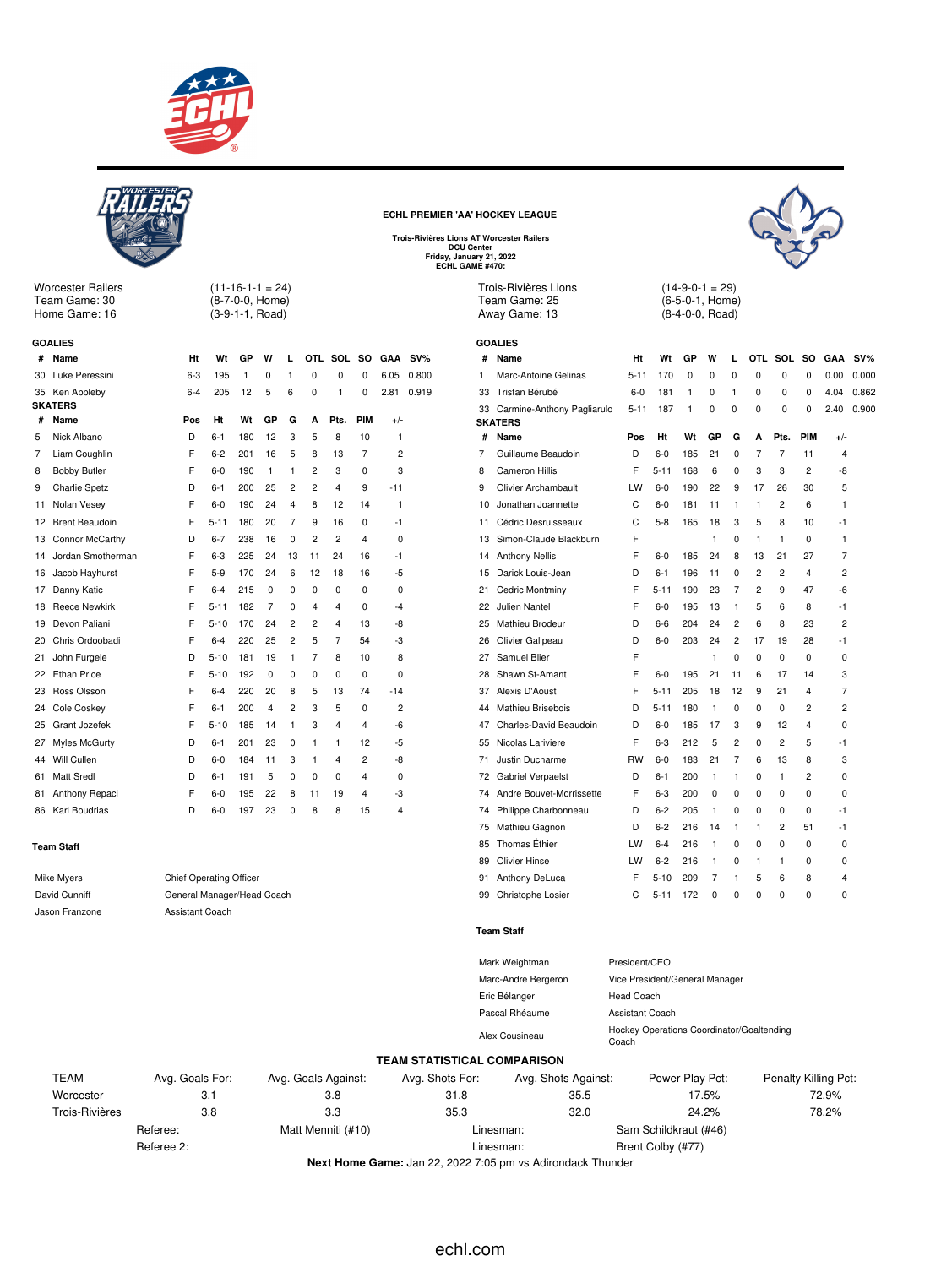### **Standings**

| Eastern<br><b>North</b> |                                                    |           |       |    |    |                |                |    |            |     |     |            |        |               |         |                  |                  |                 |                 |
|-------------------------|----------------------------------------------------|-----------|-------|----|----|----------------|----------------|----|------------|-----|-----|------------|--------|---------------|---------|------------------|------------------|-----------------|-----------------|
| Rank                    | Team                                               | <b>GP</b> | GR    | W  | L  |                | OTL SOL PTS    |    | <b>PCT</b> | GF  | GA  | <b>PIM</b> |        | <b>RW ROW</b> | S/O     | Home             | Away             | P10             | <b>STK</b>      |
| 1                       | Newfoundland Growlers                              | 22        | 45    | 15 | 5  | $\overline{c}$ | $\mathbf 0$    | 32 | 0.727      | 81  | 57  | 306        | 13     | -14           | $1 - 0$ | $6 - 5 - 1 - 0$  | $9 - 0 - 1 - 0$  | $5 - 3 - 2 - 0$ | $1 - 0 - 2 - 0$ |
| $\overline{c}$          | <b>Reading Royals</b>                              | 28        | 43    | 15 | 8  | $\overline{4}$ | $\mathbf{1}$   | 35 | 0.625      | 90  | 86  |            | 262 13 | 15            | $0 - 1$ | $10-1-2-0$       | $5 - 7 - 2 - 1$  | $7 - 3 - 0 - 0$ | $1 - 0 - 0 - 0$ |
| 3                       | Trois-Rivières Lions                               | 24        | 45    | 14 | 9  | 0              | $\mathbf{1}$   | 29 | 0.604      | 90  | 78  | 331        | 10     | 13            | $1 - 1$ | $6 - 5 - 0 - 1$  | $8 - 4 - 0 - 0$  | $7 - 2 - 0 - 1$ | $0 - 1 - 0 - 0$ |
| $\overline{4}$          | Adirondack Thunder                                 | 27        | 44    | 13 | 12 | $\overline{2}$ | 0              | 28 | 0.519      | 80  | 88  |            | 392 12 | -13           | $0 - 0$ | $6 - 5 - 1 - 0$  | $7 - 7 - 1 - 0$  | $5 - 4 - 1 - 0$ | $0 - 2 - 0 - 0$ |
| 5                       | <b>Maine Mariners</b>                              | 30        | 41    | 13 | 13 | 3              | $\mathbf{1}$   | 30 | 0.500      | 97  | 107 |            | 419 11 | 12            | $1 - 1$ | $9 - 6 - 1 - 0$  | $4 - 7 - 2 - 1$  | $6 - 4 - 0 - 0$ | $0 - 1 - 0 - 0$ |
| 6                       | <b>Worcester Railers</b>                           | 29        | 42    | 11 | 16 | $\overline{1}$ | -1             | 24 | 0.414      | 89  | 110 | 334        | -9     | 10            | $1 - 1$ | $8 - 7 - 0 - 0$  | $3 - 9 - 1 - 1$  | $3 - 6 - 1 - 0$ | $0 - 1 - 0 - 0$ |
| South                   |                                                    |           |       |    |    |                |                |    |            |     |     |            |        |               |         |                  |                  |                 |                 |
| Rank                    | Team                                               | <b>GP</b> | GR    | W  | L  |                | OTL SOL PTS    |    | <b>PCT</b> | GF  | GA  | <b>PIM</b> |        | <b>RW ROW</b> | S/O     | Home             | Away             | P <sub>10</sub> | <b>STK</b>      |
| $\mathbf{1}$            | Jacksonville Icemen                                | 32        | 40    | 20 | 9  | $\overline{2}$ | $\overline{1}$ | 43 | 0.672      | 98  | 75  | 430        | 14     | 17            | $3 - 1$ | $11 - 5 - 0 - 0$ | $9 - 4 - 2 - 1$  | $8 - 1 - 1 - 0$ | $2 - 0 - 1 - 0$ |
| $\overline{c}$          | Florida Everblades                                 |           | 35 37 | 19 | 10 | 3              | 3              | 44 | 0.629      | 119 | 88  | 583        | 19     | 19            | $0 - 3$ | $6 - 8 - 0 - 2$  | $13 - 2 - 3 - 1$ | $6 - 3 - 1 - 0$ | $0 - 2 - 0 - 0$ |
| 3                       | Orlando Solar Bears                                | 33        | 38    | 18 | 13 | $\overline{2}$ | 0              | 38 | 0.576      | 99  | 106 | 367        | 14     | -17           | $1 - 0$ | $11 - 4 - 1 - 0$ | $7 - 9 - 1 - 0$  | $6 - 3 - 1 - 0$ | $0 - 1 - 1 - 0$ |
| 4                       | Atlanta Gladiators                                 |           | 36 36 | 19 | 14 | $\overline{2}$ | -1             | 41 | 0.569      | 99  | 99  | 559        | 15     | 18            | $1 - 1$ | $14 - 6 - 1 - 0$ | $5 - 8 - 1 - 1$  | $7 - 3 - 0 - 0$ | $3 - 0 - 0 - 0$ |
| 5                       | Greenville Swamp Rabbits                           |           | 31 41 | 10 | 15 | 3              | 3              | 26 | 0.419      | 81  | 98  | 381        | 8      | 10            | $0 - 3$ | $7 - 6 - 3 - 0$  | $3 - 9 - 0 - 3$  | $1 - 5 - 2 - 2$ | $1 - 0 - 0 - 0$ |
| 6                       | South Carolina Stingrays                           |           | 33 39 | 12 | 18 | 3              | $\mathbf 0$    | 27 | 0.409      | 78  | 108 | 474        | 8      | 10            | $2 - 0$ | $8 - 7 - 2 - 0$  | $4 - 11 - 1 - 0$ | $3 - 6 - 1 - 0$ | $2 - 0 - 0 - 0$ |
| $\overline{7}$          | Norfolk Admirals                                   | 33        | 39    | 12 | 19 | $\overline{1}$ | $\mathbf{1}$   | 26 | 0.394      | 86  | 124 | 602 7      |        | 10            | $2 - 1$ | $6 - 7 - 1 - 0$  | $6 - 12 - 0 - 1$ | $2 - 7 - 1 - 0$ | $0 - 3 - 1 - 0$ |
| Western<br>Central      |                                                    |           |       |    |    |                |                |    |            |     |     |            |        |               |         |                  |                  |                 |                 |
| Rank                    | Team                                               |           | GP GR | W  | L  |                | OTL SOL PTS    |    | <b>PCT</b> | GF  | GA  | <b>PIM</b> |        | <b>RW ROW</b> | S/O     | Home             | Away             | P <sub>10</sub> | <b>STK</b>      |
| $\mathbf{1}$            | <b>Toledo Walleye</b>                              | 32        | 40    | 22 | 8  | 0              | $\overline{c}$ | 46 | 0.719      | 120 | 82  | 314        | 16     | 22            | $0 - 2$ | $10-2-0-1$       | $12 - 6 - 0 - 1$ | $7 - 2 - 0 - 1$ | $2 - 0 - 0 - 0$ |
| $\overline{2}$          | Cincinnati Cyclones                                | 34        | 38    | 20 | 13 | $\overline{1}$ | 0              | 41 | 0.603      | 121 | 104 | 538        | 17     | 18            | $2 - 0$ | $12 - 5 - 0 - 0$ | $8 - 8 - 1 - 0$  | $7 - 2 - 1 - 0$ | $0 - 2 - 0 - 0$ |
| 3                       | Kalamazoo Wings                                    |           | 32 40 | 19 | 13 | $\mathbf 0$    | $\mathbf 0$    | 38 | 0.594      | 113 | 110 | 395        | 17     | 18            | $1 - 0$ | $12 - 5 - 0 - 0$ | $7 - 8 - 0 - 0$  | $7 - 3 - 0 - 0$ | $0 - 1 - 0 - 0$ |
| 4                       | Fort Wayne Komets                                  | 34        | 38    | 18 | 12 | $\overline{4}$ | $\mathbf 0$    | 40 | 0.588      | 109 | 98  | 479        | 17     | 18            | $0 - 0$ | $12 - 5 - 2 - 0$ | $6 - 7 - 2 - 0$  | $4 - 5 - 1 - 0$ | $1 - 0 - 0 - 0$ |
| 5                       | <b>Wheeling Nailers</b>                            |           | 32 40 | 17 | 14 | $\overline{1}$ | $\mathbf 0$    | 35 | 0.547      | 113 | 110 | 598        | 13     | - 17          | $0 - 0$ | $7 - 7 - 0 - 0$  | $10 - 7 - 1 - 0$ | $4 - 6 - 0 - 0$ | $2 - 0 - 0 - 0$ |
| 6                       | Indy Fuel                                          |           | 33 39 | 14 | 15 | $\overline{c}$ | $\overline{c}$ | 32 | 0.485      | 114 | 112 | 554        | 13     | 14            | $0 - 2$ | $10 - 5 - 0 - 1$ | $4 - 10 - 2 - 1$ | $6 - 3 - 0 - 1$ | $0 - 1 - 0 - 0$ |
| $\overline{7}$          | <b>Iowa Heartlanders</b>                           |           | 35 37 | 12 | 17 | 5              | $\mathbf{1}$   | 30 | 0.429      | 96  | 131 | 462        | 10     | $-11$         | $1 - 1$ | $6 - 6 - 4 - 1$  | $6 - 11 - 1 - 0$ | $4 - 4 - 2 - 0$ | $3 - 0 - 2 - 0$ |
| <b>Mountain</b>         |                                                    |           |       |    |    |                |                |    |            |     |     |            |        |               |         |                  |                  |                 |                 |
| Rank                    | Team                                               | GP        | GR    | W  | L  | OTL SOL PTS    |                |    | <b>PCT</b> | GF  | GA  | PIM        |        | <b>RW ROW</b> | S/O     | Home             | Away             | P10             | <b>STK</b>      |
| $\mathbf{1}$            | <b>Utah Grizzlies</b>                              | 36        | 36    | 22 | 12 | $\overline{1}$ | $\mathbf{1}$   | 46 | 0.639      | 124 | 107 | 523        | 19     | 22            | $0 - 1$ | $12 - 5 - 0 - 0$ | $10-7-1-1$       | $5 - 4 - 0 - 1$ | $1 - 0 - 0 - 0$ |
| $\overline{c}$          | Idaho Steelheads                                   | 34        | 38    | 19 | 14 | $\mathbf 0$    | $\mathbf{1}$   | 39 | 0.574      | 102 | 80  | 363        | 16     | 18            | $1 - 1$ | $13 - 5 - 0 - 0$ | $6 - 9 - 0 - 1$  | $4 - 6 - 0 - 0$ | $0 - 1 - 0 - 0$ |
| 3                       | Allen Americans                                    |           | 30 41 | 14 | 11 | $\overline{4}$ | $\overline{1}$ | 33 | 0.550      | 102 | 111 | 438        | 13     | 13            | $1 - 1$ | $6 - 6 - 2 - 0$  | $8 - 5 - 2 - 1$  | $6 - 2 - 1 - 1$ | $1 - 0 - 1 - 1$ |
| $\overline{4}$          | <b>Tulsa Oilers</b>                                |           | 32 40 | 17 | 14 | $^{\circ}$     | $\overline{1}$ | 35 | 0.547      | 95  | 100 | 315        | 14     | -17           | $0 - 1$ | $10-8-0-1$       | $7 - 6 - 0 - 0$  | $5 - 5 - 0 - 0$ | $0 - 1 - 0 - 0$ |
| 5                       | Rapid City Rush                                    | 36        | 36    | 17 | 14 | 3              | $\overline{c}$ | 39 | 0.542      | 111 | 114 | 471        | 15     | -17           | $0 - 2$ | $8 - 7 - 2 - 1$  | $9 - 7 - 1 - 1$  | $6 - 2 - 2 - 0$ | $3 - 0 - 0 - 0$ |
| 6                       | Kansas City Mavericks                              | 34        | 38    | 17 | 16 | $\overline{1}$ | $\overline{0}$ | 35 | 0.515      | 104 | 109 | 724        | 11     | 15            | $2 - 0$ | $9 - 7 - 1 - 0$  | $8 - 9 - 0 - 0$  | $7 - 3 - 0 - 0$ | $2 - 0 - 0 - 0$ |
| 7                       | Wichita Thunder<br>$x =$ Clinched Playoff Position |           | 35 37 | 12 | 19 | $\overline{4}$ | $\Omega$       | 28 | 0.400      | 96  | 115 | 436        | -9     | 9             | $3 - 0$ | $6 - 10 - 3 - 0$ | $6 - 9 - 1 - 0$  | $2 - 6 - 2 - 0$ | $0 - 3 - 0 - 0$ |

x = Clinched Playoff Position y = Clinched Division z = Regular Season Champion

### **Monday, January 17 2022**

Florida 2 at Atlanta 4 Final Worcester 4 at Reading 6 Final Idaho 3 at Utah 6 Final ECHL All-Stars 14 at Jacksonville All-Stars 7 Final

#### **Friday, January 21 2022**

Cincinnati at Indy 7:00 pm EST Reading at Adirondack 7:00 pm EST South Carolina at Jacksonville 7:00 pm EST Trois-Rivières at Worcester 7:05 pm EST Kalamazoo at Wheeling 7:10 pm EST Iowa at Toledo 7:15 pm EST Orlando at Maine 7:15 pm EST Atlanta at Florida 7:30 pm EST Newfoundland at Kansas City 7:05 pm CST Tulsa at Wichita 7:05 pm CST Idaho at Rapid City 7:05 pm MST Allen at Utah 7:10 pm MST

### **Saturday, January 22 2022**

Trois-Rivières at Reading 4:00 pm EST Orlando at Maine 6:00 pm EST Atlanta at Florida 7:00 pm EST Kalamazoo at Indy 7:00 pm EST South Carolina at Jacksonville 7:00 pm EST Adirondack at Worcester 7:05 pm EST Iowa at Wheeling 7:10 pm EST Cincinnati at Fort Wayne 7:30 pm EST Newfoundland at Kansas City 7:05 pm CST Wichita at Tulsa 7:05 pm CST Idaho at Rapid City 7:05 pm MST Allen at Utah 7:10 pm MST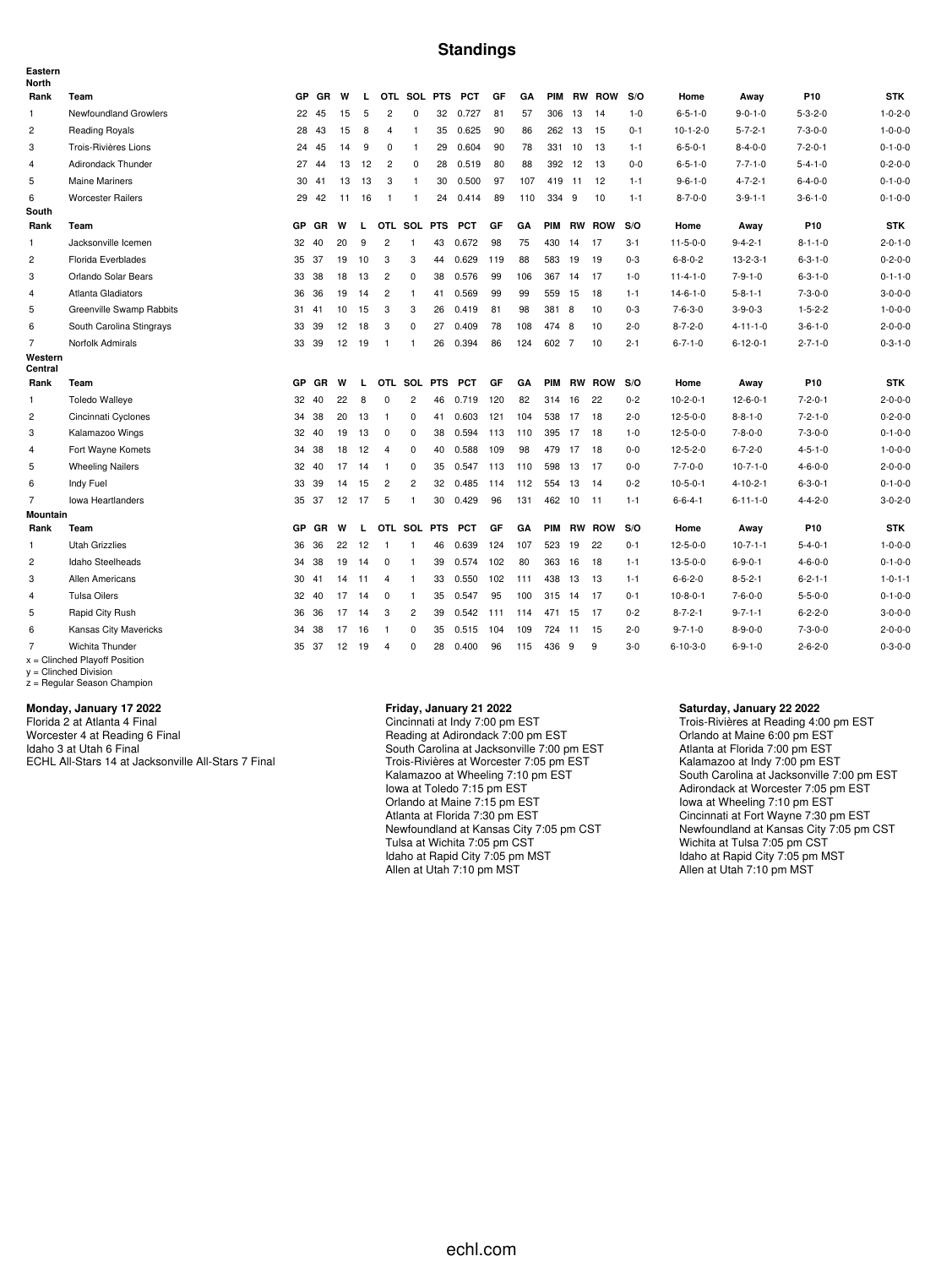# **Conference Standings**

| Eastern        |                                 |    |           |                 |       |                |                |    |                      |           |         |              |    |               |                  |                  |                 |                 |
|----------------|---------------------------------|----|-----------|-----------------|-------|----------------|----------------|----|----------------------|-----------|---------|--------------|----|---------------|------------------|------------------|-----------------|-----------------|
| Rank           | Team                            |    | GP GR     | W               | L.    |                |                |    | OTL SOL PTS PCT      | GF        |         |              |    | GA S/O RW ROW | Home             | Away             | P <sub>10</sub> | <b>STK</b>      |
| $\mathbf{1}$   | <b>Newfoundland Growlers</b>    |    | 22 45     | 15              | 5     | $\overline{2}$ | $\mathbf 0$    | 32 | 0.727                | 81        | 57      | $1 - 0$      | 13 | -14           | $6 - 5 - 1 - 0$  | $9 - 0 - 1 - 0$  | $5 - 3 - 2 - 0$ | $1 - 0 - 2 - 0$ |
| 2              | Jacksonville Icemen             |    | 32 40     | 20              | 9     | 2              | $\mathbf{1}$   | 43 | 0.672                | 98        | 75      | $3-1$ 14     |    | 17            | $11 - 5 - 0 - 0$ | $9 - 4 - 2 - 1$  | $8 - 1 - 1 - 0$ | $2 - 0 - 1 - 0$ |
| 3              | <b>Florida Everblades</b>       |    | 35 37     | 19              | 10    | 3              | 3              | 44 | 0.629                | 119       | 88      | $0 - 3$      | 19 | 19            | $6 - 8 - 0 - 2$  | $13 - 2 - 3 - 1$ | $6 - 3 - 1 - 0$ | $0 - 2 - 0 - 0$ |
| $\overline{4}$ | <b>Reading Royals</b>           |    | 28 43     | 15              | 8     | 4              | $\mathbf{1}$   | 35 | 0.625                | 90        | 86      | $0-1$ 13     |    | 15            | $10-1-2-0$       | $5 - 7 - 2 - 1$  | $7 - 3 - 0 - 0$ | $1 - 0 - 0 - 0$ |
| 5              | Trois-Rivières Lions            |    | 24 45     | 14              | 9     | 0              | $\mathbf{1}$   | 29 | 0.604                | 90        | 78      | $1 - 1$ 10   |    | 13            | $6 - 5 - 0 - 1$  | $8 - 4 - 0 - 0$  | $7 - 2 - 0 - 1$ | $0 - 1 - 0 - 0$ |
| 6              | Orlando Solar Bears             |    | 33 38     | 18 13           |       | $\overline{c}$ | 0              | 38 | 0.576                | 99        | 106     | $1-0$ 14     |    | 17            | $11 - 4 - 1 - 0$ | $7 - 9 - 1 - 0$  | $6 - 3 - 1 - 0$ | $0 - 1 - 1 - 0$ |
| $\overline{7}$ | Atlanta Gladiators              |    | 36 36     |                 | 19 14 | $\overline{c}$ | $\mathbf{1}$   | 41 | 0.569                | 99        | 99      | $1 - 1$ 15   |    | 18            | $14 - 6 - 1 - 0$ | $5 - 8 - 1 - 1$  | $7 - 3 - 0 - 0$ | $3 - 0 - 0 - 0$ |
| 8              | <b>Adirondack Thunder</b>       | 27 | 44        |                 | 13 12 | $\overline{c}$ | 0              | 28 | 0.519                | 80        | 88      | $0-0$ 12     |    | -13           | $6 - 5 - 1 - 0$  | $7 - 7 - 1 - 0$  | $5 - 4 - 1 - 0$ | $0 - 2 - 0 - 0$ |
| 9              | <b>Maine Mariners</b>           |    | 30 41     |                 | 13 13 | 3              | $\mathbf{1}$   | 30 | 0.500                | 97        |         | $107$ 1-1 11 |    | 12            | $9 - 6 - 1 - 0$  | $4 - 7 - 2 - 1$  | $6 - 4 - 0 - 0$ | $0 - 1 - 0 - 0$ |
| 10             | <b>Greenville Swamp Rabbits</b> |    | 31 41     | 10 <sup>°</sup> | 15    | 3              | 3              | 26 | 0.419                | 81        | 98      | $0 - 3$ 8    |    | 10            | $7 - 6 - 3 - 0$  | $3 - 9 - 0 - 3$  | $1 - 5 - 2 - 2$ | $1 - 0 - 0 - 0$ |
| 11             | <b>Worcester Railers</b>        |    | 29 42     | 11 16           |       | -1             | $\mathbf{1}$   | 24 | 0.414                | 89        | 110     | $1 - 1$ 9    |    | 10            | $8 - 7 - 0 - 0$  | $3 - 9 - 1 - 1$  | $3 - 6 - 1 - 0$ | $0 - 1 - 0 - 0$ |
| 12             | South Carolina Stingrays        |    | 33 39     | 12 18           |       | 3              | 0              | 27 | 0.409                | 78        | 108     | $2 - 0$ 8    |    | 10            | $8 - 7 - 2 - 0$  | $4 - 11 - 1 - 0$ | $3 - 6 - 1 - 0$ | $2 - 0 - 0 - 0$ |
| 13             | Norfolk Admirals                |    | 33 39     |                 | 12 19 | $\mathbf{1}$   | $\mathbf{1}$   | 26 | 0.394                | 86        | 124     | $2 - 1$ 7    |    | 10            | $6 - 7 - 1 - 0$  | $6 - 12 - 0 - 1$ | $2 - 7 - 1 - 0$ | $0 - 3 - 1 - 0$ |
| Western        |                                 |    |           |                 |       |                |                |    |                      |           |         |              |    |               |                  |                  |                 |                 |
| Rank           | Team                            | GP | <b>GR</b> | W               | L     |                | OTL SOL PTS    |    | <b>PCT</b>           | <b>GF</b> |         |              |    | GA S/O RW ROW | Home             | Away             | P <sub>10</sub> | <b>STK</b>      |
| $\mathbf{1}$   | <b>Toledo Walleye</b>           |    | 32 40     | 22              | 8     | 0              | 2              | 46 | 0.719 120            |           | 82      | $0 - 2$ 16   |    | 22            | $10-2-0-1$       | $12 - 6 - 0 - 1$ | $7 - 2 - 0 - 1$ | $2 - 0 - 0 - 0$ |
| 2              | <b>Utah Grizzlies</b>           |    | 36 36     |                 | 22 12 | - 1            | $\mathbf{1}$   | 46 | 0.639                |           | 124 107 | $0-1$ 19     |    | 22            | $12 - 5 - 0 - 0$ | $10-7-1-1$       | $5 - 4 - 0 - 1$ | $1 - 0 - 0 - 0$ |
| 3              | Cincinnati Cyclones             | 34 | 38        | 20 13           |       | $\mathbf{1}$   | 0              | 41 | 0.603 121 104 2-0 17 |           |         |              |    | 18            | $12 - 5 - 0 - 0$ | $8 - 8 - 1 - 0$  | $7 - 2 - 1 - 0$ | $0 - 2 - 0 - 0$ |
| $\overline{4}$ | Kalamazoo Wings                 |    | 32 40     | 19              | 13    | 0              | 0              | 38 | 0.594 113 110        |           |         | $1-0$ 17     |    | -18           | $12 - 5 - 0 - 0$ | $7 - 8 - 0 - 0$  | $7 - 3 - 0 - 0$ | $0 - 1 - 0 - 0$ |
| 5              | Fort Wayne Komets               |    | 34 38     | 18 12           |       | $\overline{4}$ | 0              | 40 | 0.588 109            |           | 98      | $0-0$ 17     |    | 18            | $12 - 5 - 2 - 0$ | $6 - 7 - 2 - 0$  | $4 - 5 - 1 - 0$ | $1 - 0 - 0 - 0$ |
| 6              | Idaho Steelheads                | 34 | 38        | 19              | 14    | 0              | $\mathbf{1}$   | 39 | 0.574                | 102       | 80      | $1 - 1$ 16   |    | 18            | $13 - 5 - 0 - 0$ | $6 - 9 - 0 - 1$  | $4 - 6 - 0 - 0$ | $0 - 1 - 0 - 0$ |
| $\overline{7}$ | <b>Allen Americans</b>          |    | 30 41     | 14              | 11    | 4              | $\mathbf{1}$   | 33 | 0.550 102 111        |           |         | $1 - 1$ 13   |    | 13            | $6 - 6 - 2 - 0$  | $8 - 5 - 2 - 1$  | $6 - 2 - 1 - 1$ | $1 - 0 - 1 - 1$ |
| 8              | <b>Tulsa Oilers</b>             |    | 32 40     | 17 14           |       | $\Omega$       | $\mathbf{1}$   | 35 | 0.547                | 95        | 100     | $0-1$ 14     |    | - 17          | $10-8-0-1$       | $7 - 6 - 0 - 0$  | $5 - 5 - 0 - 0$ | $0 - 1 - 0 - 0$ |
| 9              | <b>Wheeling Nailers</b>         |    | 32 40     | 17              | 14    | -1             | 0              | 35 | 0.547                |           | 113 110 | $0 - 0$ 13   |    | -17           | $7 - 7 - 0 - 0$  | $10-7-1-0$       | $4 - 6 - 0 - 0$ | $2 - 0 - 0 - 0$ |
| 10             | Rapid City Rush                 |    | 36 36     | 17 14           |       | 3              | $\overline{2}$ | 39 | 0.542 111 114 0-2 15 |           |         |              |    | -17           | $8 - 7 - 2 - 1$  | $9 - 7 - 1 - 1$  | $6 - 2 - 2 - 0$ | $3 - 0 - 0 - 0$ |
| 11             | Kansas City Mavericks           | 34 | 38        | 17 16           |       | -1             | $\mathbf 0$    | 35 | 0.515 104 109        |           |         | $2 - 0$ 11   |    | 15            | $9 - 7 - 1 - 0$  | $8 - 9 - 0 - 0$  | $7 - 3 - 0 - 0$ | $2 - 0 - 0 - 0$ |
| 12             | Indy Fuel                       |    | 33 39     | 14 15           |       | $\overline{2}$ | $\overline{2}$ | 32 | 0.485 114 112 0-2 13 |           |         |              |    | -14           | $10-5-0-1$       | $4 - 10 - 2 - 1$ | $6 - 3 - 0 - 1$ | $0 - 1 - 0 - 0$ |
| 13             | Iowa Heartlanders               |    | 35 37     | 12 17           |       | 5              | $\mathbf{1}$   | 30 | 0.429                | 96        | 131     | $1 - 1$ 10   |    | 11            | $6 - 6 - 4 - 1$  | $6 - 11 - 1 - 0$ | $4 - 4 - 2 - 0$ | $3 - 0 - 2 - 0$ |
| 14             | Wichita Thunder                 | 35 | -37       | 12              | 19    | 4              | $\Omega$       | 28 | 0.400                | 96        | 115     | $3-0.9$      |    | 9             | $6 - 10 - 3 - 0$ | $6 - 9 - 1 - 0$  | $2 - 6 - 2 - 0$ | $0 - 3 - 0 - 0$ |
|                | * Division Leader               |    |           |                 |       |                |                |    |                      |           |         |              |    |               |                  |                  |                 |                 |

x = Clinched Playoff Position

y = Clinched Division

z = Regular Season Champion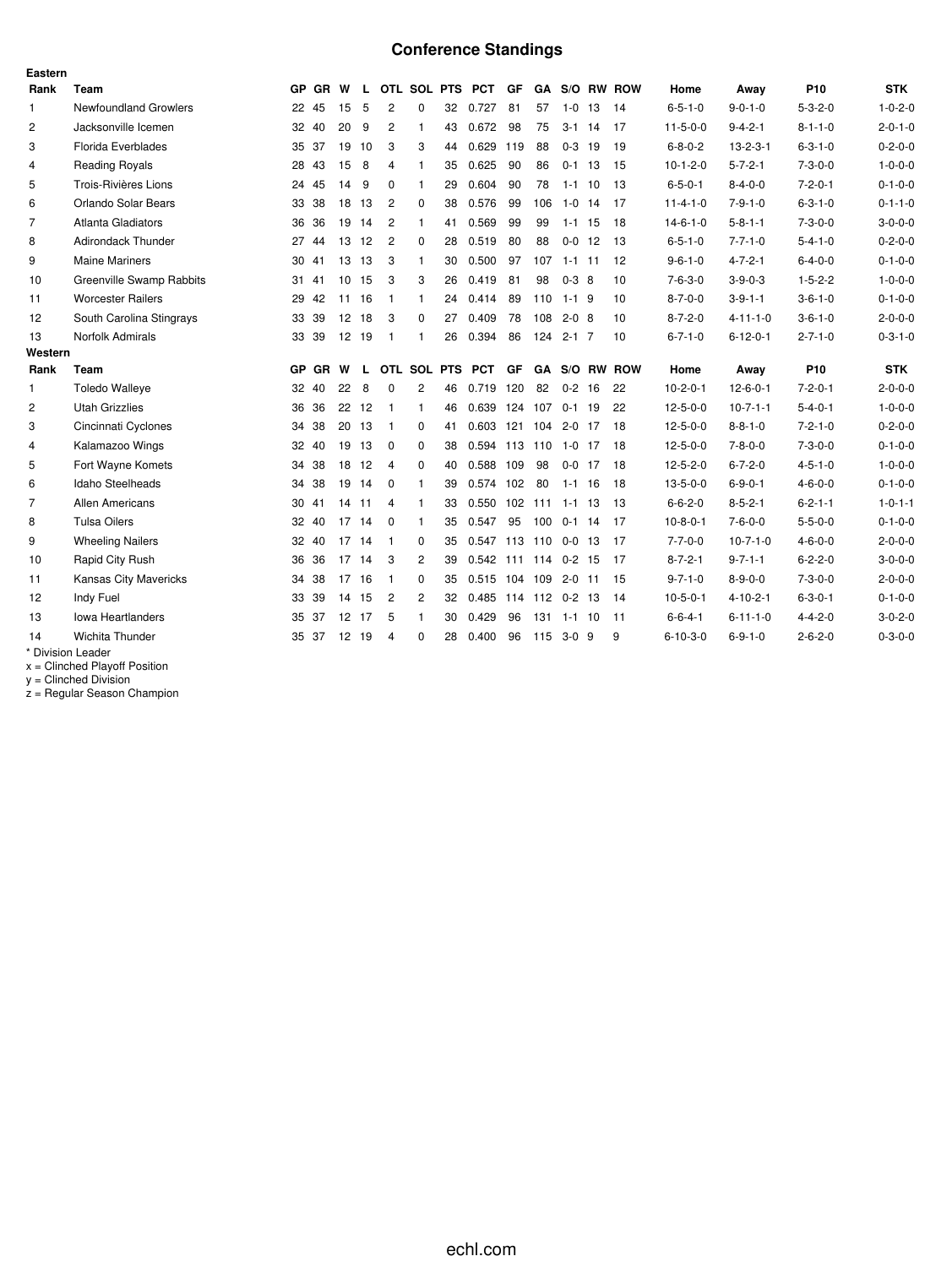# **Attendance Report**

| Team              | Yesterday | <b>Total</b> | Games | Average |
|-------------------|-----------|--------------|-------|---------|
| Toledo            |           | 99502        | 13    | 7654    |
| Fort Wayne        |           | 126084       | 19    | 6636    |
| Jacksonville      |           | 95856        | 16    | 5991    |
| Tulsa             |           | 101555       | 19    | 5345    |
| Cincinnati        |           | 88723        | 17    | 5219    |
| Idaho             |           | 88866        | 18    | 4937    |
| Orlando           |           | 77732        | 16    | 4858    |
| Florida           |           | 75970        | 16    | 4748    |
| Worcester         |           | 58877        | 15    | 3925    |
| Utah              |           | 65236        | 17    | 3837    |
| Adirondack        |           | 40637        | 12    | 3386    |
| Indy              |           | 53861        | 16    | 3366    |
| Kalamazoo         |           | 56451        | 17    | 3321    |
| South Carolina    |           | 55150        | 17    | 3244    |
| Wichita           |           | 59798        | 19    | 3147    |
| Trois-Rivières    |           | 37734        | 12    | 3145    |
| <b>Rapid City</b> |           | 56560        | 18    | 3142    |
| Allen             |           | 41962        | 14    | 2997    |
| Atlanta           |           | 62044        | 21    | 2954    |
| Reading           |           | 37861        | 13    | 2912    |
| Greenville        |           | 45625        | 16    | 2852    |
| Kansas City       |           | 46786        | 17    | 2752    |
| Norfolk           |           | 38073        | 14    | 2720    |
| Maine             |           | 42974        | 16    | 2686    |
| lowa              |           | 31126        | 17    | 1831    |
| Newfoundland      |           | 20745        | 12    | 1729    |
| Wheeling          |           | 22487        | 14    | 1606    |
| League            |           | 1628275      | 431   | 3778    |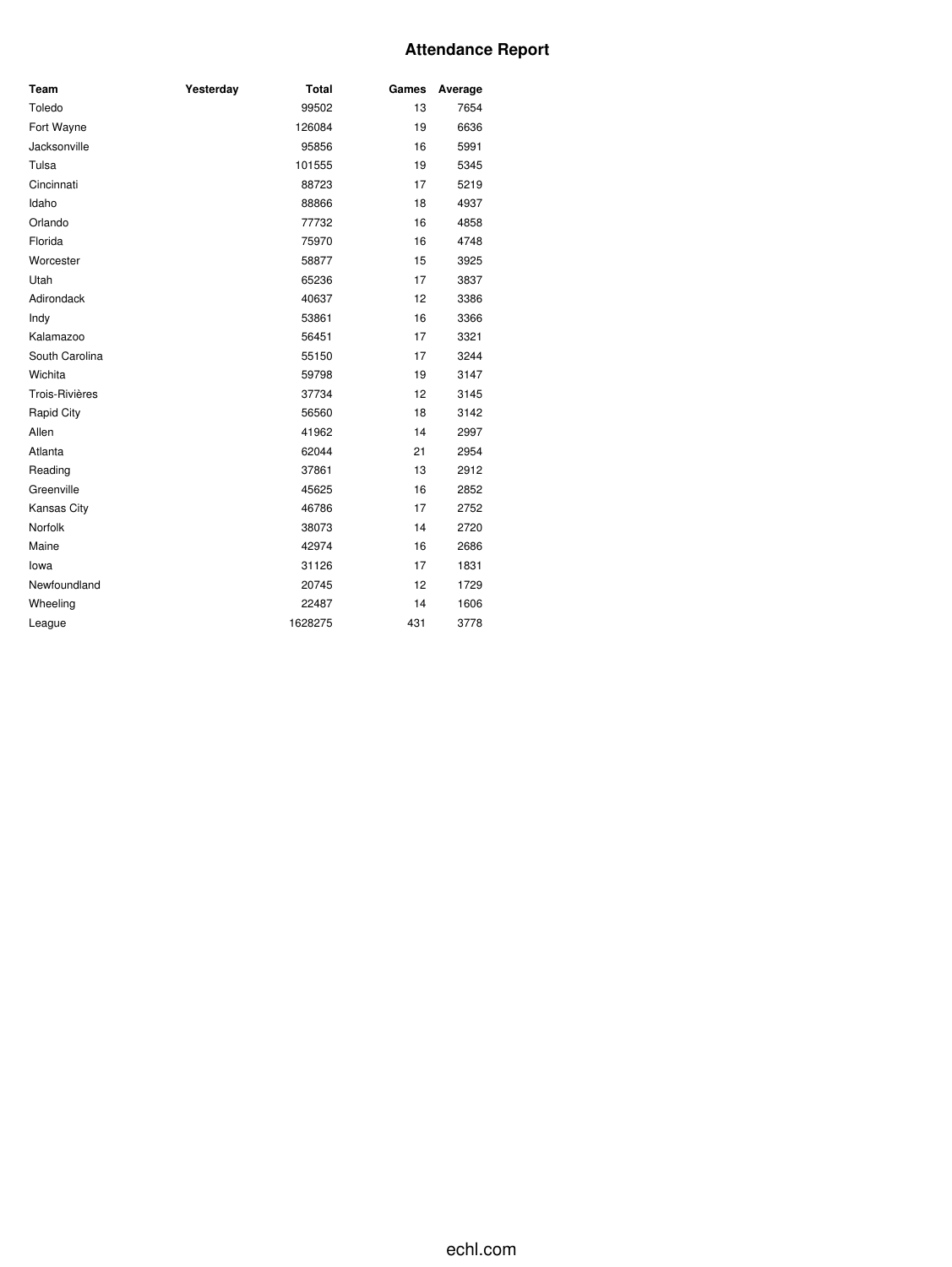| <b>Top 20 Scorers</b> |                         |            |    |    |    |            |
|-----------------------|-------------------------|------------|----|----|----|------------|
| Rank                  | Player                  | Team       | GP | G  | A  | <b>PTS</b> |
| 1                     | <b>Blake Winiecki</b>   | <b>FLA</b> | 32 | 17 | 23 | 40         |
| 2                     | <b>TJ Hensick</b>       | <b>TOL</b> | 32 | 16 | 22 | 38         |
| 3                     | Chad Costello           | <b>ALN</b> | 30 | 15 | 22 | 37         |
| $\overline{4}$        | John McCarron           | <b>FLA</b> | 33 | 16 | 20 | 36         |
| 5                     | Logan Nelson            | <b>RC</b>  | 32 | 10 | 26 | 36         |
| 6                     | Alex Aleardi            | <b>FLA</b> | 33 | 17 | 17 | 34         |
| 7                     | Nick Pastujov           | KC         | 29 | 13 | 21 | 34         |
| 8                     | A.J. White              | <b>IDH</b> | 34 | 13 | 21 | 34         |
| 9                     | Joe Pendenza            | <b>FLA</b> | 35 | 14 | 19 | 33         |
| 10                    | <b>Brayden Watts</b>    | <b>WIC</b> | 35 | 7  | 26 | 33         |
| 11                    | Dylan Sadowy            | <b>TUL</b> | 31 | 17 | 14 | 31         |
| 12                    | Patrick Watling         | <b>WHL</b> | 19 | 12 | 19 | 31         |
| 13                    | Jared Thomas            | <b>IND</b> | 29 | 8  | 23 | 31         |
| 14                    | $^{\star}$<br>Luc Brown | <b>IDH</b> | 34 | 12 | 18 | 30         |
| 15                    | Darik Angeli            | КC         | 26 | 11 | 19 | 30         |
| 16                    | Louie Caporusso         | <b>CIN</b> | 32 | 11 | 19 | 30         |
| 17                    | Several Players Tied    |            |    |    |    | 29         |

# **Minor Penalties**

| Rank                    | .<br>Player               | Team       | <b>GP</b> | MinPen       |
|-------------------------|---------------------------|------------|-----------|--------------|
|                         |                           |            |           |              |
| 1                       | Andrew Nielsen            | UTA        | 31        | 33           |
| 2                       | Sam Thibault              | <b>NOR</b> | 31        | 29           |
| $\star$<br>3            | <b>Riley McKay</b>        | <b>IND</b> | 27        | 26           |
| $\overline{\mathbf{4}}$ | Marcus Crawford           | KC.        | 34        | 26           |
| 5                       | Mikael Robidoux           | KC.        | 19        | 24           |
|                         | <b>Power Play Goals</b>   |            |           |              |
| Rank                    | Player                    | Team       | <b>GP</b> | <b>PPG</b>   |
| 1                       | Peter Abbandonato         | TR.        | 18        | 7            |
| 2                       | Yushiroh Hirano           | <b>CIN</b> | 25        | 7            |
| 3                       | Several Players Tied      |            |           | 6            |
| <b>Shots</b>            |                           |            |           |              |
|                         |                           |            |           |              |
| Rank                    | Player                    | Team       | GP        | <b>Shots</b> |
| 1                       | Logan Nelson              | <b>RC</b>  | 32        | 161          |
| 2                       | Spencer Watson            | <b>IND</b> | 31        | 129          |
| 3<br>$\star$            | Jack Doremus              | <b>TUL</b> | 29        | 123          |
| 4                       | Dylan Sadowy              | <b>TUL</b> | 31        | 120          |
| 5                       | Derek Nesbitt             | <b>ATL</b> | 33        | 120          |
|                         | <b>Game Winning Goals</b> |            |           |              |
| Rank                    | Player                    | Team       | GP.       | <b>GWG</b>   |
| 1                       | Cody Sylvester            | ATL        | 33        | 5            |
| 2                       | Several Players Tied      |            |           | 4            |
|                         |                           |            |           |              |

**Shootout Goals**

Several Players Tied 2

**Rank Player Team SOG SOA**

# **Leaders (Overall)**

| Goals                   |                            |            |                |                |                 |      |
|-------------------------|----------------------------|------------|----------------|----------------|-----------------|------|
| Rank                    | Player                     | Team       | GP             | G              |                 |      |
| 1                       | <b>Blake Winiecki</b>      | <b>FLA</b> | 32             | 17             |                 |      |
| $\overline{2}$          | Alex Aleardi               | <b>FLA</b> | 33             | 17             |                 |      |
| 3                       | Dylan Sadowy               | <b>TUL</b> | 31             | 17             |                 |      |
| $\overline{4}$          | Several Players Tied       |            |                | 16             |                 |      |
| Assists                 |                            |            |                |                |                 |      |
| Rank                    | Player                     | Team       | GP             | A              |                 |      |
| 1                       | Logan Nelson               | <b>RC</b>  | 32             | 26             |                 |      |
| $\overline{2}$          | <b>Brayden Watts</b>       | <b>WIC</b> | 35             | 26             |                 |      |
| 3                       | Jared Thomas               | <b>IND</b> | 29             | 23             |                 |      |
| $\overline{\mathbf{4}}$ | Mike Lee                   | <b>IND</b> | 30             | 23             |                 |      |
| 5                       | <b>Blake Winiecki</b>      | <b>FLA</b> | 32             | 23             |                 |      |
| <b>Penalty Minutes</b>  |                            |            |                |                |                 |      |
| Rank                    | Player                     | Team       | GP             | <b>PIM</b>     |                 |      |
| $\mathbf{1}$            | Mikael Robidoux            | KC         | 19             | 143            |                 |      |
| $\overline{c}$          | <b>Riley McKay</b>         | <b>IND</b> | 27             | 122            |                 |      |
| 3                       | Loren Ulett                | KC         | 30             | 101            |                 |      |
| $\overline{\mathbf{4}}$ | <b>Andrew Nielsen</b>      | <b>UTA</b> | 31             | 91             |                 |      |
| 5                       | Sean Allen                 | <b>WIC</b> | 25             | 83             |                 |      |
| <b>Major Penalties</b>  |                            |            |                |                |                 |      |
| Rank                    | Player                     | Team       | GР             | MajPen         |                 |      |
| $\mathbf{1}$            | Michael Turner             | ATL        | 34             | 8              |                 |      |
| $\overline{c}$          | Mikael Robidoux            | KC         | 19             | $\overline{7}$ |                 |      |
| 3                       | Several Players Tied       |            |                | 6              |                 |      |
|                         |                            |            |                |                |                 |      |
|                         | <b>Short Handed Goals</b>  |            |                |                |                 |      |
| Rank                    | Player                     | Team       |                | GP SHG         |                 |      |
| $\mathbf{1}$            | <b>Trey Bradley</b>        | <b>UTA</b> | 23             | 4              |                 |      |
| $\overline{2}$          | John McCarron              | <b>FLA</b> | 33             | $\overline{4}$ |                 |      |
| 3                       | Several Players Tied       |            |                | 3              |                 |      |
|                         | <b>Shooting Percentage</b> |            |                |                |                 |      |
| Rank                    | Player                     | Team       | GP             |                | Goals Shots PCT |      |
| $\mathbf{1}$            | Ryan Lohin                 | <b>ALN</b> | 6              | 6              | 18              | 33.3 |
| $\overline{2}$          | Justin Almeida             | <b>WHL</b> | 14             | 14             | 45              | 31.1 |
| 3                       | Lewis Zerter-Gossage       | <b>MNE</b> | $\overline{7}$ | $\overline{7}$ | 23              | 30.4 |
| 4                       | John Albert                | <b>TOL</b> | 22             | 13             | 52              | 25.0 |
| 5                       | Alex Kile                  | <b>MNE</b> | $\overline{7}$ | 5              | 21              | 23.8 |
| <b>Plus/Minus</b>       |                            |            |                |                |                 |      |
| Rank                    | Player                     | Team       | GP             | $+/-$          |                 |      |
| $\mathbf{1}$            | John McCarron              | <b>FLA</b> | 33             | 23             |                 |      |
| 2                       | * Xavier Bouchard          | <b>FLA</b> | 28             | 20             |                 |      |
| 3                       | Dajon Mingo                | <b>CIN</b> | 31             | 20             |                 |      |
| $\overline{4}$          | <b>TJ Hensick</b>          | TOL        | 32             | 19             |                 |      |
| 5                       | <b>Blake Winiecki</b>      | <b>FLA</b> | 32             | 19             |                 |      |
|                         | <b>Shootout Percentage</b> |            |                |                |                 |      |
| Rank                    | Player                     |            |                | Team SOG SOA   | <b>SO%</b>      |      |
| 1                       | Several Players Tied       |            |                |                | 100.0           |      |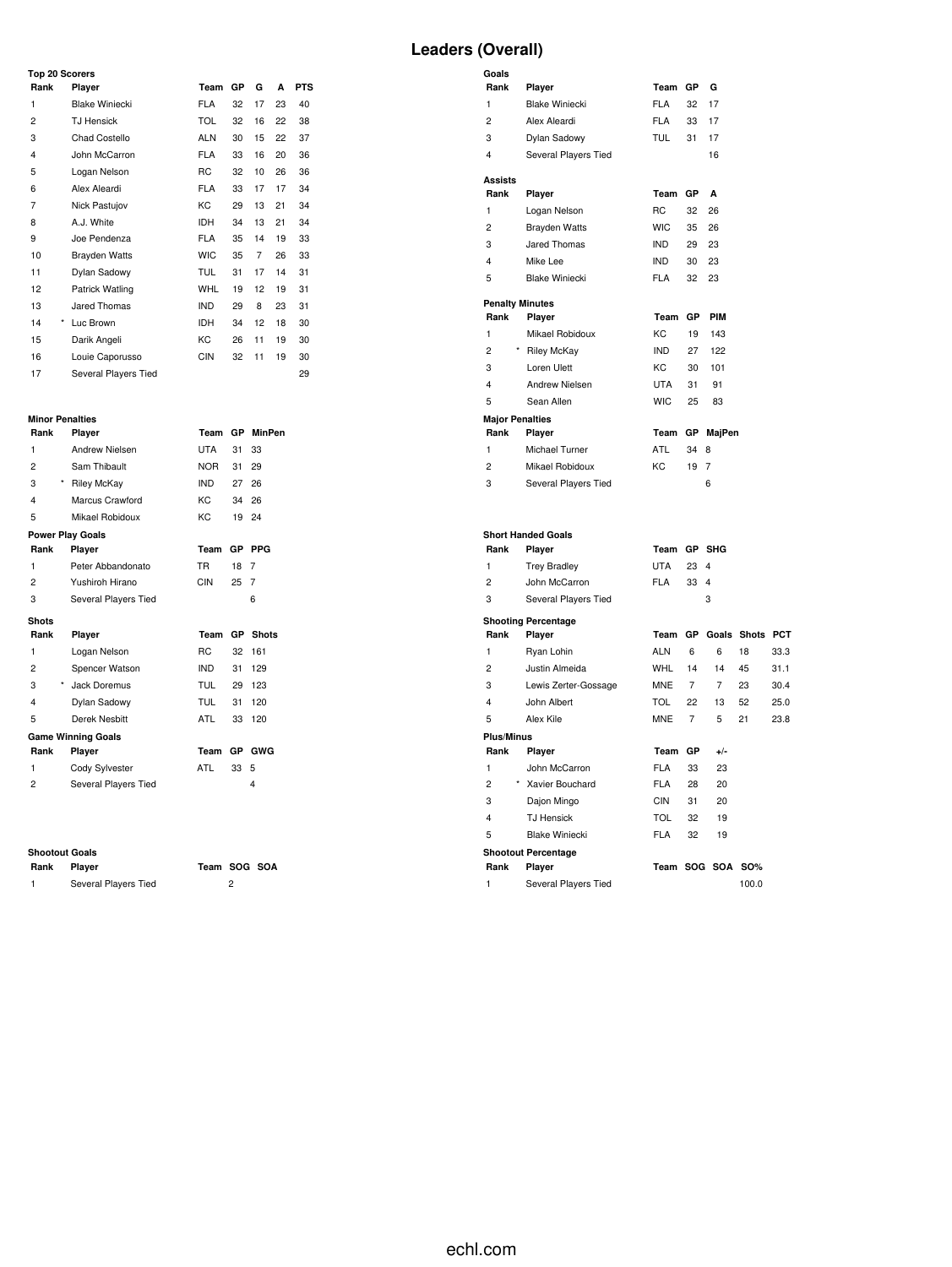# **Leading Goalies**

|      | Top 15 Goalies (by GAA) |                            |            |                 |      |    |                |                |                |                |    |                |                |                |                |          |            |     |     |        |
|------|-------------------------|----------------------------|------------|-----------------|------|----|----------------|----------------|----------------|----------------|----|----------------|----------------|----------------|----------------|----------|------------|-----|-----|--------|
| Rank |                         | Player                     | Team       | <b>GP</b>       | Mins | W  | L              | <b>OTL</b>     | SOL            | so             | GA |                | <b>GAA SOW</b> |                | SOL SOGA       | SOA      | <b>SO%</b> | SA  | SVS | $SV\%$ |
|      |                         | Jake Kupsky                | <b>IDH</b> | 14              | 746  | 8  | 5              | $\Omega$       | 0              | $\overline{2}$ | 25 | $2.01 \ 0$     |                | 0              | $\Omega$       | 0        | 0.000      | 305 | 280 | 0.918  |
| 2    |                         | <b>Tyler Parks</b>         | ATL        | 22              | 1316 | 15 | 4              | $\overline{2}$ |                | $\overline{2}$ | 46 | $2.10$ 1       |                |                |                | 5        | 0.800      | 679 | 633 | 0.932  |
| 3    |                         | <b>Charles Williams</b>    | <b>JAX</b> | 15              | 908  | 9  | 5              | 0              |                |                | 32 | $2.11 \quad 0$ |                | 1              | $\overline{2}$ | 3        | 0.333 383  |     | 351 | 0.916  |
| 4    |                         | <b>Trent Miner</b>         | <b>UTA</b> | 12 <sup>°</sup> | 681  | 8  | 4              | 0              | 0              | 4              | 25 | $2.20 \quad 0$ |                | 0              | 0              | 0        | 0.000 345  |     | 320 | 0.928  |
| 5    |                         | Parker Gahagen             | <b>FLA</b> | 12 <sup>°</sup> | 713  | 7  | 3              |                | 1              | $\overline{2}$ | 27 | $2.27 \quad 0$ |                | 1              | 1              | 3        | 0.667      | 304 | 277 | 0.911  |
| 6    |                         | Daniel Mannella            | TUL        | 15              | 869  | 10 | 3              | 0              |                | $\Omega$       | 33 | $2.28 \quad 0$ |                | $\mathbf{1}$   | 3              | 6        | 0.500      | 406 | 373 | 0.919  |
| 7    |                         | Samuel Harvey              | <b>FW</b>  | 11              | 669  | 8  |                | $\overline{2}$ | 0              |                | 26 | $2.33 \quad 0$ |                | $\Omega$       | $\Omega$       | $\Omega$ | 0.000      | 388 | 362 | 0.933  |
| 8    |                         | Lukas Parik                | <b>RC</b>  | 16              | 967  | 9  | 4              | $\overline{c}$ |                |                | 38 | $2.36$ 0       |                | 1              | $\overline{2}$ | 2        | 0.000 524  |     | 486 | 0.927  |
| 9    |                         | <b>Billy Christopoulos</b> | TOL        | 17              | 1004 | 13 | $\overline{2}$ | 0              | 2              | 0              | 41 | $2.45 \quad 0$ |                | 2              | 4              | 7        | 0.429      | 525 | 484 | 0.922  |
| 10   |                         | <b>Brad Barone</b>         | ORL        | 19              | 1041 | 11 | 5              |                | 0              | 1              | 43 | $2.48$ 1       |                | $\Omega$       | 1              | 3        | 0.667      | 614 | 571 | 0.930  |
| 11   |                         | Mat Robson                 | <b>CIN</b> | 17              | 1028 | 10 | 6              |                | 0              |                | 43 | $2.51 \quad 1$ |                | 0              | $\Omega$       | 3        | 1.000      | 438 | 395 | 0.902  |
| 12   |                         | Pat Nagle                  | <b>REA</b> | 12 <sup>2</sup> | 722  |    | $\overline{2}$ | $\overline{2}$ |                |                | 31 | $2.58$ 0       |                | 1              | $\overline{2}$ | 5        | 0.600      | 424 | 393 | 0.927  |
| 13   |                         | Evan Cormier               | <b>NFL</b> | 13              | 791  | 10 | 2              |                | 0              |                | 34 | $2.58$ 1       |                | $\Omega$       | 1              | 4        | 0.750 347  |     | 313 | 0.902  |
| 14   |                         | Philippe Desrosiers        | <b>TR</b>  | 15              | 885  | 12 | 3              | 0              | 0              |                | 39 | $2.64 \quad 0$ |                | 0              | 0              | $\Omega$ | 0.000      | 477 | 438 | 0.918  |
| 15   |                         | John Lethemon              | GRN        | 12              | 671  | 3  | 6              |                | $\overline{2}$ | $\Omega$       | 30 | $2.68$ 0       |                | $\overline{2}$ | 3              | 5        | 0.400 312  |     | 282 | 0.904  |

| Rank | Player                     | Team | w  |
|------|----------------------------|------|----|
| 1    | <b>Tyler Parks</b>         | ATL  | 15 |
| 2    | <b>Billy Christopoulos</b> | TOL  | 13 |
| 3    | <b>Philippe Desrosiers</b> | TR   | 12 |
| 4    | <b>Brad Barone</b>         | ORL  | 11 |
| 5    | Several Goaltenders Tied   |      | 10 |

#### **Losses**

| Rank | Player                   | Team       |    |
|------|--------------------------|------------|----|
| 1    | Evan Buitenhuis          | <b>WIC</b> | 13 |
| 2    | David Tendeck            | RC.        | 10 |
| 3    | <b>Beck Warm</b>         | <b>NOR</b> | 9  |
| 4    | Ryan Bednard             | SC.        | 8  |
| 5    | Several Goaltenders Tied |            |    |

#### **Mins**

| Rank           | Player             | Team       | Mins |
|----------------|--------------------|------------|------|
| 1              | Evan Buitenhuis    | <b>WIC</b> | 1396 |
| $\overline{2}$ | <b>Tyler Parks</b> | ATL        | 1316 |
| 3              | Jeremy Brodeur     | MNE        | 1070 |
| 4              | <b>Brad Barone</b> | ORL        | 1041 |
| 5              | Mat Robson         | CIN        | 1028 |
|                |                    |            |      |

### **Shutouts**

| Rank          | Player                   | Team SO    |   |
|---------------|--------------------------|------------|---|
|               | * Trent Miner            | <b>UTA</b> | 4 |
| $\mathcal{P}$ | Several Goaltenders Tied |            |   |

*\* indicates rookie*

| Saves          |         |                    |            |     |
|----------------|---------|--------------------|------------|-----|
| Rank           |         | Player             | Team SVS   |     |
| $\mathbf{1}$   |         | Evan Buitenhuis    | <b>WIC</b> | 748 |
| $\overline{2}$ |         | <b>Tyler Parks</b> | ATL        | 633 |
| 3              |         | Jeremy Brodeur     | MNE        | 578 |
| $\overline{4}$ |         | <b>Brad Barone</b> | ORL        | 571 |
| 5              | $\star$ | Lukas Parik        | RC         | 486 |

### **Save Percentage**

| Rank           | Player             | Team       |    |     | GA SVS SV% |
|----------------|--------------------|------------|----|-----|------------|
| 1              | * Samuel Harvey    | <b>FW</b>  | 26 | 362 | 0.933      |
| $\overline{2}$ | <b>Tyler Parks</b> | ATL        | 46 | 633 | 0.932      |
| 3              | <b>Brad Barone</b> | ORL        | 43 | 571 | 0.930      |
| $\overline{4}$ | * Trent Miner      | <b>UTA</b> | 25 | 320 | 0.928      |
| 5              | Lukas Parik        | RC.        | 38 | 486 | 0.927      |

### **Shootout Wins**

| Rank | Player                   | Team SOW         |                |
|------|--------------------------|------------------|----------------|
| 1    | Evan Buitenhuis          | WIC.             | $\overline{2}$ |
| 2    | Ryan Bednard             | SC.              | $\overline{2}$ |
| 3    | Dylan Wells              | NOR <sub>2</sub> |                |
| 4    | * Tyler Wall             | JAX.             | $\overline{2}$ |
| 5    | Several Goaltenders Tied |                  |                |

#### **Shootout Percentage**

| Rank | Player                   | Team Saves Att SO% |       |
|------|--------------------------|--------------------|-------|
|      | Several Goaltenders Tied |                    | 1.000 |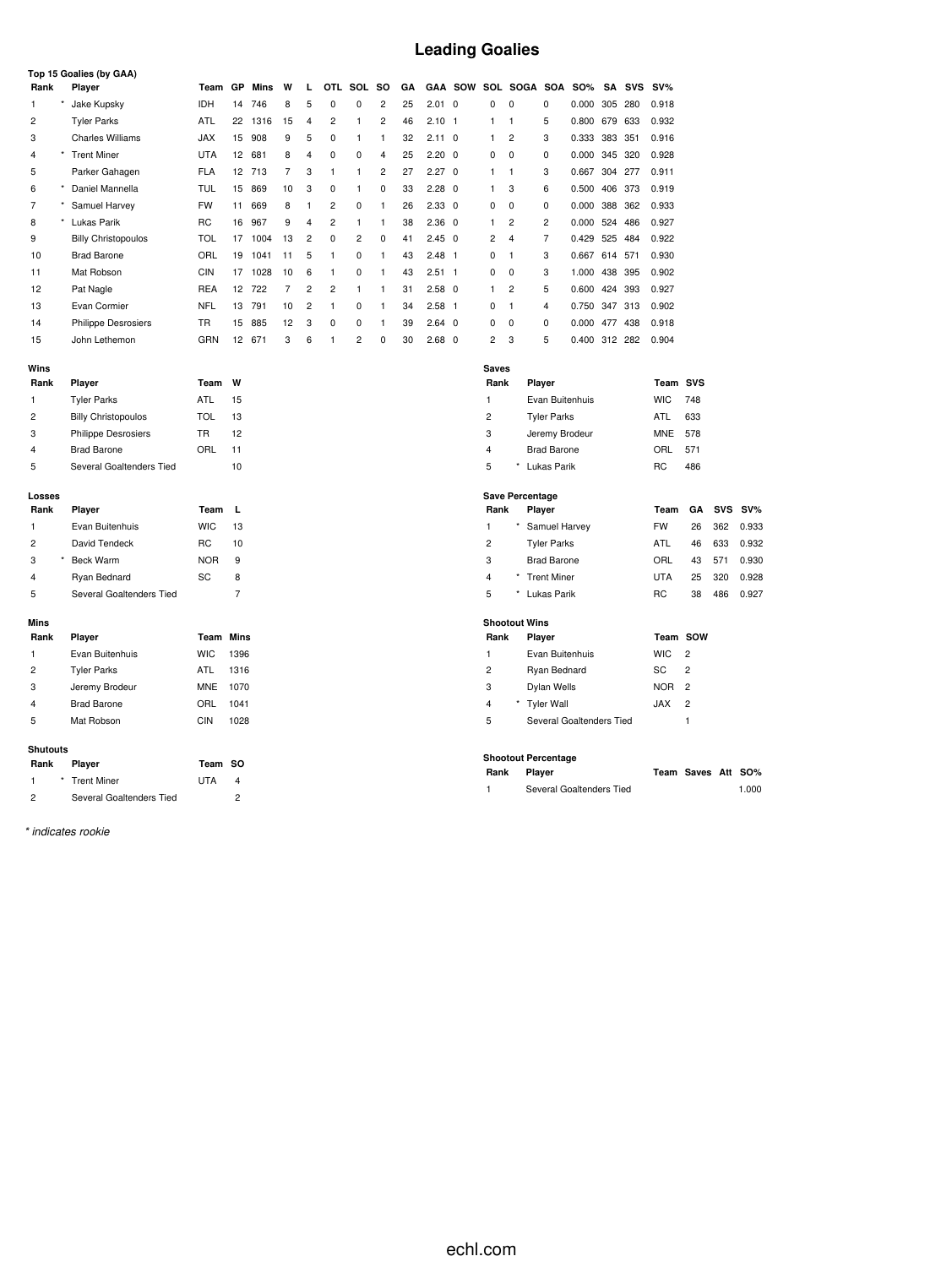### **Top 20 Scorers**

| טט ו                    |          |                           |            |     |                         |    |            |
|-------------------------|----------|---------------------------|------------|-----|-------------------------|----|------------|
| Rank                    |          | Player                    | Team       | GР  | G                       | A  | <b>PTS</b> |
| 1                       |          | * Luc Brown               | IDH        | 34  | 12                      | 18 | 30         |
| $\overline{c}$          | $^\star$ | Jack Doremus              | <b>TUL</b> | 29  | 15                      | 12 | 27         |
| 3                       | $^\star$ | Mason Mannek              | <b>UTA</b> | 36  | 12                      | 15 | 27         |
| 4                       | $^\star$ | <b>Brandon Cutler</b>     | <b>UTA</b> | 23  | 10                      | 17 | 27         |
| 5                       | $^\star$ | Gavin Gould               | <b>ALN</b> | 26  | 9                       | 18 | 27         |
| 6                       | $^\star$ | Carter Johnson            | <b>WIC</b> | 33  | 11                      | 15 | 26         |
| 7                       | $\star$  | Jake Jaremko              | <b>FLA</b> | 34  | 9                       | 16 | 25         |
| 8                       | $^\star$ | Matt Alvaro               | <b>FW</b>  | 34  | 13                      | 11 | 24         |
| 9                       | $^\star$ | Kris Bennett              | IA         | 18  | 12                      | 12 | 24         |
| 10                      | $^\star$ | Luke Martin               | <b>UTA</b> | 30  | 6                       | 18 | 24         |
| 11                      | $^\star$ | Cam Hausinger             | <b>WHL</b> | 31  | 9                       | 14 | 23         |
| 12                      | $^\star$ | Josh Maniscalco           | <b>WHL</b> | 26  | 8                       | 15 | 23         |
| 13                      | $^\star$ | Jack Billings             | IA         | 30  | 10                      | 12 | 22         |
| 14                      | $^\star$ | Patrick Polino            | <b>CIN</b> | 24  | 6                       | 16 | 22         |
| 15                      | $^\star$ | <b>Kaid Oliver</b>        | IA         | 33  | 4                       | 18 | 22         |
| 16                      | $\star$  | Jared Cockrell            | WHL        | 28  | 9                       | 12 | 21         |
| 17                      | $^\star$ | Alex Gilmour              | <b>TUL</b> | 32  | 8                       | 13 | 21         |
| 18                      |          | * Tristan Thompson        | <b>RC</b>  | 36  | $\overline{4}$          | 17 | 21         |
| 19                      |          | Several Players Tied      |            |     |                         |    | 20         |
| <b>Minor Penalties</b>  |          |                           |            |     |                         |    |            |
| Rank                    |          | Player                    | Team       | GР  | <b>MinPen</b>           |    |            |
| 1                       |          | <b>Riley McKay</b>        | <b>IND</b> | 27  | 26                      |    |            |
| $\overline{2}$          | $\star$  | Gabe Guertler             | ATL        | 35  | 20                      |    |            |
| 3                       |          | Jimmy Soper               | <b>TUL</b> | 32  | 16                      |    |            |
| $\overline{4}$          | $^\star$ | Luke Lynch                | <b>JAX</b> | 27  | 16                      |    |            |
| 5                       |          | Alex Gilmour              | <b>TUL</b> | 32  | 16                      |    |            |
|                         |          | <b>Power Play Goals</b>   |            |     |                         |    |            |
| Rank                    |          | Player                    | Team       | GP  | <b>PPG</b>              |    |            |
| 1                       | $^\star$ | <b>Bryce Misley</b>       | IA         | 29  | 6                       |    |            |
| $\overline{2}$          | $\star$  | Kris Bennett              | IA         | 18  | 5                       |    |            |
| 3                       | $^\star$ | Matt Alvaro               | <b>FW</b>  | 34  | 5                       |    |            |
| $\overline{4}$          |          | * Luc Brown               | IDH        | 34  | 5                       |    |            |
| 5                       |          | Several Players Tied      |            |     | $\overline{\mathbf{4}}$ |    |            |
| <b>Shots</b>            |          |                           |            |     |                         |    |            |
| Rank                    |          | Player                    | Team       | GР  | <b>Shots</b>            |    |            |
| 1                       | $\star$  | Jack Doremus              | <b>TUL</b> | 29  | 123                     |    |            |
| $\overline{2}$          | $\star$  | Luc Brown                 | IDH        | 34  | 111                     |    |            |
| 3                       | $^\star$ | Josh Maniscalco           | <b>WHL</b> | 26  | 103                     |    |            |
| $\overline{\mathbf{4}}$ | $^\star$ | <b>Brandon Cutler</b>     | <b>UTA</b> | 23  | 89                      |    |            |
| 5                       | $^\star$ | Patrick Grasso            | <b>ADK</b> | 27  | 86                      |    |            |
|                         |          | <b>Game Winning Goals</b> |            |     |                         |    |            |
| Rank                    |          | Player                    | Team       | GP  | GWG                     |    |            |
| 1                       |          | Isaac Johnson             | <b>NFL</b> | 18  | 3                       |    |            |
| $\overline{c}$          | ×        | Nick Master               | <b>MNE</b> | 20  | 3                       |    |            |
| 3                       | ×        | Logan Coomes              | <b>TUL</b> | 26  | 3                       |    |            |
| $\overline{4}$          |          | Luke Boka                 | ORL        | 30  | 3                       |    |            |
| 5                       | ×        | Quinn Ryan                | <b>UTA</b> | 33  | 3                       |    |            |
| <b>Shootout Goals</b>   |          |                           |            |     |                         |    |            |
| Rank                    |          | Player                    | Team       | SOG | <b>SOA</b>              |    |            |

Several Players Tied 1

# **Leaders (Rookies)**

| Goals                  |          |                                      |            |    |                    |    |      |
|------------------------|----------|--------------------------------------|------------|----|--------------------|----|------|
| Rank                   |          | Player                               | Team GP    |    | G                  |    |      |
| 1                      |          | Jack Doremus                         | <b>TUL</b> | 29 | 15                 |    |      |
| $\overline{2}$         | $\star$  | Logan Lambdin                        | KAL        | 26 | 14                 |    |      |
| 3                      | $\star$  | Matt Alvaro                          | <b>FW</b>  | 34 | 13                 |    |      |
| 4                      |          | Several Players Tied                 |            |    | 12                 |    |      |
| Assists                |          |                                      |            |    |                    |    |      |
| Rank                   |          | Player                               | Team       | GP | A                  |    |      |
| 1                      |          | * Gavin Gould                        | <b>ALN</b> | 26 | 18                 |    |      |
| $\overline{2}$         |          | * Luke Martin                        | <b>UTA</b> | 30 | 18                 |    |      |
| 3                      | $^\star$ | <b>Kaid Oliver</b>                   | IA         | 33 | 18                 |    |      |
| 4                      |          | Luc Brown                            | IDH        | 34 | 18                 |    |      |
| 5                      |          | Several Players Tied                 |            |    | 17                 |    |      |
|                        |          | <b>Penalty Minutes</b>               |            |    |                    |    |      |
| Rank                   |          | Player                               | Team       | GP | PIM                |    |      |
| 1                      |          | <b>Riley McKay</b>                   | <b>IND</b> | 27 | 122                |    |      |
| $\overline{2}$         | $\star$  | Jordan Schneider                     | <b>IND</b> | 29 | 73                 |    |      |
| 3                      |          | Jack Van Boekel                      | <b>CIN</b> | 22 | 58                 |    |      |
| 4                      |          | Jacob Friend                         | <b>JAX</b> | 28 | 58                 |    |      |
| 5                      |          | Several Players Tied                 |            |    | 55                 |    |      |
| <b>Major Penalties</b> |          |                                      |            |    |                    |    |      |
| Rank                   |          | Player                               | Team       |    | GP MajPen          |    |      |
| 1                      |          | <b>Riley McKay</b>                   | <b>IND</b> | 27 | 6                  |    |      |
| $\overline{c}$         |          | Jacob Friend                         | <b>JAX</b> | 28 | 6                  |    |      |
| 3                      | $\star$  | Nico Blachman                        | SC         | 18 | 6                  |    |      |
| 4                      |          | Chris Ordoobadi                      | <b>WOR</b> | 25 | 6                  |    |      |
| 5                      | $\star$  | <b>Austin Crossley</b>               | <b>UTA</b> | 27 | 6                  |    |      |
|                        |          | <b>Short Handed Goals</b>            |            |    |                    |    |      |
| Rank                   |          | Player                               | Team GP    |    | SHG                |    |      |
| 1                      |          | <b>Brandon Cutler</b>                | <b>UTA</b> | 23 | 3                  |    |      |
| $\overline{c}$         |          | * Todd Burgess                       | <b>NFL</b> | 3  | $\overline{2}$     |    |      |
| 3                      |          | Several Players Tied                 |            |    | $\mathbf{1}$       |    |      |
|                        |          |                                      |            |    |                    |    |      |
|                        |          |                                      |            |    |                    |    |      |
| Rank                   |          | <b>Shooting Percentage</b><br>Player | Team       |    | GP Goals Shots PCT |    |      |
| 1                      |          | Logan Lambdin                        | KAL        | 26 | 14                 | 61 | 23.0 |
| $\overline{2}$         |          | * Carter Cowlthorp                   | SC         | 27 | $\overline{7}$     | 33 | 21.2 |
| 3                      | $^\star$ | Matt Alvaro                          | <b>FW</b>  | 34 | 13                 | 62 | 21.0 |
| 4                      |          | * Quinn Ryan                         | <b>UTA</b> | 33 | 9                  | 43 | 20.9 |
| 5                      |          | Several Players Tied                 |            |    |                    |    | 20.7 |
| Plus/Minus             |          |                                      |            |    |                    |    |      |
| Rank                   |          | Player                               | Team       | GP | $+/-$              |    |      |
| 1                      |          | Xavier Bouchard                      | <b>FLA</b> | 28 | 20                 |    |      |
| $\overline{2}$         | $^\star$ | Luke Martin                          | <b>UTA</b> | 30 | 18                 |    |      |
| 3                      |          | <b>Brandon Cutler</b>                | <b>UTA</b> | 23 | 15                 |    |      |

|                            | 2                 | $\star$    | <b>Carter Cowlthorp</b> | SC         | 27 | 7     | 33          | 21.2 |
|----------------------------|-------------------|------------|-------------------------|------------|----|-------|-------------|------|
|                            | 3                 | $\star$    | Matt Alvaro             | <b>FW</b>  | 34 | 13    | 62          | 21.0 |
|                            | $\overline{4}$    | *          | Quinn Ryan              | <b>UTA</b> | 33 | 9     | 43          | 20.9 |
|                            | 5                 |            | Several Players Tied    |            |    |       |             | 20.7 |
|                            | <b>Plus/Minus</b> |            |                         |            |    |       |             |      |
|                            | Rank              |            | Player                  | Team       | GP | $+/-$ |             |      |
|                            | 1                 |            | * Xavier Bouchard       | FLA        | 28 | 20    |             |      |
|                            | 2                 | $^{\star}$ | Luke Martin             | <b>UTA</b> | 30 | 18    |             |      |
|                            | 3                 | $\star$    | <b>Brandon Cutler</b>   | <b>UTA</b> | 23 | 15    |             |      |
|                            | 4                 | *          | Derek Topatigh          | <b>ATL</b> | 35 | 15    |             |      |
|                            | 5                 | $^\star$   | Casey Johnson           | <b>IDH</b> | 33 | 14    |             |      |
| <b>Shootout Percentage</b> |                   |            |                         |            |    |       |             |      |
|                            | Rank              |            | Player                  | Team       |    |       | SOG SOA SO% |      |
|                            | 1                 |            | Several Players Tied    |            |    |       | 100.0       |      |
|                            |                   |            |                         |            |    |       |             |      |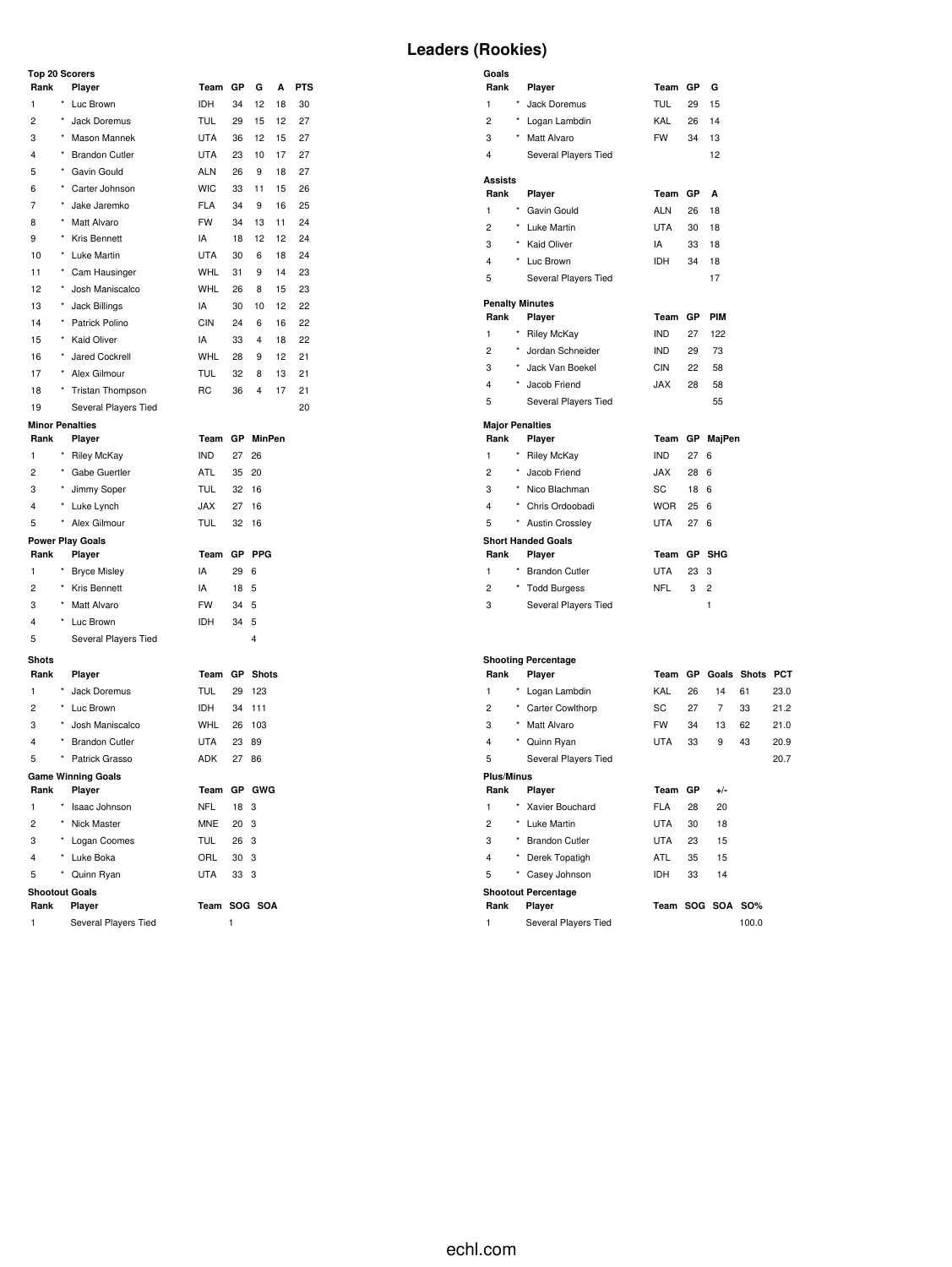#### **Top 20 Scorers**

|                | Top 20 Scorers                  |              |           |                  |    |            |
|----------------|---------------------------------|--------------|-----------|------------------|----|------------|
| Rank           | Player                          | Team         | GР        | G                | А  | <b>PTS</b> |
| 1              | Charle-Edouard D'Astous         | <b>UTA</b>   | 25        | 13               | 15 | 28         |
| 2              | Mike Lee                        | <b>IND</b>   | 30        | 5                | 23 | 28         |
| 3              | Will Graber                     | <b>FW</b>    | 21        | 9                | 16 | 25         |
| 4              | Marcus Crawford                 | KC           | 34        | 6                | 19 | 25         |
| 5              | Tim Davison                     | <b>ATL</b>   | 34        | 6                | 19 | 25         |
| 6              | * Luke Martin                   | <b>UTA</b>   | 30        | 6                | 18 | 24         |
| 7              | * Josh Maniscalco               | WHL          | 26        | 8                | 15 | 23         |
| 8              | Andrew Nielsen                  | <b>UTA</b>   | 31        | 8                | 15 | 23         |
| 9              | Jake McLaughlin                 | <b>FLA</b>   | 29        | 3                | 19 | 22         |
| 10             | Michael Brodzinski              | ORL          | 30        | 6                | 15 | 21         |
| 11             | Dajon Mingo                     | CIN          | 31        | 6                | 15 | 21         |
| 12             | Randy Gazzola                   | <b>TOL</b>   | 22        | 5                | 16 | 21         |
| 13             | * Tristan Thompson              | RC           | 36        | 4                | 17 | 21         |
| 14             | * Chris Ortiz                   | <b>WHL</b>   | 24        | 7                | 13 | 20         |
|                |                                 |              |           |                  |    |            |
| 15             | <b>Brenden Miller</b>           | KAL          | 21        | 5                | 15 | 20         |
| 16             | Cam Clarke                      | <b>WIC</b>   | 32        | 2                | 18 | 20         |
| 17             | * Derek Topatigh                | ATL          | 35        | 5                | 14 | 19         |
| 18             | * Duggie Lagrone                | TUL          | 32        | 4                | 15 | 19         |
| 19             | Olivier Galipeau                | <b>TR</b>    | 24        | 2                | 17 | 19         |
| 20             | Eric Roy                        | ALN          | 22        | 5                | 13 | 18         |
|                | <b>Minor Penalties</b>          |              |           |                  |    |            |
| Rank           | Player                          | Team         |           | <b>GP</b> MinPen |    |            |
| 1              | Andrew Nielsen                  | <b>UTA</b>   | 31        | 33               |    |            |
| 2              | Sam Thibault                    | <b>NOR</b>   | 31        | 29               |    |            |
| 3              | Marcus Crawford                 | KC           | 34        | 26               |    |            |
| 4              | Cole Fraser                     | <b>TOL</b>   | 26        | 22               |    |            |
| 5              | Sean Allen                      | <b>WIC</b>   | 25        | 19               |    |            |
|                | <b>Power Play Goals</b>         |              |           |                  |    |            |
| Rank           | Player                          | Team         | GР        | <b>PPG</b>       |    |            |
| 1              | Charle-Edouard D'Astous         | <b>UTA</b>   | 25        | 4                |    |            |
| 2              | Several Players Tied            |              |           | 3                |    |            |
| <b>Shots</b>   |                                 |              |           |                  |    |            |
| Rank           | Player                          | Team         |           | <b>GP</b> Shots  |    |            |
| 1              | Marcus Crawford                 | КC           | 34        | 108              |    |            |
| $\overline{c}$ | * Josh Maniscalco               | WHL          | 26        | 103              |    |            |
| 3              | Charle-Edouard D'Astous         | UTA          | 25        | 100              |    |            |
| 4              | * Luke Martin                   | UTA          | 30        | 84               |    |            |
| 5              | Tim Davison                     | ATL          | 34        | 82               |    |            |
|                | <b>Game Winning Goals</b>       |              |           |                  |    |            |
| Rank           | Player                          | Team         | <b>GP</b> | GWG              |    |            |
| 1              | Randy Gazzola                   | TOL          | 22        | 4                |    |            |
| 2              | Jake Ryczek                     | ADK          | 27        | 4                |    |            |
| 3              | Charle-Edouard D'Astous         | UTA          | 25        | 3                |    |            |
| 4              | Kris Myllari                    | <b>ALN</b>   | 30        | 3                |    |            |
| 5              |                                 |              |           | 2                |    |            |
|                | Several Players Tied            |              |           |                  |    |            |
| Rank           | <b>Shootout Goals</b><br>Player | Team SOG SOA |           |                  |    |            |
| 1              |                                 | ATL          | 1         |                  |    |            |
|                | Tim Davison                     |              |           | 1                |    |            |
| $\overline{c}$ | Noah Delmas                     | KC           | 1         | 1                |    |            |
| 3              | Jason Horvath                   | <b>MNE</b>   | 1         | 1                |    |            |
| 4              | Jordan Subban                   | SC           | 1         | 2                |    |            |
| 5              | Eric Williams                   | <b>NOR</b>   | 1         | $\overline{c}$   |    |            |

| Goals                  |         |                                      |             |    |                  |                        |      |
|------------------------|---------|--------------------------------------|-------------|----|------------------|------------------------|------|
| Rank                   |         | Player                               | Team GP     |    | G                |                        |      |
| 1                      |         | Charle-Edouard D'Astous              | <b>UTA</b>  | 25 | 13               |                        |      |
| 2                      |         | Will Graber                          | <b>FW</b>   | 21 | 9                |                        |      |
| 3                      |         | Josh Maniscalco                      | <b>WHL</b>  | 26 | 8                |                        |      |
| 4                      |         | Andrew Nielsen                       | UTA         | 31 | 8                |                        |      |
| 5                      |         | Several Players Tied                 |             |    | 7                |                        |      |
| Assists                |         |                                      |             |    |                  |                        |      |
| Rank                   |         | Player                               | Team GP     |    | A                |                        |      |
| 1                      |         | Mike Lee                             | <b>IND</b>  | 30 | 23               |                        |      |
| 2                      |         | Jake McLaughlin                      | <b>FLA</b>  | 29 | 19               |                        |      |
| 3                      |         | Marcus Crawford                      | КC          | 34 | 19               |                        |      |
| 4                      |         | <b>Tim Davison</b>                   | ATL         | 34 | 19               |                        |      |
| 5                      |         | Several Players Tied                 |             |    | 18               |                        |      |
|                        |         | <b>Penalty Minutes</b>               |             |    |                  |                        |      |
| Rank                   |         | Player                               | Team GP     |    | <b>PIM</b>       |                        |      |
| 1                      |         | Andrew Nielsen                       | <b>UTA</b>  | 31 | 91               |                        |      |
| 2                      |         | Sean Allen                           | <b>WIC</b>  | 25 | 83               |                        |      |
| 3                      |         | * Jordan Schneider                   | <b>IND</b>  | 29 | 73               |                        |      |
| 4                      |         | Marcus Crawford                      | КC          | 34 | 72               |                        |      |
| 5                      |         | Nick Boka                            | <b>CIN</b>  | 18 | 71               |                        |      |
| <b>Major Penalties</b> |         |                                      |             |    |                  |                        |      |
| Rank                   |         | Player                               | Team        |    | GP MajPen        |                        |      |
| 1                      |         | Jacob Friend                         | <b>JAX</b>  | 28 | 6                |                        |      |
| 2                      |         | <b>Austin Crossley</b>               | <b>UTA</b>  | 27 | 6                |                        |      |
| 3                      |         | Sean Allen                           | <b>WIC</b>  | 25 | 5                |                        |      |
| 4                      |         | Several Players Tied                 |             |    | $\overline{4}$   |                        |      |
|                        |         | <b>Short Handed Goals</b>            |             |    |                  |                        |      |
| Rank                   |         | Player                               | Team GP SHG |    |                  |                        |      |
| 1                      |         | Several Players Tied                 |             |    | 1                |                        |      |
|                        |         |                                      |             |    |                  |                        |      |
| Rank                   |         | <b>Shooting Percentage</b><br>Player | Team GP     |    |                  | <b>Goals Shots PCT</b> |      |
| 1                      |         | * Sean Giles                         | JAX         | 20 | 3                | 15                     | 20.0 |
| 2                      |         | * Will Cullen                        | <b>WOR</b>  | 11 | 3                | 16                     | 18.8 |
| 3                      |         | Jameson Milam                        | <b>FW</b>   | 12 | 3                | 18                     | 16.7 |
| 4                      |         | * Ryan DaSilva                       | <b>TUL</b>  | 6  | 3                | 19                     | 15.8 |
| 5                      |         | Cliff Watson                         | <b>IND</b>  | 11 | $\overline{4}$   | 27                     | 14.8 |
| <b>Plus/Minus</b>      |         |                                      |             |    |                  |                        |      |
| Rank                   |         | Player                               | Team        | GР | +/-              |                        |      |
| 1                      | $\star$ | Xavier Bouchard                      | <b>FLA</b>  | 28 | 20               |                        |      |
| 2                      |         | Dajon Mingo                          | CIN         | 31 | 20               |                        |      |
| 3                      |         | * Luke Martin                        | UTA         | 30 | 18               |                        |      |
| $\overline{4}$         |         | Several Players Tied                 |             |    | 17               |                        |      |
|                        |         |                                      |             |    |                  |                        |      |
| Rank                   |         | <b>Shootout Percentage</b><br>Player |             |    | Team SOG SOA SO% |                        |      |
| 1                      |         | Tim Davison                          | ATL         | 1  | 1                | 100.0                  |      |
| $\overline{c}$         |         | Noah Delmas                          | КC          | 1  | 1                | 100.0                  |      |
|                        |         |                                      |             |    |                  |                        |      |

 Jason Horvath MNE 1 1 100.0 Jordan Subban SC 1 2 50.0 Eric Williams NOR 1 2 50.0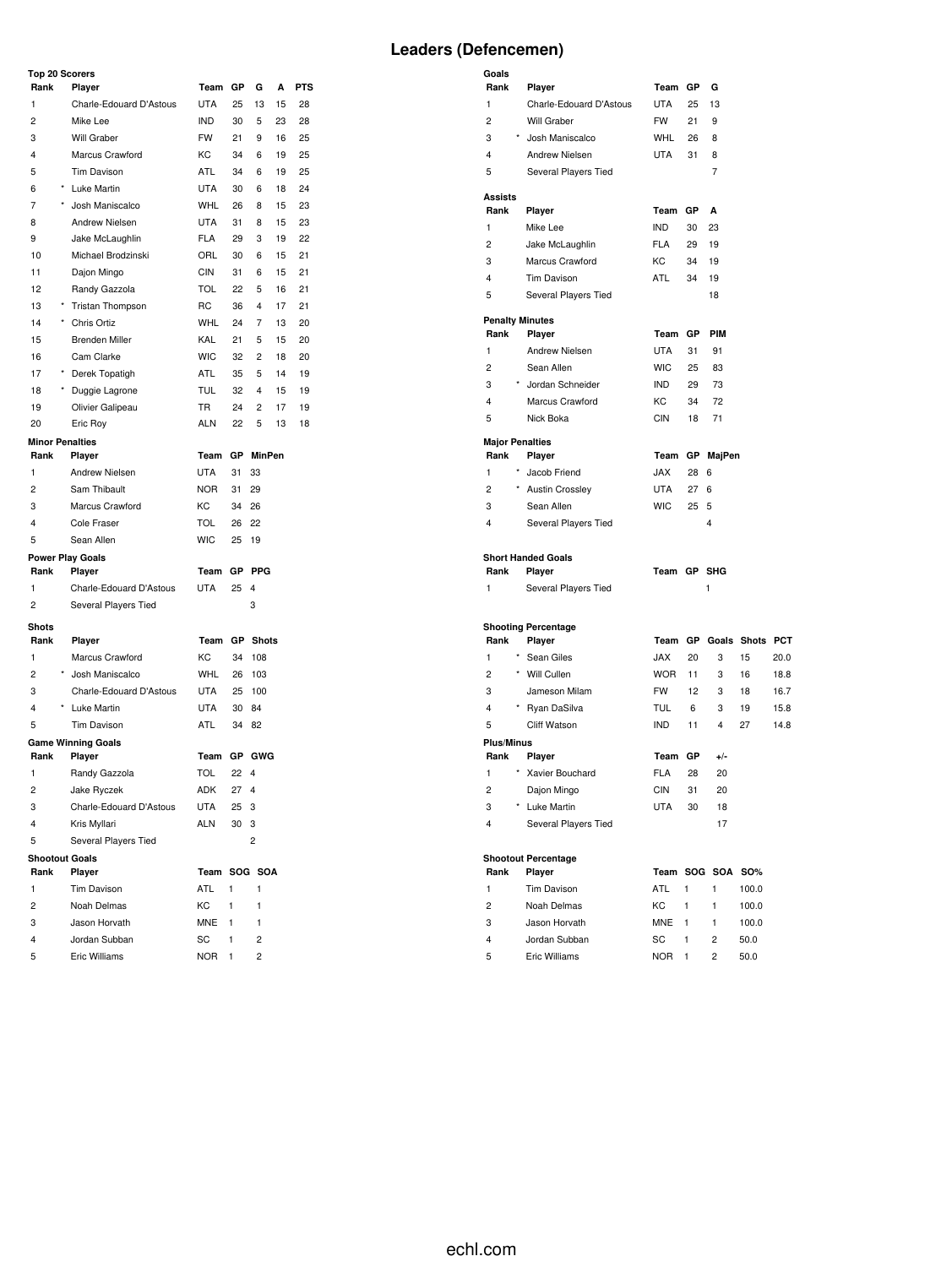# **Specialty Team Records**

|                | <b>Team Power Play</b>    |       |        |    | <b>Team Penalty Kill</b> |                    |                |                                 |       |        |                   |          |  |
|----------------|---------------------------|-------|--------|----|--------------------------|--------------------|----------------|---------------------------------|-------|--------|-------------------|----------|--|
|                | Rank Team                 |       |        |    |                          | GP ADV GF PP% SHGA |                | Rank Team                       | GP.   |        | TSH PPGA PK% SHGF |          |  |
| 1              | <b>Maine Mariners</b>     | 30 92 |        | 27 | 29.3 5                   |                    | 1              | <b>Toledo Walleye</b>           | 32 97 |        | 14                | 85.6 4   |  |
| $\overline{c}$ | Trois-Rivières Lions      | 24 95 |        | 23 | 24.2 <sub>5</sub>        |                    | $\overline{c}$ | South Carolina Stingrays        |       | 33 115 | 17                | 85.2 3   |  |
| 3              | Newfoundland Growlers     | 22 87 |        | 21 | $24.1$ 1                 |                    | 3              | Wichita Thunder                 | 35    | 125    | 19                | 84.8 5   |  |
| 4              | Rapid City Rush           | 36    | 142    | 34 | 23.9 <sub>6</sub>        |                    | 4              | Jacksonville Icemen             | 32    | 105    | 16                | 84.8 7   |  |
| 5              | Idaho Steelheads          | 34    | 128    | 30 | $23.4\quad 6$            |                    | 5              | <b>Idaho Steelheads</b>         | 34    | 91     | 14                | 84.6 4   |  |
| 6              | <b>Toledo Walleye</b>     |       | 32 106 | 24 | 22.6 <sup>3</sup>        |                    | 6              | <b>Newfoundland Growlers</b>    | 22 89 |        | 14                | 84.3 6   |  |
| 7              | Orlando Solar Bears       |       | 33 102 | 23 | $22.5\quad 6$            |                    | 7              | Fort Wayne Komets               | 34    | 138    | 22                | 84.1 8   |  |
| 8              | <b>Adirondack Thunder</b> | 27 97 |        | 21 | 21.7 <sub>6</sub>        |                    | 8              | Florida Everblades              | 35    | 150    | 24                | 84.0 7   |  |
| 9              | <b>Reading Royals</b>     | 28    | 95     | 20 | $21.1$ 1                 |                    | 9              | <b>Maine Mariners</b>           | 30    | 98     | 16                | 83.7 3   |  |
| 10             | Indy Fuel                 | 33    | 134    | 28 | 20.9 <sub>5</sub>        |                    | 10             | Rapid City Rush                 | 36    | 140    | 23                | 83.6 2   |  |
| 11             | Kalamazoo Wings           |       | 32 119 | 23 | 19.3 <sub>5</sub>        |                    | 11             | <b>Greenville Swamp Rabbits</b> |       | 31 111 | 19                | 82.9 3   |  |
| 12             | <b>Wichita Thunder</b>    |       | 35 126 | 24 | 19.05                    |                    | 12             | Orlando Solar Bears             | 33    | 105    | 19                | 81.9 7   |  |
| 13             | Florida Everblades        | 35    | 132    | 25 | 18.9 8                   |                    | 13             | <b>Tulsa Oilers</b>             | 32    | 115    | 21                | 81.7 3   |  |
| 14             | <b>Utah Grizzlies</b>     | 36    | 107    | 20 | 18.7 3                   |                    | 14             | Atlanta Gladiators              | 36    | 141    | 27                | 80.9 12  |  |
| 15             | <b>Iowa Heartlanders</b>  |       | 35 134 | 25 | 18.7 2                   |                    | 15             | <b>Wheeling Nailers</b>         | 32    | 143    | 28                | 80.4 5   |  |
| 16             | <b>Allen Americans</b>    |       | 30 118 | 22 | 18.6 12                  |                    | 16             | <b>Kansas City Mavericks</b>    | 34    | 161    | 32                | 80.1 5   |  |
| 17             | <b>Wheeling Nailers</b>   | 32    | 135    | 25 | $18.5$ 4                 |                    | 17             | lowa Heartlanders               | 35    | 126    | 26                | 79.4 2   |  |
| 18             | Cincinnati Cyclones       |       | 34 130 |    | 24 18.5 7                |                    | 18             | Cincinnati Cyclones             | 34    | 125    | 26                | 79.2 2   |  |
| 19             | Jacksonville Icemen       |       | 32 115 | 21 | $18.3$ 4                 |                    | 19             | Norfolk Admirals                | 33    | 137    | 29                | 78.8 6   |  |
| 20             | <b>Worcester Railers</b>  | 29    | 103    | 18 | $17.5$ 2                 |                    | 20             | Trois-Rivières Lions            | 24    | 101    | 22                | 78.2 2   |  |
| 21             | Fort Wayne Komets         |       | 34 133 |    | 23 17.3 4                |                    | 21             | <b>Allen Americans</b>          | 30    | 114    | 25                | 78.1 4   |  |
| 22             | Kansas City Mavericks     | 34    | 149    | 24 | 16.12                    |                    | 22             | Kalamazoo Wings                 | 32    | 95     | 21                | 77.9 6   |  |
| 23             | Greenville Swamp Rabbits  | 31    | 140    | 22 | 15.7 <sub>4</sub>        |                    | 23             | Indy Fuel                       | 33    | 142    | 34                | 76.1 6   |  |
| 24             | <b>Tulsa Oilers</b>       | 32 97 |        | 15 | 15.5 3                   |                    | 24             | <b>Utah Grizzlies</b>           | 36    | 143    | 36                | 74.8 13  |  |
| 25             | South Carolina Stingrays  |       | 33 118 | 18 | $15.3$ 9                 |                    | 25             | <b>Reading Royals</b>           | 28    | 79     | 20                | 74.7 1   |  |
| 26             | Norfolk Admirals          | 33    | 122    | 18 | 14.8 <sub>6</sub>        |                    | 26             | Adirondack Thunder              | 27    | 93     | 25                | $73.1$ 1 |  |
| 27             | <b>Atlanta Gladiators</b> |       | 36 119 |    | 17 14.3 6                |                    | 27             | <b>Worcester Railers</b>        | 29    | 96     | 26                | 72.9 3   |  |

#### **Team Overtime Performance**

|                | Rank Team                | GР                      | W              | L              |                | SW SOL PTS     |                | <b>PCT</b> |  |
|----------------|--------------------------|-------------------------|----------------|----------------|----------------|----------------|----------------|------------|--|
| 1              | <b>Toledo Walleye</b>    | 8                       | 6              | 0              | 0              | $\overline{2}$ | 14             | 0.875      |  |
| $\overline{2}$ | Kansas City Mavericks    | $\overline{7}$          | 4              | 1              | $\overline{2}$ | 0              | 13             | 0.929      |  |
| 3              | <b>Wheeling Nailers</b>  | 5                       | 4              | 1              | 0              | $\Omega$       | 9              | 0.900      |  |
| 4              | Trois-Rivières Lions     | 5                       | 3              | 0              | 1              | 1              | 9              | 0.900      |  |
| 5              | <b>Tulsa Oilers</b>      | $\overline{\mathbf{4}}$ | 3              | 0              | 0              | 1              | $\overline{7}$ | 0.875      |  |
| 6              | Norfolk Admirals         | $\overline{7}$          | 3              | 1              | 2              | 1              | 12             | 0.857      |  |
| 7              | <b>Utah Grizzlies</b>    | 5                       | 3              | 1              | 0              | 1              | 8              | 0.800      |  |
| 8              | Atlanta Gladiators       | $\overline{7}$          | 3              | 2              | 1              | 1              | 11             | 0.786      |  |
| 9              | Jacksonville Icemen      | 9                       | 3              | 2              | 3              | 1              | 15             | 0.833      |  |
| 10             | Orlando Solar Bears      | 6                       | 3              | $\overline{2}$ | 1              | 0              | 10             | 0.833      |  |
| 11             | <b>Idaho Steelheads</b>  | 4                       | 2              | 0              | 1              | 1              | 7              | 0.875      |  |
| 12             | Greenville Swamp Rabbits | 8                       | 2              | 3              | 0              | 3              | 10             | 0.625      |  |
| 13             | Rapid City Rush          | $\overline{7}$          | 2              | 3              | $\Omega$       | 2              | 9              | 0.643      |  |
| 14             | South Carolina Stingrays | $\overline{7}$          | 2              | 3              | 2              | 0              | 11             | 0.786      |  |
| 15             | <b>Reading Royals</b>    | $\overline{7}$          | $\overline{2}$ | 4              | $\Omega$       | 1              | 9              | 0.643      |  |
| 16             | Kalamazoo Wings          | 2                       | 1              | 0              | 1              | 0              | 4              | 1.000      |  |
| 17             | Cincinnati Cyclones      | $\overline{\mathbf{4}}$ | 1              | 1              | $\overline{2}$ | 0              | $\overline{7}$ | 0.875      |  |
| 18             | <b>Worcester Railers</b> | 4                       | 1              | 1              | 1              | 1              | 6              | 0.750      |  |
| 19             | Adirondack Thunder       | 3                       | 1              | 2              | 0              | 0              | 4              | 0.667      |  |
| 20             | Indy Fuel                | 5                       | 1              | $\overline{2}$ | 0              | 2              | 6              | 0.600      |  |
| 21             | Newfoundland Growlers    | $\overline{\mathbf{4}}$ | 1              | 2              | 1              | $\Omega$       | 6              | 0.750      |  |
| 22             | <b>Maine Mariners</b>    | 6                       | 1              | 3              | $\mathbf{1}$   | 1              | 8              | 0.667      |  |
| 23             | Fort Wayne Komets        | 5                       | 1              | 4              | 0              | 0              | 6              | 0.600      |  |
| 24             | <b>Iowa Heartlanders</b> | 8                       | 1              | 5              | 1              | 1              | 10             | 0.625      |  |
| 25             | Florida Everblades       | 6                       | 0              | 3              | 0              | 3              | 6              | 0.500      |  |
| 26             | Allen Americans          | 6                       | 0              | 4              | 1              | 1              | 7              | 0.583      |  |
| 27             | <b>Wichita Thunder</b>   | $\overline{7}$          | 0              | 4              | 3              | 0              | 10             | 0.714      |  |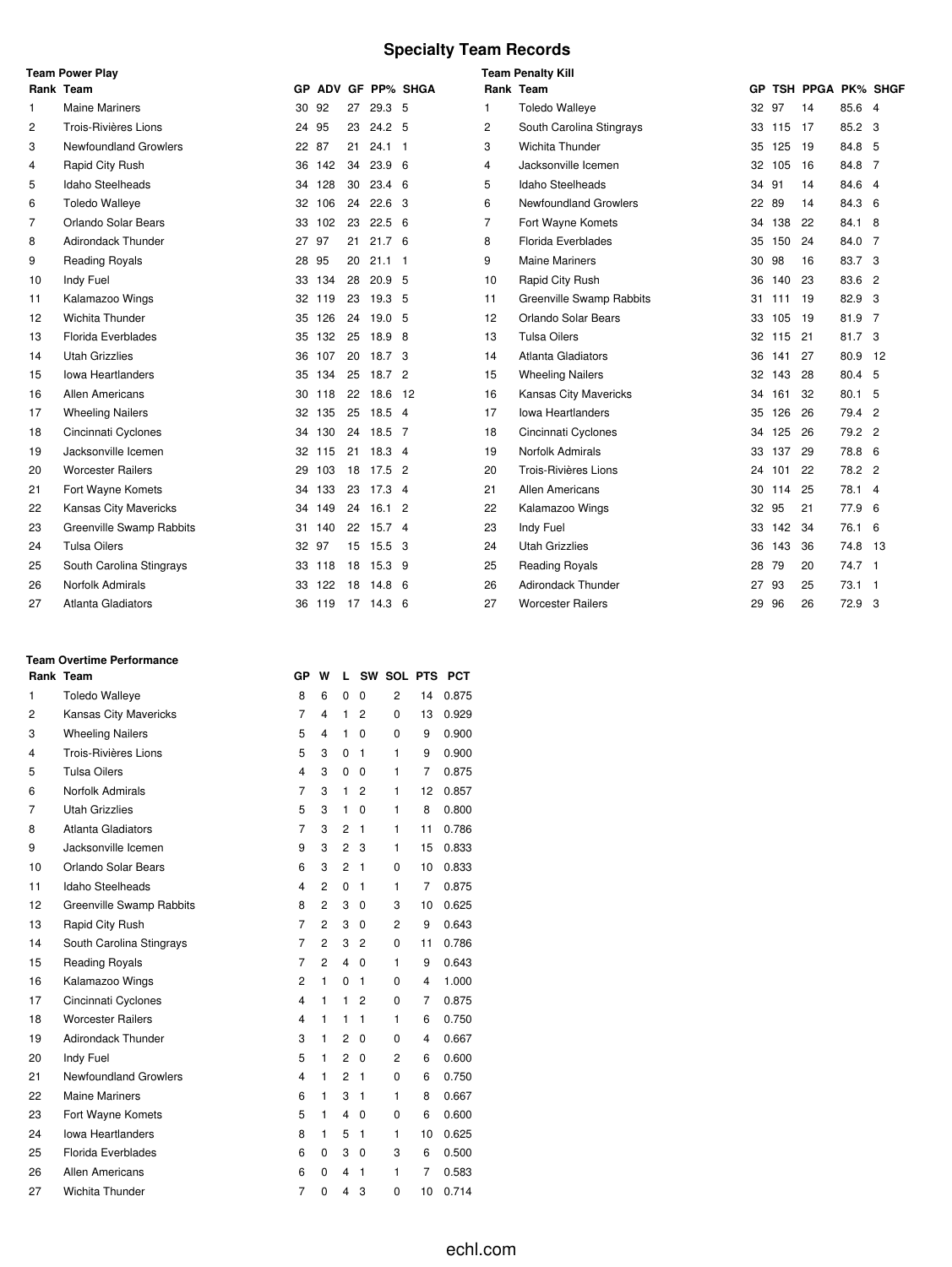# **Player Streaks**

|                |                | Player Goal Streaks (Current)             |            |              |              |                |                             |                |
|----------------|----------------|-------------------------------------------|------------|--------------|--------------|----------------|-----------------------------|----------------|
| Rank           |                | <b>GP Player</b>                          | Team       | <b>From</b>  | To           |                | <b>Goals Assists Points</b> |                |
| $\star$<br>1   | 5              | Jake Smith                                | IA         | Jan 8, 2022  | Jan 16, 2022 | 8              | 5                           | 13             |
| $\overline{2}$ | 4              | Jake Elmer                                | <b>JAX</b> | Dec 18, 2021 | Dec 26, 2021 | 4              | $\mathbf 0$                 | $\overline{4}$ |
| 3              | 3              | Several Players Tied                      |            |              |              |                |                             |                |
|                |                | <b>Player Goal Streaks (All Season)</b>   |            |              |              |                |                             |                |
| Rank           |                | <b>GP</b> Player                          | Team       | <b>From</b>  | To           |                | <b>Goals Assists Points</b> |                |
| 1              | 6              | Cody Sylvester                            | ATL        | Nov 5, 2021  | Nov 19, 2021 | 6              | 2                           | 8              |
| $\overline{c}$ | 5              | Several Players Tied                      |            |              |              |                |                             |                |
|                |                | <b>Player Assist Streaks (Current)</b>    |            |              |              |                |                             |                |
| Rank           |                | <b>GP Player</b>                          | Team       | From         | To           |                | <b>Goals Assists Points</b> |                |
| 1              | $*5$           | Sam Houde                                 | <b>WHL</b> | Nov 24, 2021 | Dec 18, 2021 | 4              | 9                           | 13             |
| 2              | 5              | Nick Pastujov                             | KC         | Dec 31, 2021 | Jan 9, 2022  | 3              | 8                           | 11             |
| $\star$<br>3   | 5              | Fedor Gordeev                             | IA         | Jan 8, 2022  | Jan 16, 2022 | $\Omega$       | 5                           | 5              |
| 4              | 4              | Several Players Tied                      |            |              |              |                |                             |                |
|                |                | <b>Player Assist Streaks (All Season)</b> |            |              |              |                |                             |                |
| Rank           |                | <b>GP</b> Player                          | Team       | <b>From</b>  | To           |                | <b>Goals Assists Points</b> |                |
| $\mathbf{1}$   | 8              | Jared Thomas                              | <b>IND</b> | Dec 5, 2021  | Dec 28, 2021 | $\overline{2}$ | 11                          | 13             |
| 2              | 8              | <b>Brayden Watts</b>                      | <b>WIC</b> | Dec 19, 2021 | Jan 8, 2022  | 2              | 9                           | 11             |
| 3              | 8              | <b>Brad Morrison</b>                      | <b>REA</b> | Dec 10, 2021 | Jan 14, 2022 | 1              | 10                          | 11             |
| 4              | $\overline{7}$ | Several Players Tied                      |            |              |              |                |                             |                |
|                |                | <b>Player Point Streaks (Current)</b>     |            |              |              |                |                             |                |
| Rank           |                | <b>GP</b> Player                          | Team       | <b>From</b>  | To           |                | <b>Goals Assists Points</b> |                |
| 1              | 14             | Nick Hutchison                            | <b>WHL</b> | Nov 7, 2021  | Jan 1, 2022  | $\overline{7}$ | 17                          | 24             |
| $\overline{c}$ | 12             | <b>Patrick Watling</b>                    | <b>WHL</b> | Nov 13, 2021 | Jan 9, 2022  | $\overline{7}$ | 14                          | 21             |
| 3              | 12             | Liam Pecararo                             | <b>GRN</b> | Nov 19, 2021 | Jan 1, 2022  | 11             | 9                           | 20             |
| 4              | 9              | Alexis D'Aoust                            | <b>TR</b>  | Dec 1, 2021  | Dec 31, 2021 | 9              | 9                           | 18             |
| 5              | 9              | Peter Abbandonato                         | <b>TR</b>  | Nov 19, 2021 | Dec 18, 2021 | 8              | 10                          | 18             |
|                |                | <b>Player Point Streaks (All Season)</b>  |            |              |              |                |                             |                |
| Rank           |                | <b>GP</b> Player                          | Team       | <b>From</b>  | To           |                | <b>Goals Assists Points</b> |                |
| 1              | 14             | Nick Hutchison                            | <b>WHL</b> | Nov 7, 2021  | Jan 1, 2022  | $\overline{7}$ | 17                          | 24             |
| 2              | 14             | Jared Thomas                              | <b>IND</b> | Nov 20, 2021 | Dec 28, 2021 | 5              | 16                          | 21             |
| 3              | 13             | Jay Dickman                               | <b>WIC</b> | Nov 12, 2021 | Dec 12, 2021 | $\overline{7}$ | 10                          | 17             |
| 4              | 12             | Patrick Watling                           | WHL        | Nov 13, 2021 | Jan 9, 2022  | $\overline{7}$ | 14                          | 21             |
| 5              | 12             | Liam Pecararo                             | GRN        | Nov 19, 2021 | Jan 1, 2022  | 11             | 9                           | 20             |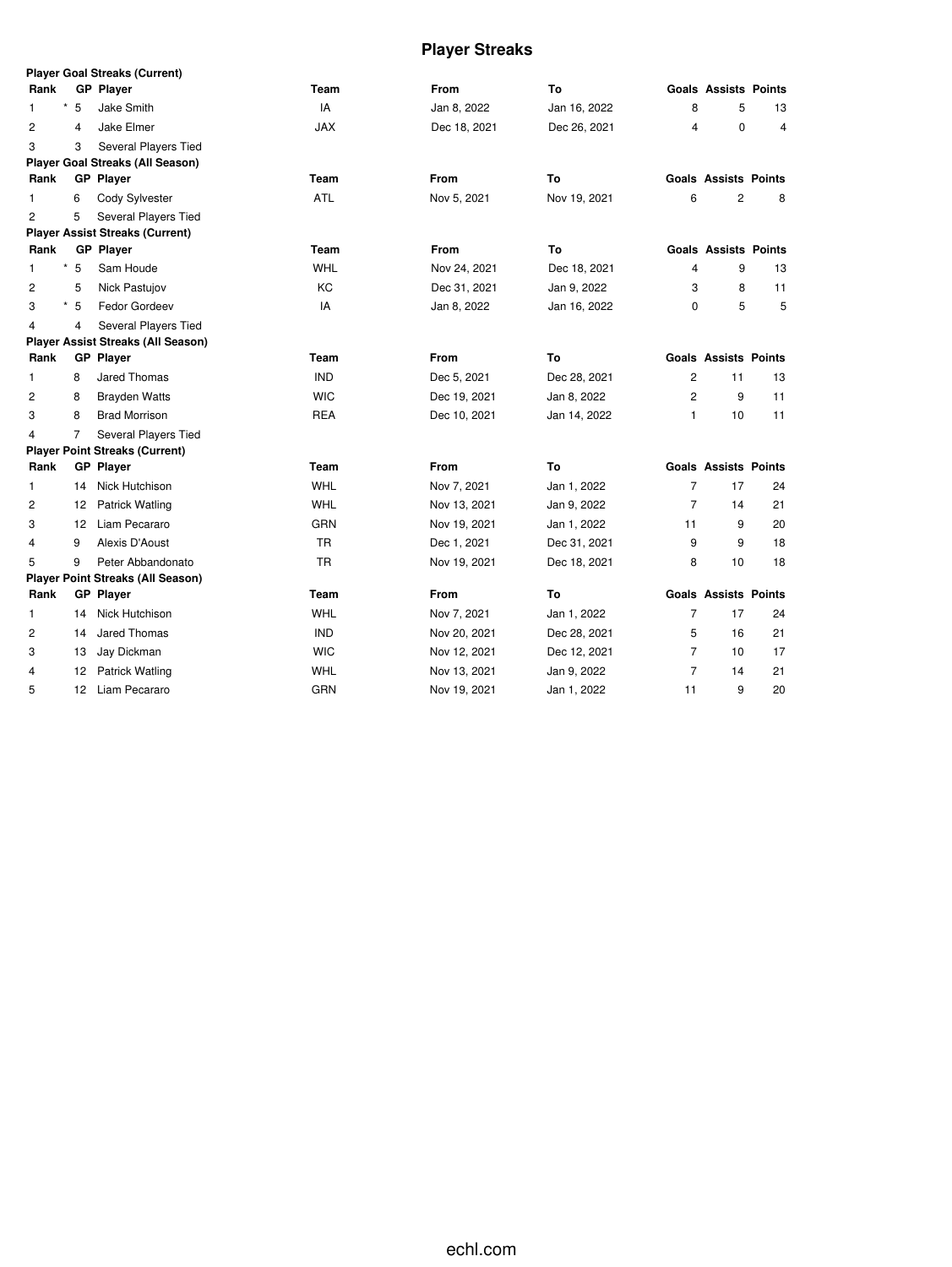## **Trois-Rivières Lions Roster**

|    | <b>PLAYERS</b>                |                            |           |              |       |  |                            |                          |  |  |  |  |
|----|-------------------------------|----------------------------|-----------|--------------|-------|--|----------------------------|--------------------------|--|--|--|--|
| #  | Name                          | Pronunciation              |           |              |       |  | Pos. Sh. Ht. Wt. Birthdate | <b>Birthtown</b>         |  |  |  |  |
| 1  | Marc-Antoine Gelinas          |                            | G         | R            |       |  | 5-11 170 Feb 13, 1989      | St-Etienne, PQ, Canada   |  |  |  |  |
| 7  | Guillaume Beaudoin            |                            | D         | L            | $6-0$ |  | 185 Feb 24, 1996           | Bécancour, QC            |  |  |  |  |
| 8  | <b>Cameron Hillis</b>         |                            | F         | R            |       |  | 5-11 168 Jun 24, 2000      | Oshawa                   |  |  |  |  |
| 9  | <b>Olivier Archambault</b>    |                            | LW        | L            | $6-0$ |  | 190 Feb 16, 1993           | Le Gardeur, PQ           |  |  |  |  |
| 10 | Jonathan Joannette            |                            | C         | $\mathsf{R}$ | 6-0   |  | 181 Jun 10, 1994           | Montréal, QC, Canada     |  |  |  |  |
| 11 | Cédric Desruisseaux           |                            | C         | R            | 5-8   |  | 165 Mar 3, 2000            | Warwick, QC, Canada      |  |  |  |  |
| 13 | Simon-Claude Blackburn        |                            | F         | R            |       |  | Jun 27, 1995               | Jonquiere, QC            |  |  |  |  |
|    | 14 Anthony Nellis             |                            | F         | L            | $6-0$ |  | 185 Sep 10, 1994           | Lévis, QC, Canada        |  |  |  |  |
| 15 | Darick Louis-Jean             |                            | D         | R            | 6-1   |  | 196 Dec 7, 2000            | Montréal, QC, Canada     |  |  |  |  |
| 21 | Cedric Montminy               |                            | F         | L            |       |  | 5-11 190 Mar 2, 1995       | Sherbrooke, QC           |  |  |  |  |
|    | 22 Julien Nantel              |                            | F         | L            | 6-0   |  | 195 Sep 6, 1996            | Laval, QC                |  |  |  |  |
|    | 25 Mathieu Brodeur            |                            | D         | L            | 6-6   |  | 204 Jun 21, 1990           | Laval, PQ                |  |  |  |  |
|    | 26 Olivier Galipeau           | OH-liv-EE-eh<br>GAL-i-poe  | D         | L            | 6-0   |  | 203 May 22, 1997           | L'Assomption, QC, Canada |  |  |  |  |
| 27 | Samuel Blier                  |                            | F         | R            |       |  | Jun 13, 1997               |                          |  |  |  |  |
| 28 | Shawn St-Amant                | saint uh-MAHN              | F         | R            | $6-0$ |  | 195 Nov 18, 1996           | Terrebone, QC, CAN       |  |  |  |  |
|    | 33 Tristan Bérubé             |                            | G         | R            | 6-0   |  | 181 May 22, 1999           |                          |  |  |  |  |
|    | 33 Carmine-Anthony Pagliarulo |                            | G         | R            |       |  | 5-11 187 May 18, 2000      | Laval, QC, Canada        |  |  |  |  |
|    | 37 Alexis D'Aoust             | dah-OO                     | F         | R            |       |  | 5-11 205 Apr 3, 1996       | Trois-Rivières, QC       |  |  |  |  |
|    | 44 Mathieu Brisebois          | BREEZE-bwah                | D         | R            |       |  | 5-11 180 Apr 17, 1992      | Mont-St-Hilaire, QC      |  |  |  |  |
|    | 47 Charles-David Beaudoin     | SHARL-dahv-EED<br>BOE-doyn | D         | R            | 6-0   |  | 185 Jan 10, 1994           | Drummondville, QC        |  |  |  |  |
|    | 55 Nicolas Lariviere          |                            | F         | L            | 6-3   |  | 212 Jul 12, 1996           |                          |  |  |  |  |
| 71 | Justin Ducharme               |                            | <b>RW</b> | $\mathsf{R}$ | $6-0$ |  | 183 Feb 22, 2000           | Mirabel, QC, Canada      |  |  |  |  |
|    | 72 Gabriel Verpaelst          | VER-pass                   | D         | L            | 6-1   |  | 200 Sep 16, 1993           | Sherbrooke, QC, Canada   |  |  |  |  |
| 74 | Andre Bouvet-Morrissette      | Boo-VAY,<br>More-uh-SET    | F         | R            | 6-3   |  | 200 Jul 27, 1991           |                          |  |  |  |  |
| 74 | Philippe Charbonneau          |                            | D         | R            | 6-2   |  | 205 Nov 15, 1994           |                          |  |  |  |  |
|    | 75 Mathieu Gagnon             | gan-yon                    | D         | L            |       |  | 6-2 216 Oct 29, 1992       | Montreal, QC, Canada     |  |  |  |  |
|    | 85 Thomas Éthier              |                            | <b>LW</b> | - L          |       |  | 6-4 216 Oct 12, 1999       | St. Bruno-de-Montarv, QC |  |  |  |  |
|    | 89 Olivier Hinse              |                            | LW L      |              |       |  | 6-2 216 Mar 2, 1991        | Sherbrooke, QC           |  |  |  |  |
| 91 | Anthony DeLuca                |                            | F         | L            |       |  | 5-10 209 Feb 11, 1995      | Montreal, QC, Canada     |  |  |  |  |
|    | 99 Christophe Losier          |                            | C         | L            |       |  | 5-11 172 Apr 25, 1991      |                          |  |  |  |  |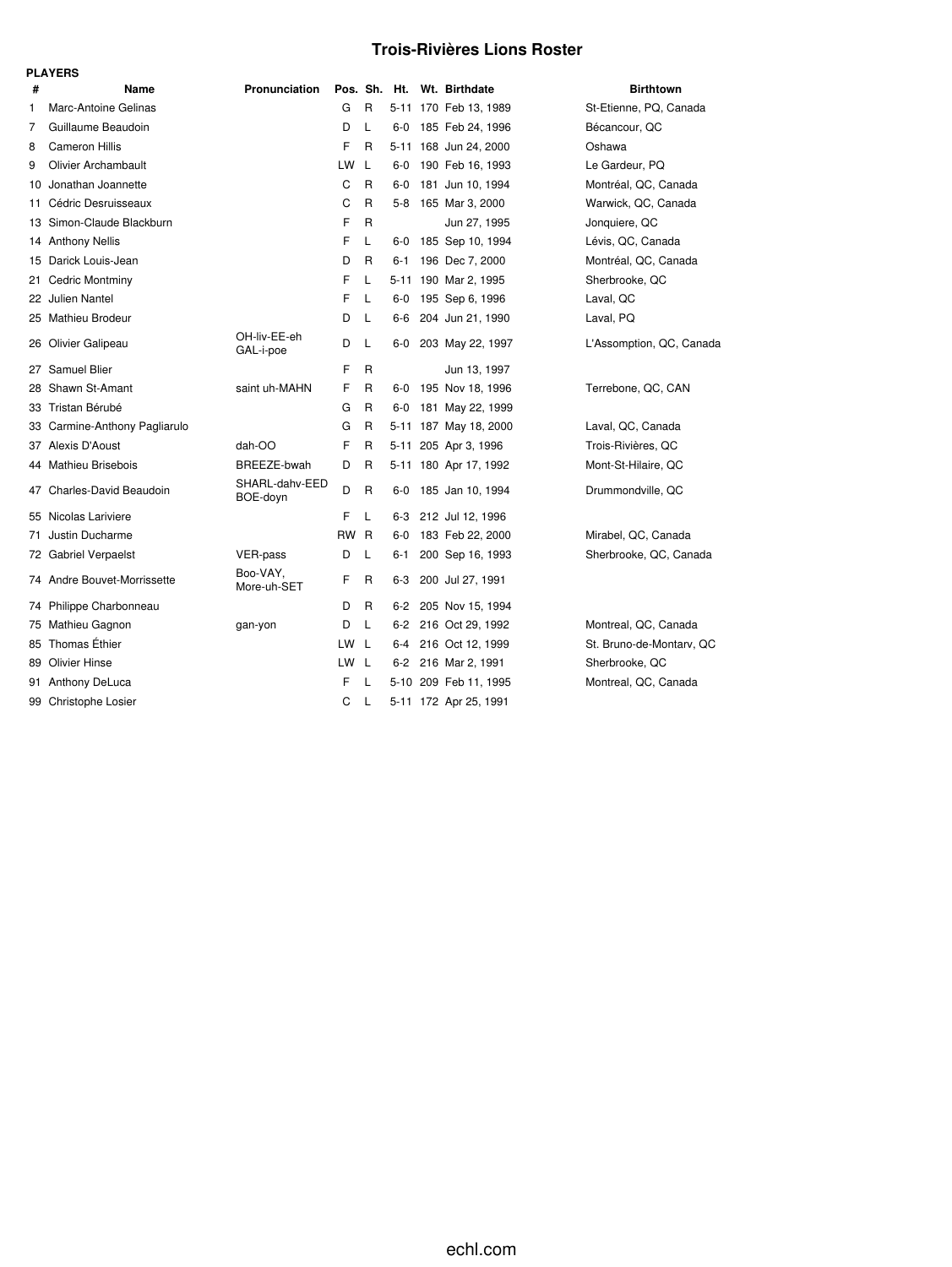### **Worcester Railers Roster**

|     | <b>PLAYERS</b>        |                            |   |   |         |  |                       |                                 |  |  |  |  |  |  |
|-----|-----------------------|----------------------------|---|---|---------|--|-----------------------|---------------------------------|--|--|--|--|--|--|
| #   | Name                  | Pronunciation Pos. Sh. Ht. |   |   |         |  | Wt. Birthdate         | <b>Birthtown</b>                |  |  |  |  |  |  |
| 5   | Nick Albano           |                            | D | R | $6 - 1$ |  | 180 Aug 1, 1996       | Beverly, MA                     |  |  |  |  |  |  |
| 7   | Liam Coughlin         |                            | F | L | $6-2$   |  | 201 Sep 19, 1994      | South Boston, MA, United States |  |  |  |  |  |  |
| 8   | <b>Bobby Butler</b>   |                            | F | R | $6-0$   |  | 190 Mar 28, 1987      | Marlborough, MA                 |  |  |  |  |  |  |
| 9   | <b>Charlie Spetz</b>  |                            | D | L | $6 - 1$ |  | 200 Sep 12, 1996      | Oak Ridge, NJ                   |  |  |  |  |  |  |
| 11  | Nolan Vesey           |                            | F | L | $6-0$   |  | 190 Mar 28, 1995      | North Reading, MA               |  |  |  |  |  |  |
| 12. | <b>Brent Beaudoin</b> |                            | F | L |         |  | 5-11 180 Feb 29, 1996 | Londonderry, NH                 |  |  |  |  |  |  |
|     | 13 Connor McCarthy    |                            | D | R | $6 - 7$ |  | 238 May 7, 1996       | LaSalle, QC                     |  |  |  |  |  |  |
|     | 14 Jordan Smotherman  |                            | F | L |         |  | 6-3 225 May 11, 1986  | Corvallis, OR                   |  |  |  |  |  |  |
|     | 16 Jacob Hayhurst     |                            | F | L |         |  | 5-9 170 Jan 20, 1997  | Mississauga, ON                 |  |  |  |  |  |  |
| 17  | Danny Katic           |                            | F | L | $6 - 4$ |  | 215 Aug 4, 2000       | South Porcupine, ON             |  |  |  |  |  |  |
|     | 18 Reece Newkirk      |                            | F | L |         |  | 5-11 182 Feb 20, 2001 | Moose Jaw, SK                   |  |  |  |  |  |  |
| 19  | Devon Paliani         |                            | F | R |         |  | 5-10 170 Oct 10, 1996 | LaSalle, ON, CAN                |  |  |  |  |  |  |
| 20  | Chris Ordoobadi       |                            | F | R |         |  | 6-4 220 Sep 26, 1994  | Washington, DC, United States   |  |  |  |  |  |  |
| 21  | John Furgele          | FERG-elly                  | D | R |         |  | 5-10 181 Jan 15, 1993 | Glen Mills, PA, USA             |  |  |  |  |  |  |
| 22. | <b>Ethan Price</b>    |                            | F | R |         |  | 5-10 192 Jan 17, 1997 | Lincoln, NE                     |  |  |  |  |  |  |
|     | 23 Ross Olsson        |                            | F | L |         |  | 6-4 220 Nov 22, 1994  | Billerica, MA                   |  |  |  |  |  |  |
| 24  | Cole Coskey           |                            | F | R | $6 - 1$ |  | 200 Jun 1, 1999       | Zion, IL                        |  |  |  |  |  |  |
| 25. | Grant Jozefek         |                            | F | L |         |  | 5-10 185 Oct 25, 1997 | Chester, NJ                     |  |  |  |  |  |  |
| 27  | <b>Myles McGurty</b>  |                            | D | R | 6-1     |  | 201 Feb 28, 1994      | Weehawken, NJ                   |  |  |  |  |  |  |
| 30  | Luke Peressini        |                            | G | L | $6 - 3$ |  | 195 Mar 9, 1995       | Nobleton, ON                    |  |  |  |  |  |  |
|     | 35 Ken Appleby        |                            | G | L | 6-4     |  | 205 Apr 10, 1995      | North Bay, ON                   |  |  |  |  |  |  |
|     | 44 Will Cullen        |                            | D | R | $6-0$   |  | 184 Jul 24, 1996      | Pelham Manor, NY                |  |  |  |  |  |  |
| 61  | <b>Matt Sredl</b>     |                            | D | R | $6 - 1$ |  | 191 Apr 22, 2002      | Raleigh, NC                     |  |  |  |  |  |  |
| 81  | Anthony Repaci        |                            | F | L | $6-0$   |  | 195 Sep 15, 1994      | Toronto, ON                     |  |  |  |  |  |  |
|     | 86 Karl Boudrias      |                            | D | L | $6-0$   |  | 197 Apr 1, 2000       | Chateauguay, QC                 |  |  |  |  |  |  |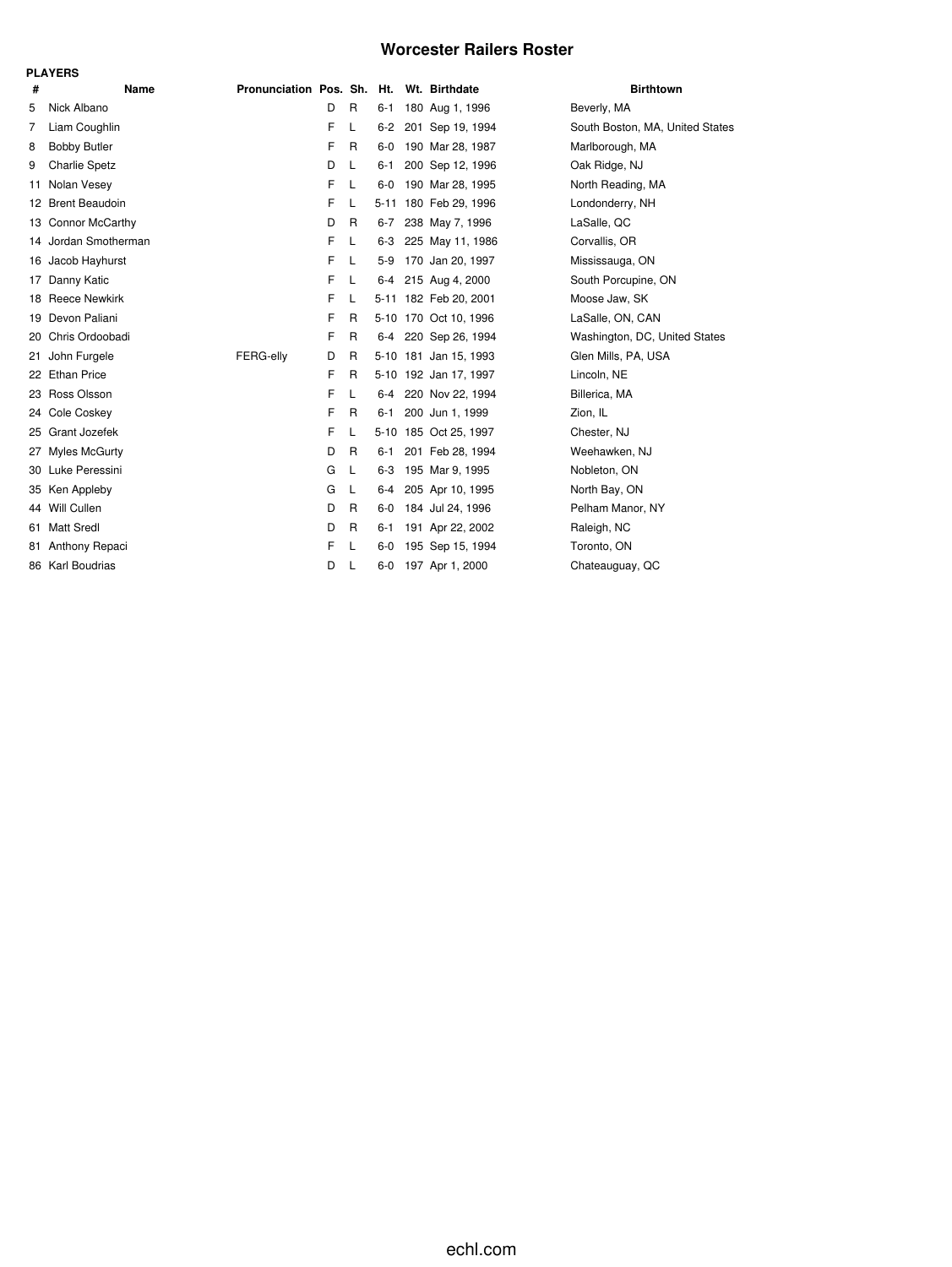### **2021-22 Regular Season Team Statistics Trois-Rivières Lions**

| <b>PLAYERS</b> |         |                                 |              |              |                |                |                         |                         |                |                                       |            |             |               |          |              |   |              |          |          |              |              |                          |                       |                  |            |    |      |
|----------------|---------|---------------------------------|--------------|--------------|----------------|----------------|-------------------------|-------------------------|----------------|---------------------------------------|------------|-------------|---------------|----------|--------------|---|--------------|----------|----------|--------------|--------------|--------------------------|-----------------------|------------------|------------|----|------|
|                | #       | Name                            | Pos          | GР           | G              | A              | <b>PTS</b>              | $+/-$                   |                | PIM PPG                               | <b>PPA</b> |             | SH SHA GW     |          | FG           |   |              |          |          |              |              | IG OT UA EN SOG SOA SOGW | <b>SO%</b>            |                  | Pt/G PIMPG | SA | SH%  |
|                | 9       | <b>Olivier Archambault</b>      | LW           | 22           | 9              | 17             | 26                      | 5                       | 30             | 2                                     | 5          | 0           | 0             | 1        | 3            | 2 | 0            | 0        | 0        | 0            | 1            | 0                        | 0.0                   | 1.18 1.36        |            | 57 | 15.8 |
| X              | 98      | Peter Abbandonato               | F            | 18           | 12             | 13             | 25                      | -2                      | $\overline{4}$ | 7                                     | 5          | 0           | 0             | 2        | 1            | 0 | $\mathbf{1}$ | 0        | 0        | 0            | 1            | 0                        | 0.0                   | 1.39             | 0.22       | 59 | 20.3 |
|                | 37      | Alexis D'Aoust                  | F            | 18           | 12             | 9              | 21                      | $\overline{7}$          | 4              | 1                                     | 2          | 1           | 1             | 4        | $\mathbf{1}$ | 2 | 0            | 0        | 1        | 0            | 0            | 0                        | 0.0                   | 1.17 0.22        |            | 55 | 21.8 |
|                |         | 14 Anthony Nellis               | F            | 24           | 8              | 13             | 21                      | 7                       | 27             | $\mathbf{1}$                          | 6          | 0           | 0             | 1        | 1            | 1 | 0            | 1        | 0        | 0            | 0            | 0                        | 0.0                   | $0.88$ 1.13      |            | 84 | 9.5  |
|                | 26      | Olivier Galipeau                | D            | 24           | 2              | 17             | 19                      | -1                      | 28             | 2                                     | 10         | 0           | 0             | $\Omega$ | 0            | 0 | 0            | 0        | 0        | 0            | 0            | 0                        | 0.0                   | 0.79 1.17        |            | 70 | 2.9  |
|                |         | 28 Shawn St-Amant               | F            | 21           | 11             | 6              | 17                      | 3                       | 14             | 3                                     | 1          | 0           | $\mathbf 0$   | 1        | 0            | 0 | -1           | 0        | 0        | 0            | $\mathbf{1}$ | 0                        | 0.0                   | 0.81             | 0.67       | 75 | 14.7 |
| $\star$        | 71      | Justin Ducharme                 | <b>RW</b>    | 21           | 7              | 6              | 13                      | 3                       | 8              | 2                                     | 1          | 0           | 0             | 0        | 3            | 0 | 0            | 0        | 1        | $\mathbf{1}$ | 2            | 0                        | 50.0                  | $0.62$ $0.38$    |            | 48 | 14.6 |
|                | 47      | Charles-David Beaudoin          | D            | 17           | 3              | 9              | 12                      | 0                       | 4              | 2                                     | 2          | 0           | 0             | 0        | 0            | 0 | 0            | 0        | 0        | 0            | 0            | 0                        | 0.0                   | $0.71$ 0.24      |            | 46 | 6.5  |
|                | 21      | <b>Cedric Montminy</b>          | F            | 23           | 7              | 2              | 9                       | -6                      | 47             | 2                                     | 1          | 0           | 0             | 0        | 0            | 0 | 0            | 0        | 0        | 0            | 1            | 0                        | 0.0                   | 0.39             | 2.04       | 45 | 15.6 |
| $\star$        | 11      | Cédric Desruisseaux             | C            | 18           | 3              | 5              | 8                       | -1                      | 10             | 0                                     | 4          | 0           | 0             | 2        | 0            | 0 | 0            | 0        | 0        | 0            | 0            | 0                        | 0.0                   | 0.44             | 0.56       | 38 | 7.9  |
|                | 25      | Mathieu Brodeur                 | D            | 24           | $\overline{c}$ | 6              | 8                       | 2                       | 23             | 0                                     | 1          | 0           | $\mathbf{1}$  | 1        | 0            | 1 | -1           | 0        | 0        | 0            | 0            | 0                        | 0.0                   | 0.33 0.96        |            | 39 | 5.1  |
| X              |         | 82 Hayden Shaw                  | D            | 9            | 0              | 7              | 7                       | 11                      | 6              | 0                                     | 2          | 0           | 0             | 0        | 0            | 0 | 0            | 0        | 0        | 0            | 0            | 0                        | 0.0                   | 0.78 0.67        |            | 15 | 0.0  |
|                | 7       | Guillaume Beaudoin              | D            | 21           | 0              | 7              | 7                       | 4                       | 11             | 0                                     | 0          | 0           | 0             | 0        | 0            | 0 | 0            | 0        | 0        | 0            | 0            | 0                        | 0.0                   | 0.33 0.52        |            | 19 | 0.0  |
|                | 91      | Anthony DeLuca                  | F            | 7            | $\mathbf{1}$   | 5              | 6                       | $\overline{4}$          | 8              | 0                                     | 0          | 0           | -1            | 0        | 1            | 0 | 0            | 0        | 0        | 0            | 0            | 0                        | 0.0                   | $0.86$ 1.14      |            | 24 | 4.2  |
|                | 22      | Julien Nantel                   | F            | 13           | $\mathbf{1}$   | 5              | 6                       | -1                      | 8              | 0                                     | 0          | 0           | 0             | 0        | $\mathbf{1}$ | 0 | 0            | 0        | 0        | 0            | 0            | 0                        | 0.0                   | $0.46$ $0.62$    |            | 25 | 4.0  |
| *X             | 89      | Arsen Khisamutdinov             | LW           | 10           | 3              | 2              | 5                       | 2                       | 0              | 0                                     | 1          | 0           | 0             | 0        | 0            | 0 | 0            | 0        | 0        | 0            | 1            | 0                        | 0.0                   | $0.50$ $0.00$    |            | 25 | 12.0 |
| x              | 72      | Pierrick Dubé                   | <b>RW</b>    | 10           | $\mathbf{1}$   | 3              | $\overline{4}$          | $-1$                    | $\overline{c}$ | 0                                     | 1          | 0           | 0             | 0        | $\mathbf{1}$ | 0 | 0            | 0        | 0        | 0            | 0            | 0                        | 0.0                   | $0.40$ $0.20$    |            | 17 | 5.9  |
| x              | 89      | Maxime St-Cyr                   | C            | 3            | $\mathbf{1}$   | 2              | 3                       | $\overline{4}$          | 6              | 0                                     | 0          | 0           | 0             | 0        | 0            | 1 | 0            | 0        | 0        | 0            | 0            | 0                        | 0.0                   | 1.00 2.00        |            | 11 | 9.1  |
|                | 8       | <b>Cameron Hillis</b>           | F            | 6            | 0              | 3              | 3                       | -8                      | $\overline{c}$ | 0                                     | 0          | 0           | 0             | 0        | 0            | 0 | 0            | 0        | 0        | $\mathbf{1}$ | 1            | 1                        | 100.0                 | 0.50             | 0.33       | 12 | 0.0  |
|                | 55      | Nicolas Lariviere               | F            | 5            | 2              | 0              | $\overline{2}$          | -1                      | 5              | $\mathbf{1}$                          | 0          | 0           | 0             | 0        | 1            | 0 | 0            | 0        | 0        | 0            | 0            | 0                        | 0.0                   | $0.40$ 1.00      |            | 11 | 18.2 |
|                | 10      | Jonathan Joannette              | C            | 11           | $\mathbf{1}$   | $\mathbf{1}$   | $\overline{2}$          | 1                       | 6              | 0                                     | 0          | 0           | 0             | 0        | 0            | 0 | 0            | 0        | 0        | 0            | 0            | 0                        | 0.0                   | $0.18$ 0.55      |            | 19 | 5.3  |
|                | 75      | Mathieu Gagnon                  | D            | 14           | $\mathbf{1}$   | $\mathbf{1}$   | $\overline{c}$          | -1                      | 51             | 0                                     | 0          | 0           | 0             | 1        | 0            | 0 | 0            | 0        | 0        | 0            | 0            | 0                        | 0.0                   | 0.14 3.64        |            | 14 | 7.1  |
| *X             | 44      | Philippe Bureau-Blais           | D            | 2            | O              | 2              | $\overline{c}$          | 2                       | 0              | 0                                     | 0          | 0           | 0             | 0        | 0            | 0 | 0            | 0        | 0        | 0            | 0            | 0                        | 0.0                   | 1.00             | 0.00       | 3  | 0.0  |
| X              | 8       | Louick Marcotte                 | <b>RW</b>    | 3            | 0              | 2              | $\overline{c}$          | 0                       | 0              | 0                                     | 0          | 0           | 0             | 0        | 0            | 0 | 0            | 0        | 0        | 0            | 0            | 0                        | 0.0                   | $0.67$ 0.00      |            | 2  | 0.0  |
| X              | 2       | <b>Terrance Amorosa</b>         | D            | 4            | 0              | 2              | $\overline{2}$          | 1                       | 0              | 0                                     | 1          | 0           | 0             | 0        | 0            | 0 | 0            | 0        | 0        | 0            | 0            | 0                        | 0.0                   | 0.50             | 0.00       | 5  | 0.0  |
| *X             | 44      | Alexandre Perron-Fontaine       | D            | 6            | 0              | 2              | $\overline{c}$          | -1                      | 0              | 0                                     | 0          | 0           | 0             | 0        | 0            | 0 | 0            | 0        | 0        | 0            | 0            | 0                        | 0.0                   | $0.33$ $0.00$    |            | 6  | 0.0  |
|                | 15      | Darick Louis-Jean               | D            | 11           | 0              | 2              | $\overline{\mathbf{c}}$ | 2                       | 4              | 0                                     | 0          | 0           | 0             | 0        | 0            | 0 | 0            | 0        | 0        | 0            | 0            | 0                        | 0.0                   | 0.18             | 0.36       | 3  | 0.0  |
|                | *X 27   | Louis-Philippe Denis            | LW           | $\mathbf{1}$ | -1             | 0              | $\mathbf{1}$            | 1                       | 2              | 0                                     | 0          | 0           | 0             | 0        | 0            | 0 | 0            | 0        | 0        | 0            | 0            | 0                        | 0.0                   | 1.00 2.00        |            | 2  | 50.0 |
|                |         | 72 Gabriel Verpaelst            | D            | $\mathbf{1}$ | $\mathbf{1}$   | 0              | $\mathbf{1}$            | 0                       | $\overline{c}$ | 0                                     | 0          | 1           | 0             | 0        | 0            | 0 | 0            | 0        | 0        | 0            | 0            | 0                        | 0.0                   | 1.00             | 2.00       | 3  | 33.3 |
|                | 13      | Simon-Claude Blackburn          | F            | 1            | $\Omega$       | -1             | $\mathbf{1}$            | 1                       | 0              | 0                                     | 0          | 0           | 0             | 0        | 0            | 0 | 0            | 0        | 0        | 0            | 0            | 0                        | 0.0                   | 1.00             | 0.00       | 1  | 0.0  |
|                | 89      | <b>Olivier Hinse</b>            | LW           | $\mathbf{1}$ | 0              | 1              | $\mathbf{1}$            | 0                       | 0              | 0                                     | 0          | 0           | 0             | 0        | 0            | 0 | 0            | 0        | 0        | 0            | 0            | 0                        | 0.0                   | 1.00             | 0.00       | 1  | 0.0  |
| x              | 4       | Sasha Pokulok                   | D            | $\mathbf{1}$ | 0              | 1              | $\mathbf{1}$            | 1                       | 0              | 0                                     | 0          | 0           | 0             | 0        | 0            | 0 | 0            | 0        | 0        | 0            | 0            | 0                        | 0.0                   | $1.00$ $0.00$    |            | 1  | 0.0  |
| *X.            | 95      | Gabriel Labbé                   | D            | 3            | 0              | 1              | $\mathbf{1}$            | 2                       | 0              | 0                                     | 0          | 0           | 0             | 0        | 0            | 0 | 0            | 0        | 0        | 0            | 0            | 0                        | 0.0                   | 0.33 0.00        |            | 1  | 0.0  |
| X              | 39      | Kevin Poulin                    | G            | 8            | $\mathbf 0$    | -1             | $\mathbf{1}$            | 0                       | $\overline{c}$ | 0                                     | 1          | 0           | 0             | 0        | 0            | 0 | 0            | 0        | 0        | 0            | 0            | 0                        | 0.0                   | $0.13$ $0.25$    |            | 0  | 0.0  |
|                | 33      | Tristan Bérubé                  | G            | $\mathbf{1}$ | 0              | 0              | 0                       | 0                       | 0              | 0                                     | 0          | 0           | 0             | 0        | 0            | 0 | 0            | 0        | 0        | 0            | 0            | 0                        | 0.0                   | 0.00             | 0.00       | 0  | 0.0  |
|                | 27      | Samuel Blier                    | E            | $\mathbf{1}$ | 0              | 0              | 0                       | 0                       | 0              | 0                                     | 0          | 0           | 0             | 0        | 0            | 0 | 0            | 0        | 0        | 0            | 0            | 0                        | 0.0                   | 0.00 0.00        |            | 0  | 0.0  |
|                | 44      | Mathieu Brisebois               | D            | $\mathbf{1}$ | 0              | 0              | 0                       | 2                       | $\overline{c}$ | 0                                     | 0          | 0           | 0             | 0        | 0            | 0 | 0            | 0        | 0        | 0            | 0            | 0                        | 0.0                   | 0.00             | 2.00       | 1  | 0.0  |
|                | 74      | Philippe Charbonneau            | D            | 1            | $\Omega$       | 0              | 0                       | $-1$                    | 0              | 0                                     | 0          | 0           | 0             | 0        | 0            | 0 | 0            | 0        | 0        | 0            | 0            | 0                        | 0.0                   | 0.00 0.00        |            | 1  | 0.0  |
|                | 85      | Thomas Éthier                   | LW           | 1            | 0              | 0              | 0                       | 0                       | 0              | 0                                     | 0          | 0           | 0             | 0        | 0            | 0 | 0            | 0        | 0        | 0            | 0            | 0                        | 0.0                   | 0.00             | 0.00       | 0  | 0.0  |
| *X 6           |         | Danick Malouin                  | D            | 1            | 0              | 0              | 0                       | 2                       | 5              | 0                                     | 0          | $\mathbf 0$ | 0             | 0        | 0            | 0 | 0            | 0        | 0        | 0            | 0            | 0                        | 0.0                   | 0.00 5.00        |            | 3  | 0.0  |
|                |         | 33 Carmine-Anthony Pagliarulo   | G            | $\mathbf{1}$ | 0              | 0              | 0                       | 0                       | $\Omega$       | $\Omega$                              | $\Omega$   | $\Omega$    | $\Omega$      | 0        | $\Omega$     | 0 | $\Omega$     | $\Omega$ | $\Omega$ | $\Omega$     | $\Omega$     | $\Omega$                 | 0.0                   | 0.00             | 0.00       | 0  | 0.0  |
|                |         | X 16 Danick Paquette (total)    | RW           | $\mathbf{1}$ | 0              | 0              | 0                       | 0                       | 0              | 0                                     | 0          | 0           | 0             | 0        | 0            | 0 | 0            | 0        | 0        | 0            | 0            | 0                        | 0.0                   | 0.00 0.00        |            | 2  | 0.0  |
|                |         | <b>TR</b>                       | RW           | $\mathbf{1}$ | 0              | 0              | 0                       | 0                       | 0              | 0                                     | 0          | 0           | 0             | 0        | 0            | 0 | 0            | 0        | 0        | 0            | 0            | 0                        | $0.000$ $0.00$ $0.00$ |                  |            | 2  | 0.0  |
| $X$ 8          |         | Maxime Villemaire               | F            | 1            | 0              | 0              | $\overline{\mathbf{0}}$ | 0                       | 6              | 0                                     | 0          | 0           | 0             | 0        | 0            | 0 | 0            | 0        | 0        | 0            | 0            | 0                        | 0.0                   | $0.00\quad 6.00$ |            | 1  | 0.0  |
|                | *X 44   | Victor Beaulac                  | D            | 3            | 0              | $\pmb{0}$      | 0                       | -1                      | 2              | 0                                     | 0          | 0           | 0             | 0        | 0            | 0 | 0            | 0        | 0        | 0            | 0            | 0                        | 0.0                   | 0.00 0.67        |            | 1  | 0.0  |
| X.             | 30      | <b>Philippe Desrosiers</b>      | G            | 15           | 0              | 0              | 0                       | 0                       | 0              | 0                                     | 0          | 0           | 0             | 0        | $\mathbf 0$  | 0 | 0            | 0        | 0        | 0            | 0            | 0                        | 0.0                   | 0.00 0.00        |            | 0  | 0.0  |
|                | Goalies |                                 |              |              |                |                |                         |                         |                |                                       |            |             |               |          |              |   |              |          |          |              |              |                          |                       |                  |            |    |      |
|                | #       | Name                            | GР           |              |                |                |                         |                         |                | Mins GA SO GAA W L OTL SOL SA SVS SV% |            |             |               |          |              |   |              |          |          |              |              |                          |                       |                  |            |    |      |
| X              | 30      | <b>Philippe Desrosiers</b>      | 15           | 885          | 39             | $\overline{1}$ |                         |                         | 2.64 12 3 0    |                                       | 0          |             | 477 438       | 0.918    |              |   |              |          |          |              |              |                          |                       |                  |            |    |      |
|                |         | X 39 Kevin Poulin               | 8            | 481          | 26             | $\mathbf 0$    |                         | $3.24$ 2                | 5 0            |                                       | 1          |             | 245 219       | 0.894    |              |   |              |          |          |              |              |                          |                       |                  |            |    |      |
|                |         | 33 Carmine-Anthony Pagliarulo 1 |              | 25           | 1              | 0              | 2.40                    | $\overline{\mathbf{0}}$ | 0              | 0                                     | 0          | 10          | 9             | 0.900    |              |   |              |          |          |              |              |                          |                       |                  |            |    |      |
|                |         | 33 Tristan Bérubé               | $\mathbf{1}$ | 59           | 4              | 0              |                         | $4.04$ 0                | $1\quad0$      |                                       | 0          | 29          | 25            | 0.862    |              |   |              |          |          |              |              |                          |                       |                  |            |    |      |
|                |         | <b>Empty Net</b>                |              | 18           | $\overline{7}$ |                |                         |                         |                |                                       |            | 7           |               |          |              |   |              |          |          |              |              |                          |                       |                  |            |    |      |
|                |         | Totals                          |              | 24 1450 77 1 |                |                |                         |                         | $3.15$ 14 9 0  |                                       | 1          |             | 768 691 0.900 |          |              |   |              |          |          |              |              |                          |                       |                  |            |    |      |

*\* indicates rookie*

*X indicates inactive*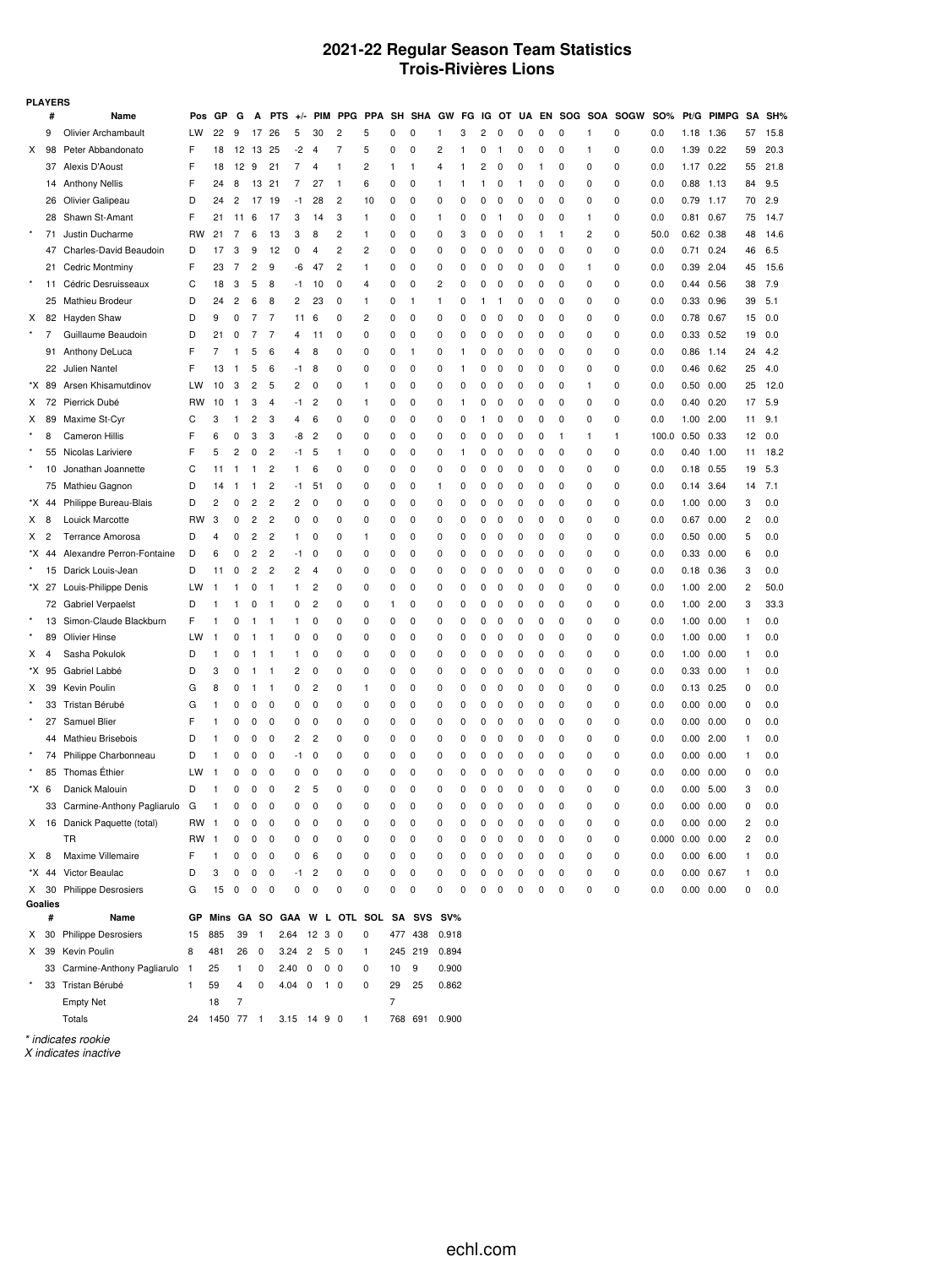## **2021-22 Regular Season Team Statistics Worcester Railers**

| <b>PLAYERS</b> |       |                              |     |    |                |    |            |                |                         |     |            |          |            |          |           |           |          |                         |          |              |          |                    |            |                   |            |          |      |
|----------------|-------|------------------------------|-----|----|----------------|----|------------|----------------|-------------------------|-----|------------|----------|------------|----------|-----------|-----------|----------|-------------------------|----------|--------------|----------|--------------------|------------|-------------------|------------|----------|------|
|                | #     | Name                         | Pos | GP | G              | А  | <b>PTS</b> | $+/-$          | <b>PIM</b>              | PPG | <b>PPA</b> | SH       | <b>SHA</b> | GW       | FG        |           | IG OT    |                         |          |              |          | UA EN SOG SOA SOGW | <b>SO%</b> |                   | Pt/G PIMPG | SΑ       | SH%  |
|                | 14    | Jordan Smotherman            | F   | 24 | 13             | 11 | 24         | -1             | 16                      | 3   | 2          | 0        | 0          | 1        | 1         | 2         | 0        | $\overline{\mathbf{c}}$ | 2        | 0            | 1        | 0                  | 0.0        | 1.00              | 0.67       | 78       | 16.7 |
|                |       | 81 Anthony Repaci            | F   | 22 | 8              | 11 | 19         | -3             | 4                       | 2   | 4          | 0        | 0          | 3        | 1         | 1         | 1        | 0                       | 0        | $\mathbf{1}$ | 1        | 0                  | 100.0      | 0.86              | 0.18       | 72       | 11.1 |
|                | 16    | Jacob Hayhurst               | F   | 24 | 6              | 12 | 18         | -5             | 16                      | 2   | 5          | 1        | 0          | 0        | 0         | 0         | 0        | -1                      | 0        | $\mathbf{1}$ | 2        | 0                  | 50.0       | 0.75              | 0.67       | 70       | 8.6  |
|                |       | 12 Brent Beaudoin            | F   | 20 | 7              | 9  | 16         | -1             | 0                       | 0   | 1          | 0        | 0          | 0        | 3         | 0         | 0        | -1                      | 0        | 0            | 0        | 0                  | 0.0        | 0.80              | 0.00       | 55       | 12.7 |
|                |       | 23 Ross Olsson               | F   | 20 | 8              | 5  | 13         | $-14$ 74       |                         | 5   | 3          | 0        | 0          | 2        | 0         | 0         | 0        | 0                       | 0        | 0            | 0        | 0                  | 0.0        | 0.65 3.70         |            | 55       | 14.5 |
| X.             | 72    | <b>Drew Callin</b>           | F   | 16 | 5              | 8  | 13         | -4             | 8                       | 0   | 1          | 0        | 0          | 1        | 1         | 1         | 0        | 2                       | 0        | 0            | 0        | 0                  | 0.0        | 0.81              | 0.50       | 46       | 10.9 |
|                | 7     | Liam Coughlin                | F   | 16 | 5              | 8  | 13         | 2              | 7                       | 1   | 2          | 0        | 0          | 0        | 0         | 0         | 0        | 0                       | 0        | $\mathbf{1}$ | 1        | 1                  | 100.0      | $0.81$ 0.44       |            | 25       | 20.0 |
|                | 11    | Nolan Vesey                  | F   | 24 | 4              | 8  | 12         | 1              | 14                      | 0   | 3          | 1        | 0          | 0        | 0         | 1         | 0        | 2                       | 1        | $\mathbf{1}$ | 2        | 0                  | 50.0       | 0.50              | 0.58       | 56       | 7.1  |
|                | *X 10 | <b>Blake Christensen</b>     | F   | 13 | $\overline{4}$ | 5  | 9          | $-2$           | 12                      | 1   | 3          | 0        | 0          | 0        | 1         | 2         | 0        | 0                       | 0        | $\mathbf{1}$ | 1        | 0                  | 100.0      | 0.69              | 0.92       | 39       | 10.3 |
| X              | 18    | <b>Tyler Poulsen</b>         | LW  | 19 | 4              | 4  | 8          | 3              | 21                      | 0   | 0          | 0        | 0          | 0        | 0         | 0         | 0        | 0                       | 0        | 0            | 0        | 0                  | 0.0        | $0.42$ 1.11       |            | 40       | 10.0 |
|                | 5     | Nick Albano                  | D   | 12 | 3              | 5  | 8          | 1              | 10                      | 2   | 2          | 0        | 0          | 0        | 0         | 0         | 0        | 0                       | 0        | 0            | 0        | 0                  | 0.0        | 0.67 0.83         |            | 26       | 11.5 |
|                | 21    | John Furgele                 | D   | 19 | -1             | 7  | 8          | 8              | 10                      | 0   | 2          | 0        | 0          | 0        | 0         | 0         | 0        | 0                       | 0        | 0            | 0        | 0                  | 0.0        | $0.42$ 0.53       |            | 28       | 3.6  |
|                | 86    | Karl Boudrias                | D   | 23 | 0              | 8  | 8          | 4              | 15                      | 0   | 3          | 0        | 0          | 0        | 0         | 0         | 0        | 0                       | 0        | 0            | 0        | 0                  | 0.0        | 0.35 0.65         |            | 23       | 0.0  |
|                | *X 19 | Felix Bibeau                 | F   | 9  | 3              | 4  | 7          | -1             | 6                       | 1   | 0          | 1        | 0          | 0        | 0         | 0         | 0        | 0                       | 1        | 0            | 0        | 0                  | 0.0        | 0.78 0.67         |            | 21       | 14.3 |
|                | 20    | Chris Ordoobadi (total)      | F   | 25 | 2              | 5  | 7          | -3             | 54                      | 0   | 0          | 0        | 0          | 1        | 0         | 0         | 0        | 0                       | 0        | 0            | 0        | 0                  | 0.0        | $0.28$ 2.16       |            | 24       | 8.3  |
|                |       | <b>NOR</b>                   | F   | 18 | -1             | 4  | 5          | -3             | 43                      | 0   | 0          | 0        | 0          | 1        | 0         | 0         | 0        | 0                       | 0        | 0            | 0        | 0                  | 0.000      | 0.28              | 2.39       | 9        | 11.1 |
|                |       | <b>WOR</b>                   | F   | 7  | 1              | -1 | 2          | 0              | 11                      | 0   | 0          | 0        | 0          | 0        | 0         | 0         | 0        | 0                       | 0        | 0            | 0        | 0                  | 0.000      | 0.29              | 1.57       | 15       | 6.7  |
| x              | 4     | Zach Malatesta               | D   | 21 | 2              | 4  | 6          | -5             | 31                      | 0   | 1          | 0        | 0          | 0        | 0         | 0         | 0        | 0                       | 0        | 0            | 0        | 0                  | 0.0        | 0.29              | 1.48       | 37       | 5.4  |
|                | 24    | Cole Coskey                  | F   | 4  | 2              | 3  | 5          | $\overline{c}$ | 0                       | 1   | 0          | 0        | 0          | 0        | 0         | 0         | 0        | -1                      | 0        | 0            | 0        | 0                  | 0.0        | 1.25              | 0.00       | 7        | 28.6 |
| X              |       | 15 Paul Thompson             | F   | 10 | $\overline{c}$ | 3  | 5          | -1             | 12                      | 0   | 1          | 0        | 1          | 0        | 2         | 0         | 0        | 0                       | C        | 0            | 1        | 0                  | 0.0        | 0.50              | 1.20       | 34       | 5.9  |
|                | 44    | Will Cullen                  | D   | 11 | 3              | -1 | 4          | -8             | 2                       | 0   | 0          | 0        | 0          | 1        | $\pmb{0}$ | 0         | 0        | -1                      | 0        | 0            | 0        | 0                  | 0.0        | $0.36$ 0.18       |            | 16       | 18.8 |
| X.             | 61    | Nic Pierog                   | F   | 5  | 2              | 2  | 4          | -2             | 4                       | 0   | 0          | 0        | 0          | 1        | 0         | 0         | 0        | 0                       | 0        | 0            | 0        | 0                  | 0.0        | $0.80$ $0.80$     |            | 17       | 11.8 |
|                |       | 19 Devon Paliani (total)     | F   | 24 | 2              | 2  | 4          | -8             | 13                      | 0   | 0          | 0        | 0          | 0        | 0         | 0         | 0        | 0                       | 0        | 0            | 0        | 0                  | 0.0        | $0.17$ 0.54       |            | 26       | 7.7  |
|                |       | <b>MNE</b>                   | F   | 16 | 0              | 2  | 2          | -4             | 9                       | 0   | 0          | 0        | 0          | 0        | 0         | 0         | 0        | 0                       | 0        | 0            | 0        | 0                  | 0.000      | $0.13$ 0.56       |            | 14       | 0.0  |
|                |       | <b>WOR</b>                   | F   | 8  | 2              | 0  | 2          | -4             | $\overline{4}$          | 0   | 0          | 0        | 0          | 0        | 0         | 0         | 0        | 0                       | 0        | 0            | 0        | 0                  | 0.000      | $0.25$ 0.50       |            | 12       | 16.7 |
|                | 9     | <b>Charlie Spetz</b>         | D   | 25 | $\overline{c}$ | 2  | 4          | $-119$         |                         | 0   | 0          | 0        | 0          | 0        | 0         | 0         | 0        | 0                       | 0        | 0            | 0        | 0                  | 0.0        | $0.16$ 0.36       |            | 24       | 8.3  |
| *X 8           |       | Collin Adams                 | F   | 8  | 1              | 3  | 4          | -3             | 0                       | 0   | 0          | 0        | 0          | 1        | 0         | 0         | 0        | 0                       | 0        | 0            | 0        | 0                  | 0.0        | 0.50              | 0.00       | 14       | 7.1  |
|                | 25    | Grant Jozefek                | F   | 14 | 1              | 3  | 4          | -6             | 4                       | 0   | 1          | 0        | 0          | 0        | 0         | 0         | 0        | -1                      | 0        | $\mathbf{1}$ | 1        | 0                  | 100.0      | 0.29              | 0.29       | 21       | 4.8  |
|                | 18    | <b>Reece Newkirk</b>         | F   | 7  | 0              | 4  | 4          | $-4$           | 0                       | 0   | 0          | 0        | 0          | 0        | 0         | 0         | 0        | 0                       | 0        | 0            | 0        | 0                  | 0.0        | $0.57$ 0.00       |            | 17       | 0.0  |
|                | 8     | <b>Bobby Butler</b>          | F   | 1  | 1              | 2  | 3          | 3              | 0                       | 0   | 0          | 0        | 0          | 0        | 0         | 0         | 0        | 0                       | 0        | 0            | 0        | 0                  | 0.0        | $3.00$ $0.00$     |            | 2        | 50.0 |
|                |       | *X 17 Tommy Besinger (total) | F   | 17 | 1              | 2  | 3          | -9             | $\overline{4}$          | 0   | 1          | 0        | 0          | 0        | 0         | 1         | 0        | 0                       | 0        | 0            | 0        | 0                  | 0.0        | $0.18$ 0.24       |            | 23       | 4.3  |
|                |       | <b>GRN</b>                   | F   | 7  | 1              | 1  | 2          | $-1$           | 0                       | 0   | 1          | 0        | 0          | 0        | 0         | 1         | 0        | 0                       | 0        | 0            | 0        | 0                  | 0.000      | 0.29              | 0.00       | 8        | 12.5 |
|                |       | <b>WOR</b>                   | F   | 10 | 0              | -1 | 1          | -8             | $\overline{4}$          | 0   | 0          | 0        | 0          | 0        | 0         | 0         | 0        | 0                       | 0        | 0            | 0        | 0                  | 0.000      | $0.10 \quad 0.40$ |            | 15       | 0.0  |
| x              | 6     | Mike Cornell                 | D   | 9  | 1              | -1 | 2          | -3             | 16                      | 0   | 0          | 0        | 0          | 0        | 0         | 0         | 0        | 0                       | 0        | 0            | 0        | 0                  | 0.0        | $0.22$ 1.78       |            | 18       | 5.6  |
|                |       | 13 Connor McCarthy           | D   | 16 | 0              | 2  | 2          | 0              | 4                       | 0   | 0          | 0        | 0          | 0        | 0         | 0         | 0        | 0                       | 0        | 0            | 0        | 0                  | 0.0        | $0.13$ $0.25$     |            | 5        | 0.0  |
|                |       | *X 22 Brennan Feasey         | F   | 4  | 1              | 0  | 1          | 1              | $\overline{\mathbf{c}}$ | 0   | 0          | 0        | 0          | 0        | 0         | 0         | 0        | 0                       | 0        | 0            | 0        | 0                  | 0.0        | 0.25              | 0.50       | 10       | 10.0 |
| X.             | 8     | <b>Brian Hart</b>            | F   | 1  | 0              | -1 | -1         | 2              | 2                       | 0   | 0          | 0        | 0          | 0        | 0         | 0         | 0        | 0                       | 0        | 0            | 0        | 0                  | 0.0        | 1.00 2.00         |            | 0        | 0.0  |
|                | *X 13 | Mathias LaFerriere           | F   | 3  | 0              | 1  | 1          | -1             | 0                       | 0   | 1          | 0        | 0          | 0        | 0         | 0         | 0        | 0                       | 0        | 0            | 0        | 0                  | 0.0        | 0.33              | 0.00       | 4        | 0.0  |
|                |       | *X 92 Colten Ellis           | G   | 9  | 0              | -1 | 1          | 0              | 0                       | 0   | 0          | 0        | 0          | 0        | 0         | 0         | 0        | 0                       | 0        | 0            | 0        | 0                  | 0.0        | $0.11$ $0.00$     |            | 0        | 0.0  |
|                |       | 27 Myles McGurty             | D   | 23 | 0              | 1  | 1          | -5             | 12                      | 0   | 1          | 0        | 0          | 0        | 0         | 0         | 0        | 0                       | 0        | 0            | 0        | 0                  | 0.0        | $0.04$ $0.52$     |            | 27       | 0.0  |
|                |       | X 18 Austin Block            | F   | 1  | 0              | 0  | 0          | 1              | 0                       | 0   | 0          | $\Omega$ | $\Omega$   | $\Omega$ | $\Omega$  | $\Omega$  | $\Omega$ | $\Omega$                | $\Omega$ | 0            | $\Omega$ | O                  | 0.0        | 0.00              | 0.00       | $\Omega$ | 0.0  |
|                |       | *X 44 RJ Burns               | D   | 1  | 0              | 0  | 0          | 0              | 0                       | 0   | 0          | 0        | 0          | 0        | 0         | 0         | 0        | 0                       | 0        | 0            | 0        | 0                  | 0.0        | 0.00 0.00         |            | 0        | 0.0  |
|                | *X 20 | Ryan Cloonan                 | F   | 1  | 0              | 0  | 0          | 0              | 0                       | 0   | 0          | 0        | 0          | 0        | 0         | 0         | 0        | 0                       | 0        | 0            | 0        | 0                  | 0.0        | 0.00 0.00         |            | 0        | 0.0  |
| X              | 22    | JD Dudek                     | С   | 1  | 0              | 0  | 0          | $-2$           | 0                       | 0   | 0          | 0        | 0          | 0        | 0         | 0         | 0        | 0                       | 0        | 0            | 0        | 0                  | 0.0        | 0.00 0.00         |            | 2        | 0.0  |
|                |       | *X 13 Garrett Gallagher      | D   | 1  | 0              | 0  | 0          | $-1$           | 0                       | 0   | 0          | 0        | 0          | 0        | 0         | 0         | 0        | 0                       | 0        | 0            | 0        | 0                  | 0.0        | 0.00 0.00         |            | -1       | 0.0  |
| X.             | 8     | Matthew Gaudreau             | F   | 1  | 0              | 0  | 0          | 0              | 0                       | 0   | 0          | 0        | 0          | 0        | 0         | 0         | 0        | 0                       | 0        | 0            | 0        | 0                  | 0.0        | 0.00 0.00         |            | 1        | 0.0  |
| X              | 13    | <b>Ted Hart</b>              | F   | 1  | 0              | 0  | 0          | 0              | 0                       | 0   | 0          | 0        | 0          | 0        | 0         | 0         | 0        | 0                       | 0        | 0            | 0        | 0                  | 0.0        | 0.00 0.00         |            | 2        | 0.0  |
|                | *X 31 | Justin Kapelmaster           | G   | 1  | 0              | 0  | 0          | 0              | 0                       | 0   | 0          | 0        | 0          | 0        | 0         | 0         | 0        | 0                       | 0        | 0            | 0        | 0                  | 0.0        | 0.00              | 0.00       | 0        | 0.0  |
| X.             | 61    | Connor Leen                  | F   | 1  | 0              | 0  | 0          | 0              | 0                       | 0   | 0          | 0        | 0          | 0        | 0         | 0         | 0        | 0                       | 0        | 0            | 0        | 0                  | 0.0        | 0.00 0.00         |            | 0        | 0.0  |
| *X 4           |       | Austin Osmanski              | D   | 1  | 0              | 0  | 0          | 0              | $\overline{\mathbf{c}}$ | 0   | 0          | 0        | 0          | 0        | 0         | 0         | 0        | 0                       | 0        | 0            | 0        | 0                  | 0.0        | $0.00$ 2.00       |            | 1        | 0.0  |
|                | *X 31 | Jason Pawloski               | G   | 1  | 0              | 0  | 0          | 0              | 0                       | 0   | 0          | 0        | 0          | 0        | 0         | 0         | 0        | 0                       | 0        | 0            | 0        | 0                  | 0.0        | 0.00 0.00         |            | 0        | 0.0  |
| $\star$        | 30    | Luke Peressini               | G   | 1  | 0              | 0  | 0          | 0              | 0                       | 0   | 0          | 0        | 0          | 0        | 0         | 0         | 0        | 0                       | 0        | 0            | 0        | 0                  | 0.0        | 0.00 0.00         |            | 0        | 0.0  |
|                | *X 20 | Robert Roche                 | D   | 1  | 0              | 0  | 0          | 0              | 0                       | 0   | 0          | 0        | 0          | 0        | 0         | 0         | 0        | 0                       | 0        | 0            | 0        | 0                  | 0.0        | 0.00 0.00         |            | 0        | 0.0  |
| X.             | 22    | Jason Salvaggio              | F   | 1  | 0              | 0  | 0          | 0              | 0                       | 0   | 0          | 0        | 0          | 0        | 0         | 0         | 0        | 0                       | 0        | 0            | 0        | 0                  | 0.0        | 0.00 0.00         |            | 2        | 0.0  |
| x              | 4     | Justin Selman                | F   | 1  | 0              | 0  | 0          | 0              | $\overline{c}$          | 0   | 0          | 0        | 0          | 0        | 0         | 0         | 0        | 0                       | 0        | 0            | 0        | 0                  | 0.0        | $0.00$ 2.00       |            | 3        | 0.0  |
| x              | 24    | <b>Beau Starrett</b>         | F   | 1  | 0              | 0  | 0          | 0              | 0                       | 0   | 0          | 0        | 0          | 0        | 0         | 0         | 0        | 0                       | 0        | 0            | 0        | 0                  | 0.0        | 0.00              | 0.00       | 0        | 0.0  |
|                |       | *X 17 Keean Washkurak        | F   | 1  | 0              | 0  | 0          | -1             | 0                       | 0   | 0          | 0        | 0          | 0        | 0         | 0         | 0        | 0                       | 0        | 0            | 0        | 0                  | 0.0        | 0.00 0.00         |            | 6        | 0.0  |
|                | *X 30 | <b>Brody Claeys</b>          | G   | 2  | 0              | 0  | 0          | 0              | 0                       | 0   | 0          | 0        | 0          | 0        | 0         | 0         | 0        | 0                       | 0        | 0            | 0        | 0                  | 0.0        | 0.00              | 0.00       | 0        | 0.0  |
|                | *X 18 | Dom Procopio                 | D   | 3  | 0              | 0  | 0          | -1             | 0                       | 0   | 0          | 0        | 0          | 0        | 0         | $\pmb{0}$ | 0        | 0                       | 0        | 0            | 0        | 0                  | 0.0        | 0.00 0.00         |            | 2        | 0.0  |
|                | *X 31 | Jimmy Poreda                 | G   | 4  | 0              | 0  | 0          | 0              | 0                       | 0   | 0          | 0        | 0          | 0        | 0         | 0         | 0        | 0                       | 0        | 0            | 0        | 0                  | 0.0        | 0.00              | 0.00       | 0        | 0.0  |
|                | *X 22 | Carlos Fornaris              | F   | 5  | 0              | 0  | 0          | $-2$           | 7                       | 0   | 0          | 0        | 0          | 0        | 0         | 0         | 0        | 0                       | 0        | 0            | 0        | 0                  | 0.0        | $0.00$ 1.40       |            | 4        | 0.0  |
|                | 61    | <b>Matt Sredl</b>            | D   | 5  | 0              | 0  | 0          | 0              | $\overline{4}$          | 0   | 0          | 0        | 0          | 0        | 0         | 0         | 0        | 0                       | 0        | 0            | 0        | 0                  | 0.0        | 0.00              | 0.80       | 7        | 0.0  |
|                |       | 35 Ken Appleby               | G   | 12 | 0              | 0  | 0          | 0              | $\overline{c}$          | 0   | 0          | 0        | 0          | 0        | 0         | 0         | 0        | 0                       | 0        | 0            | 0        | 0                  | 0.0        | 0.00 0.17         |            | 0        | 0.0  |
|                |       |                              |     |    |                |    |            |                |                         |     |            |          |            |          |           |           |          |                         |          |              |          |                    |            |                   |            |          |      |

**Goalies**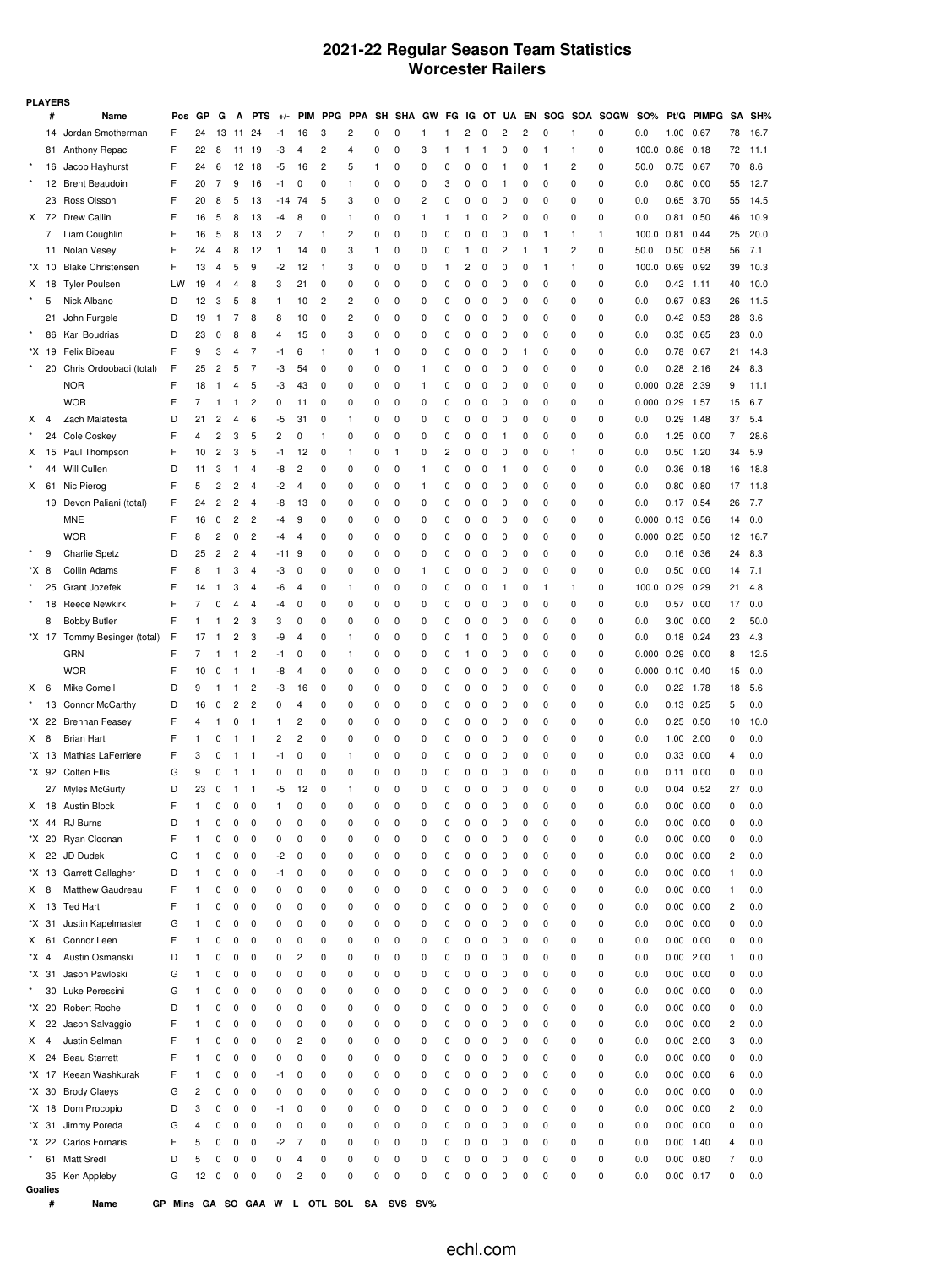|       |    | 35 Ken Appleby           | 12             | 704  | 33  | 0        | $2.81\quad 5$  |                         | 6              | $\Omega$       | 1        | 405  | 372 | 0.919 |
|-------|----|--------------------------|----------------|------|-----|----------|----------------|-------------------------|----------------|----------------|----------|------|-----|-------|
|       |    | *X 92 Colten Ellis       | 9              | 510  | 28  | 0        | 3.30           | $\overline{4}$          | 3              | $\overline{1}$ | $\Omega$ | 295  | 267 | 0.905 |
| *X 31 |    | Jimmy Poreda             | 4              | 237  | 15  | 0        | 3.80           | $\overline{1}$          | 3              | 0              | 0        | 128  | 113 | 0.883 |
|       |    | *X 30 Brody Claeys       | $\mathbf{2}$   | 119  | 5   | 0        | $2.52 \quad 1$ |                         | $\mathbf{1}$   | 0              | 0        | 86   | 81  | 0.942 |
|       |    | *X 31 Justin Kapelmaster | $\overline{1}$ | 60   | 6   | 0        | 6.00           | $\overline{\mathbf{0}}$ | $\overline{1}$ | 0              | $\Omega$ | 34   | 28  | 0.824 |
| *X.   | 31 | Jason Pawloski           | 1              | 59   | 8   | 0        | 8.14           | $\overline{0}$          | $\mathbf{1}$   | $\Omega$       | $\Omega$ | 42   | 34  | 0.810 |
| *     |    | 30 Luke Peressini        | 1              | 59   | 6   | 0        | 6.05           | - 0                     | $\mathbf{1}$   | 0              | 0        | 30   | 24  | 0.800 |
|       |    | <b>Empty Net</b>         |                | 12   | 8   |          |                |                         |                |                |          | 8    |     |       |
|       |    | Totals                   | 29             | 1748 | 109 | $\Omega$ | 3.72           | 11                      | 16             | $\overline{1}$ | 1        | 1028 | 919 | 0.894 |
|       |    |                          |                |      |     |          |                |                         |                |                |          |      |     |       |

*\* indicates rookie*

*X indicates inactive*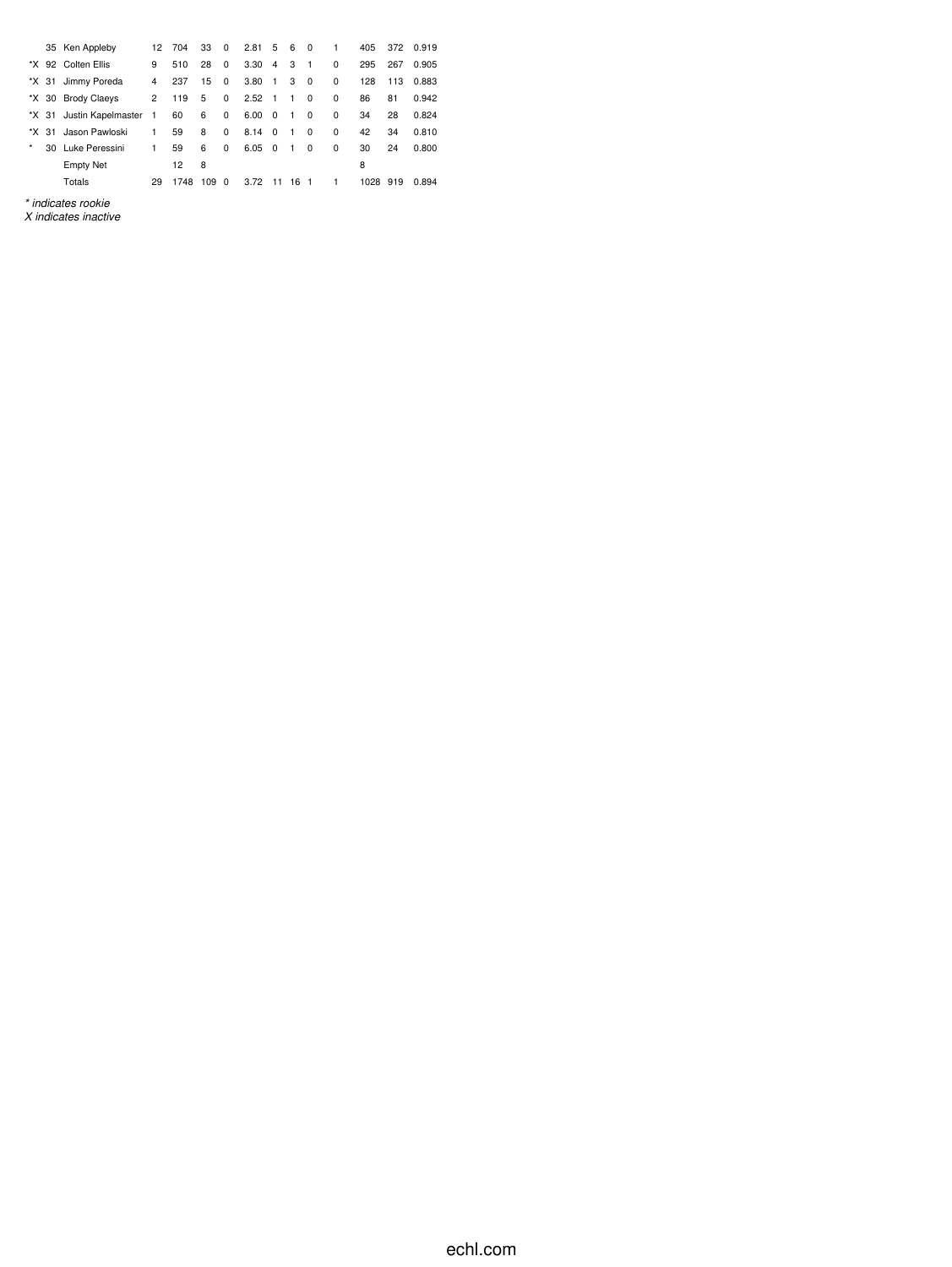### **Worcester Railers 2021-22 Regular Season Game Schedule**

| Date               | Opponent                               | Result                     |
|--------------------|----------------------------------------|----------------------------|
| Oct. 22            | at Maine                               | Г                          |
| Oct. 23            | Maine                                  | W                          |
| Oct. 27            | at Adirondack                          | Г                          |
| Nov. 6             | Florida                                | L                          |
| Nov. 7             | Florida                                | L                          |
| Nov. 12            | at Newfoundland                        | SOL                        |
| Nov. 13            | at Newfoundland                        | W                          |
| Nov. 14            | at Newfoundland                        | L                          |
| Nov. 17            | at Trois-Rivières                      | W                          |
| Nov. 19            | <b>Trois-Rivières</b>                  | Г                          |
| Nov. 20            | Trois-Rivières                         | W                          |
| Nov. 24            | at Maine                               | L.                         |
| Nov. 26            | at Adirondack                          | W                          |
| Nov. 28            | Newfoundland                           | Г                          |
| Dec. 1             | Maine                                  | W                          |
| Dec. 3             | Adirondack                             | Г<br>W                     |
| Dec. 8<br>Dec. 10  | Maine<br>at Maine                      | Г                          |
| Dec. 11            | Maine                                  | W                          |
| Dec. 26            | Adirondack                             | L                          |
| Dec. 29            | at Maine                               | L                          |
| Dec. 31            | at Reading                             | L                          |
| Jan. 2             | Reading                                | W                          |
| Jan. 7             | at Reading                             | OTL                        |
| Jan. 8             | at Reading                             | Г                          |
| Jan. 12            | Maine                                  | W                          |
| Jan. 14            | Reading                                | Г                          |
| Jan. 15            | Reading                                | W                          |
| Jan. 17            | at Reading                             | L                          |
| Jan. 21            | Trois-Rivières                         | 7:05 pm EST                |
| Jan. 22            | Adirondack                             | 7:05 pm EST                |
| Jan. 23            | Adirondack                             | 3:05 pm EST                |
| Jan. 28            | at Maine                               | 7:15 pm EST                |
| Jan. 29            | Fort Wayne                             | 7:05 pm EST                |
| Jan. 30            | Fort Wayne                             | 3:05 pm EST                |
| Feb. 4             | Kalamazoo                              | 7:05 pm EST                |
| Feb. 5<br>Feb. 6   | Kalamazoo<br>Kalamazoo                 | 7:05 pm EST<br>3:05 pm EST |
| Feb. 12            | Adirondack                             | 7:05 pm EST                |
| Feb. 13            | Adirondack                             | 1:05 pm EST                |
| Feb. 18            | at Utah                                | 7:10 pm MST                |
| Feb. 19            | at Utah                                | 7:10 pm MST                |
| Feb. 21            | at Utah                                | 1:10 pm MST                |
| Feb. 23            | at Idaho                               | 7:10 pm MST                |
| Feb. 25            | at Idaho                               | 7:10 pm MST                |
| Feb. 26            | at Idaho                               | 7:10 pm MST                |
| Mar. 2             | at Reading                             | 7:00 pm EST                |
| Mar. 4             | Reading                                | 7:05 pm EST                |
| Mar. 5             | Maine                                  | 7:05 pm EST                |
| Mar. 6             | Maine                                  | 3:05 pm EST                |
| Mar. 9             | at Maine                               | 7:00 pm EST                |
| Mar. 11            | Adirondack                             | 7:05 pm EST                |
| Mar. 12            | at Adirondack                          | 7:00 pm EST                |
| Mar. 16<br>Mar. 18 | at Trois-Rivières<br>South Carolina    | 7:00 pm EDT<br>7:05 pm EDT |
| Mar. 19            | Newfoundland                           | 7:05 pm EDT                |
| Mar. 20            | Newfoundland                           | 3:05 pm EDT                |
| Mar. 22            | at Reading                             | 7:00 pm EDT                |
| Mar. 23            | at Reading                             | 7:00 pm EDT                |
| Mar. 25            | at Adirondack                          | 7:00 pm EDT                |
| Mar. 26            | at Adirondack                          | 7:00 pm EDT                |
| Mar. 27            | at Reading                             | 3:00 pm EDT                |
| Apr. 1             | at Newfoundland                        | 7:00 pm NDT                |
| Apr. 2             | at Newfoundland                        | 7:00 pm NDT                |
| Apr. 3             | at Newfoundland                        | 4:00 pm NDT                |
| Apr. 6             | Maine                                  | 7:05 pm EDT                |
| Apr. 8             | Trois-Rivières                         | 7:05 pm EDT                |
| Apr. 9             | Trois-Rivières                         | 7:05 pm EDT                |
| Apr. 10            | at Adirondack                          | 3:00 pm EDT                |
| Apr. 15<br>Apr. 16 | at Trois-Rivières<br>at Trois-Rivières | 7:00 pm EDT<br>3:00 pm EDT |
|                    |                                        |                            |

| * Overtime Game  |  |
|------------------|--|
| ** Shootout Game |  |

|                   |         |                       |                                   | oppoomig acantonaci                  |
|-------------------|---------|-----------------------|-----------------------------------|--------------------------------------|
| $0 - 1 - 0 - 0$   | $3-6$   |                       | Justin Kapelmaster (6 GA, 28 SVS) | Jeremy Brodeur (3 GA, 51 SVS)        |
| $1 - 1 - 0 - 0$   | $4 - 3$ | Nic Pierog            | Colten Ellis (3 GA, 42 SVS)       | Zachary Bouthillier (4 GA, 26 SVS)   |
| $1 - 2 - 0 - 0$   | $2 - 6$ |                       | Colten Ellis (5 GA, 29 SVS)       | Mareks Mitens (2 GA, 25 SVS)         |
| $1 - 3 - 0 - 0$   | $2 - 4$ |                       | Ken Appleby (3 GA, 29 SVS)        | Tomas Vomacka (2 GA, 33 SVS)         |
| $1 - 4 - 0 - 0$   | $1 - 4$ |                       | Ken Appleby (3 GA, 17 SVS)        | Cam Johnson (1 GA, 11 SVS)           |
| $1 - 4 - 0 - 1$   | 2-3 SO  |                       | Ken Appleby (2 GA, 29 SVS)        | Evan Cormier (2 GA, 29 SVS)          |
| $2 - 4 - 0 - 1$   | $5 - 2$ | Ross Olsson           | Ken Appleby (2 GA, 30 SVS)        | Keith Petruzzelli (5 GA, 35 SVS)     |
| $2 - 5 - 0 - 1$   | $3-5$   |                       | Ken Appleby (4 GA, 28 SVS)        | Evan Cormier (3 GA, 23 SVS)          |
| $3 - 5 - 0 - 1$   | $6 - 2$ | Drew Callin           | Ken Appleby (2 GA, 47 SVS)        | Philippe Desrosiers (4 GA, 14 SVS)   |
| $3 - 6 - 0 - 1$   | $1 - 4$ |                       | Colten Ellis (4 GA, 26 SVS)       | Philippe Desrosiers (1 GA, 28 SVS)   |
| $4 - 6 - 0 - 1$   | $3-1$   | Collin Adams          | Ken Appleby (1 GA, 35 SVS)        | Philippe Desrosiers (3 GA, 30 SVS)   |
| $4 - 7 - 0 - 1$   | $2 - 4$ |                       | Ken Appleby (3 GA, 39 SVS)        | Jeremy Brodeur (2 GA, 27 SVS)        |
| $5 - 7 - 0 - 1$   | $8 - 1$ | Ross Olsson           | Colten Ellis (1 GA, 31 SVS)       | Alex Sakellaropoulos (4 GA, 27 SVS)  |
| $5 - 8 - 0 - 1$   | $0-6$   |                       | Ken Appleby (5 GA, 18 SVS)        | Evan Cormier (0 GA, 14 SVS)          |
| $6 - 8 - 0 - 1$   | 3-2 SO  |                       | Colten Ellis (2 GA, 38 SVS)       | Jeremy Brodeur (2 GA, 33 SVS)        |
| $6 - 9 - 0 - 1$   | $2 - 3$ |                       | Colten Ellis (3 GA, 20 SVS)       | Mareks Mitens (2 GA, 38 SVS)         |
| $7 - 9 - 0 - 1$   |         | 7-6 OT Anthony Repaci | Colten Ellis (6 GA, 26 SVS)       | Callum Booth (1 GA, 16 SVS)          |
| $7 - 10 - 0 - 1$  | $2 - 3$ |                       | Jimmy Poreda (3 GA, 40 SVS)       | Callum Booth (2 GA, 35 SVS)          |
| $8 - 10 - 0 - 1$  | $4 - 2$ | Jordan Smotherman     | Jimmy Poreda (2 GA, 15 SVS)       | Callum Booth (3 GA, 20 SVS)          |
| $8 - 11 - 0 - 1$  | $0 - 5$ |                       | Jimmy Poreda (5 GA, 34 SVS)       | Brandon Kasel (0 GA, 33 SVS)         |
| $8 - 12 - 0 - 1$  | $7-9$   |                       | Jason Pawloski (8 GA, 34 SVS)     | Jeremy Brodeur (7 GA, 44 SVS)        |
| $8 - 13 - 0 - 1$  | $0 - 2$ |                       | Brody Claeys (2 GA, 42 SVS)       | Tristan Côté-Cazenave (0 GA, 14 SVS) |
| $9 - 13 - 0 - 1$  | $5 - 3$ | Anthony Repaci        | Brody Claeys (3 GA, 39 SVS)       | Tristan Côté-Cazenave (4 GA, 15 SVS) |
| $9 - 13 - 1 - 1$  | 2-3 OT  |                       | Colten Ellis (3 GA, 45 SVS)       | Kirill Ustimenko (2 GA, 21 SVS)      |
| $9 - 14 - 1 - 1$  | $2 - 6$ |                       | Jimmy Poreda (5 GA, 24 SVS)       | Kirill Ustimenko (2 GA, 28 SVS)      |
| $10-14-1-1$       | $4 - 2$ | Anthony Repaci        | Ken Appleby (2 GA, 37 SVS)        | Callum Booth (3 GA, 28 SVS)          |
| $10-15-1-1$       | $3-6$   |                       | Ken Appleby (5 GA, 28 SVS)        | Kirill Ustimenko (3 GA, 28 SVS)      |
| $11 - 15 - 1 - 1$ | $2 - 1$ | Will Cullen           | Ken Appleby (1 GA, 35 SVS)        | Kirill Ustimenko (2 GA, 21 SVS)      |
| $11 - 16 - 1 - 1$ | $4 - 6$ |                       | Luke Peressini (6 GA, 24 SVS)     | Hayden Hawkey (4 GA, 27 SVS)         |
|                   |         |                       |                                   |                                      |

#### **Decord Score** GWG **Goaltender Coaltender Coaltender Component** *Composing Goaltender*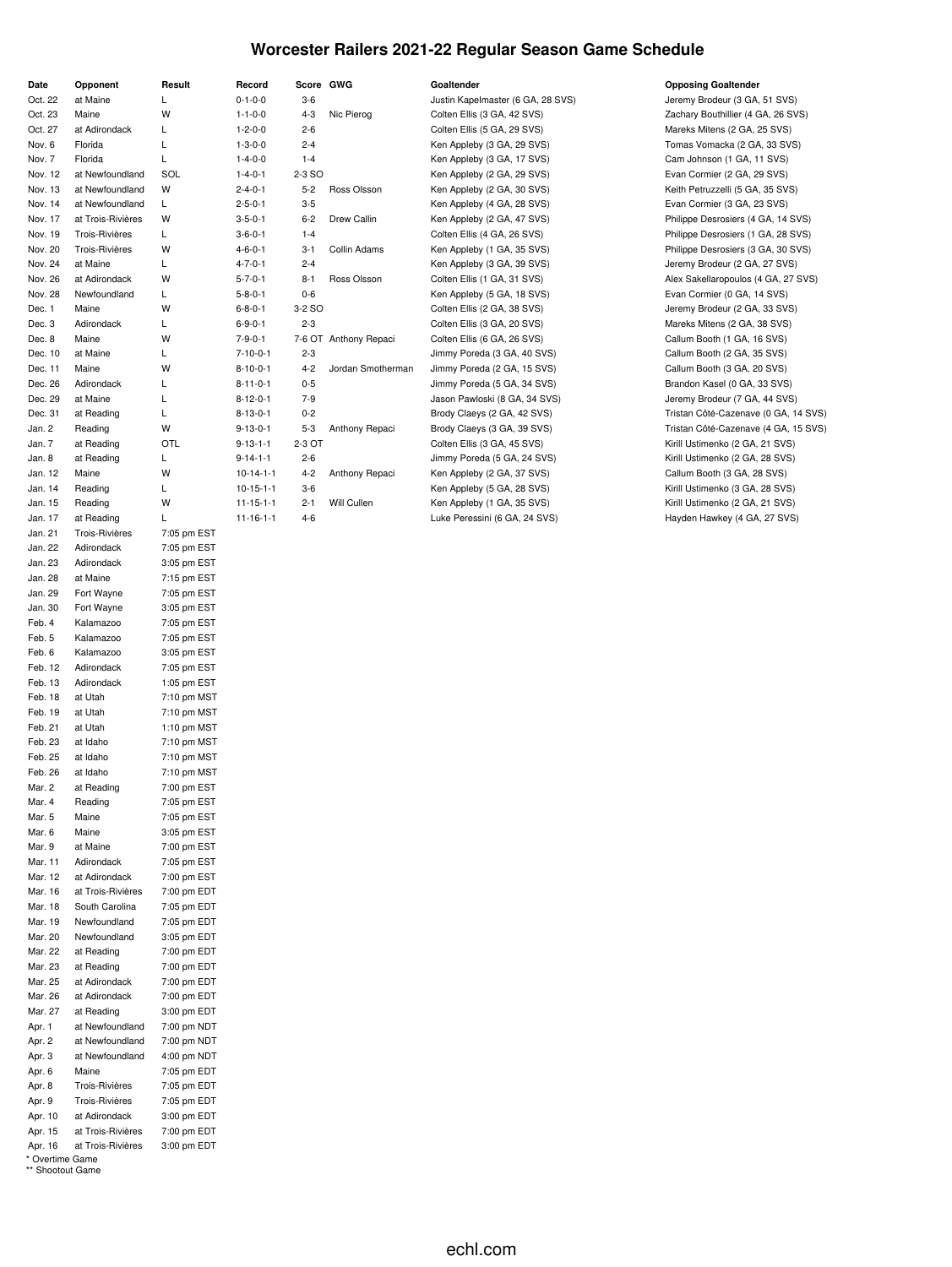### **Trois-Rivières Lions 2021-22 Regular Season Game Schedule**

| Date             | Opponent          | Result       |
|------------------|-------------------|--------------|
| Oct. 21          | Newfoundland      | L            |
| Oct. 22          | Newfoundland      | L            |
| Oct. 26          | Newfoundland      | Г            |
| Oct. 29          | at Maine          | W            |
| Nov. 5           | Reading           | Г            |
| Nov. 6           | Reading           | W            |
| Nov. 12          | at Maine          | W            |
| Nov. 14          | at Maine          | Г            |
| Nov. 17          | Worcester         | L            |
| Nov. 19          | at Worcester      | W            |
| Nov. 20          | at Worcester      | L            |
| Nov. 24          | Reading           | W            |
| Nov. 26          | Reading           | W            |
| Nov. 27          | Reading           | W            |
| Dec. 1           | at Florida        | W            |
| Dec. 2           | at Florida        | W            |
| Dec. 4           | at Florida        | W            |
| Dec. 10          | at Newfoundland   | W            |
|                  |                   |              |
| Dec. 11          | at Newfoundland   | L            |
| Dec. 12          | at Newfoundland   | W            |
| Dec. 15          | Maine             | W            |
| Dec. 17          | Maine             | SOL          |
| Dec. 18          | Maine             | W            |
| Dec. 31          | at Maine          | L            |
| Jan. 21          | at Worcester      | 7:05 pm EST  |
| Jan. 22          | at Reading        | 4:00 pm EST  |
| Jan. 23          | at Reading        | 3:00 pm EST  |
| Jan. 27          | at Adirondack     | 7:00 pm EST  |
| Jan. 29          | at Adirondack     | 7:00 pm EST  |
| Jan. 30          | at Maine          | 5:00 pm EST  |
| Feb. 2           | Maine             | 7:00 pm EST  |
| Feb. 4           | Maine             | 7:00 pm EST  |
| Feb. 5           | Maine             | 3:00 pm EST  |
| Feb. 11          | at Reading        | 7:00 pm EST  |
| Feb. 12          |                   |              |
|                  | at Reading        | 7:00 pm EST  |
| Feb. 15          | Adirondack        | 7:00 pm EST  |
| Feb. 18          | at Adirondack     | 7:00 pm EST  |
| Feb. 19          | at Maine          | 6:00 pm EST  |
| Feb. 20          | at Maine          | 3:00 pm EST  |
| Feb. 23          | Maine             | 7:00 pm EST  |
| Feb. 25          | Newfoundland      | 7:00 pm EST  |
| Feb. 26          | Newfoundland      | 3:00 pm EST  |
| Feb. 27          | Newfoundland      | 4:00 pm EST  |
| Mar. 2           | Adirondack        | 7:00 pm EST  |
| Mar. 4           | Indy              | 7:00 pm EST  |
| Mar. 5           | Indy              | 3:00 pm EST  |
| Mar. 9           | at Newfoundland   | 7:00 pm NST  |
| Mar. 11          | at Newfoundland   | 7:00 pm NST  |
| Mar. 12          | at Newfoundland   | 7:00 pm NST  |
| Mar. 13          | at Newfoundland   | 4:00 pm NDT  |
| Mar. 16          | Worcester         | 7:00 pm EDT  |
| Mar. 17          | Newfoundland      | 12:00 am EDT |
| Mar. 18          | Maine             | 7:00 pm EDT  |
| Mar. 23          | at Greenville     | 7:05 pm EDT  |
|                  |                   |              |
| Mar. 25          | at South Carolina | 7:05 pm EDT  |
| Mar. 26          | at South Carolina | 6:05 pm EDT  |
| Mar. 27          | at South Carolina | 3:05 pm EDT  |
| Mar. 29          | Maine             | 7:00 pm EDT  |
| Mar. 30          | Adirondack        | 7:00 pm EDT  |
| Apr. 1           | Reading           | 7:00 pm EDT  |
| Apr. 2           | Reading           | 3:00 pm EDT  |
| Apr. 3           | Reading           | 4:00 pm EDT  |
| Apr. 6           | Cincinnati        | 7:00 pm EDT  |
| Apr. 8           | at Worcester      | 7:05 pm EDT  |
| Apr. 9           | at Worcester      | 7:05 pm EDT  |
| Apr. 12          | Cincinnati        | 7:00 pm EDT  |
| Apr. 13          | Adirondack        | 7:00 pm EDT  |
| Apr. 15          | Worcester         | 7:00 pm EDT  |
| Apr. 16          | Worcester         | 3:00 pm EDT  |
| * Overtime Game  |                   |              |
| ** Shootout Game |                   |              |

| Record           | Score GWG |                          | Goaltender                         | <b>Opposing Goaltender</b>          |
|------------------|-----------|--------------------------|------------------------------------|-------------------------------------|
| $0 - 1 - 0 - 0$  | $3-6$     |                          | Kevin Poulin (5 GA, 28 SVS)        | Evan Cormier (3 GA, 22 SVS)         |
| $0 - 2 - 0 - 0$  | $1-3$     |                          | Philippe Desrosiers (2 GA, 20 SVS) | Keith Petruzzelli (1 GA, 35 SVS)    |
| $0 - 3 - 0 - 0$  | $1 - 4$   |                          | Kevin Poulin (2 GA, 26 SVS)        | Keith Petruzzelli (1 GA, 35 SVS)    |
| $1 - 3 - 0 - 0$  | $2 - 0$   | Olivier Archambault      | Philippe Desrosiers (0 GA, 34 SVS) | Jon Gillies (2 GA, 23 SVS)          |
| $1 - 4 - 0 - 0$  | $3 - 4$   |                          | Kevin Poulin (4 GA, 20 SVS)        | Pat Nagle (3 GA, 33 SVS)            |
| $2 - 4 - 0 - 0$  | 4-3 SO    |                          | Kevin Poulin (3 GA, 24 SVS)        | Pat Nagle (3 GA, 42 SVS)            |
| $3 - 4 - 0 - 0$  |           | 8-7 OT Peter Abbandonato | Philippe Desrosiers (7 GA, 30 SVS) | Zachary Bouthillier (5 GA, 34 SVS)  |
| $3 - 5 - 0 - 0$  | $3 - 4$   |                          | Kevin Poulin (4 GA, 31 SVS)        | Jeremy Brodeur (3 GA, 31 SVS)       |
| $3 - 6 - 0 - 0$  | $2 - 6$   |                          | Philippe Desrosiers (4 GA, 14 SVS) | Ken Appleby (2 GA, 47 SVS)          |
| $4 - 6 - 0 - 0$  | $4 - 1$   | Mathieu Gagnon           | Philippe Desrosiers (1 GA, 28 SVS) | Colten Ellis (4 GA, 26 SVS)         |
| $4 - 7 - 0 - 0$  | $1-3$     |                          | Philippe Desrosiers (3 GA, 30 SVS) | Ken Appleby (1 GA, 35 SVS)          |
| $5 - 7 - 0 - 0$  | $5 - 1$   | <b>Anthony Nellis</b>    | Philippe Desrosiers (1 GA, 22 SVS) | Kirill Ustimenko (4 GA, 32 SVS)     |
| $6 - 7 - 0 - 0$  | $9 - 1$   | Cédric Desruisseaux      | Kevin Poulin (1 GA, 25 SVS)        | Kirill Ustimenko (5 GA, 16 SVS)     |
| $7 - 7 - 0 - 0$  | 3-2 OT    | Shawn St-Amant           | Philippe Desrosiers (2 GA, 28 SVS) | Kirill Ustimenko (3 GA, 39 SVS)     |
| $8 - 7 - 0 - 0$  | $5 - 4$   | Alexis D'Aoust           | Philippe Desrosiers (4 GA, 28 SVS) | Parker Gahagen (5 GA, 21 SVS)       |
| $9 - 7 - 0 - 0$  | $3-2$     | Alexis D'Aoust           | Philippe Desrosiers (2 GA, 35 SVS) | Tomas Vomacka (3 GA, 31 SVS)        |
| $10-7-0-0$       | $6-3$     | Peter Abbandonato        | Philippe Desrosiers (3 GA, 23 SVS) | Parker Gahagen (3 GA, 22 SVS)       |
| $11 - 7 - 0 - 0$ | $3-2$     | Alexis D'Aoust           | Philippe Desrosiers (2 GA, 50 SVS) | Keith Petruzzelli (2 GA, 17 SVS)    |
| $11 - 8 - 0 - 0$ | $4 - 5$   |                          | Kevin Poulin (4 GA, 29 SVS)        | Keith Petruzzelli (4 GA, 24 SVS)    |
| $12 - 8 - 0 - 0$ | 5-4 OT    | Mathieu Brodeur          | Philippe Desrosiers (4 GA, 38 SVS) | Evan Cormier (5 GA, 32 SVS)         |
| $13 - 8 - 0 - 0$ | $4 - 2$   | Cédric Desruisseaux      | Philippe Desrosiers (2 GA, 25 SVS) | Jeremy Brodeur (4 GA, 38 SVS)       |
| $13 - 8 - 0 - 1$ | 3-4 SO    |                          | Kevin Poulin (3 GA, 36 SVS)        | Callum Booth (3 GA, 37 SVS)         |
| $14 - 8 - 0 - 1$ | $5 - 2$   | Alexis D'Aoust           | Philippe Desrosiers (2 GA, 33 SVS) | Jeremy Brodeur (5 GA, 25 SVS)       |
| 14001            | 2 E       |                          | Tricton Rómbó (4 CA OF CVC)        | $lormu$ <b>Prodout (2.0.4.20.8)</b> |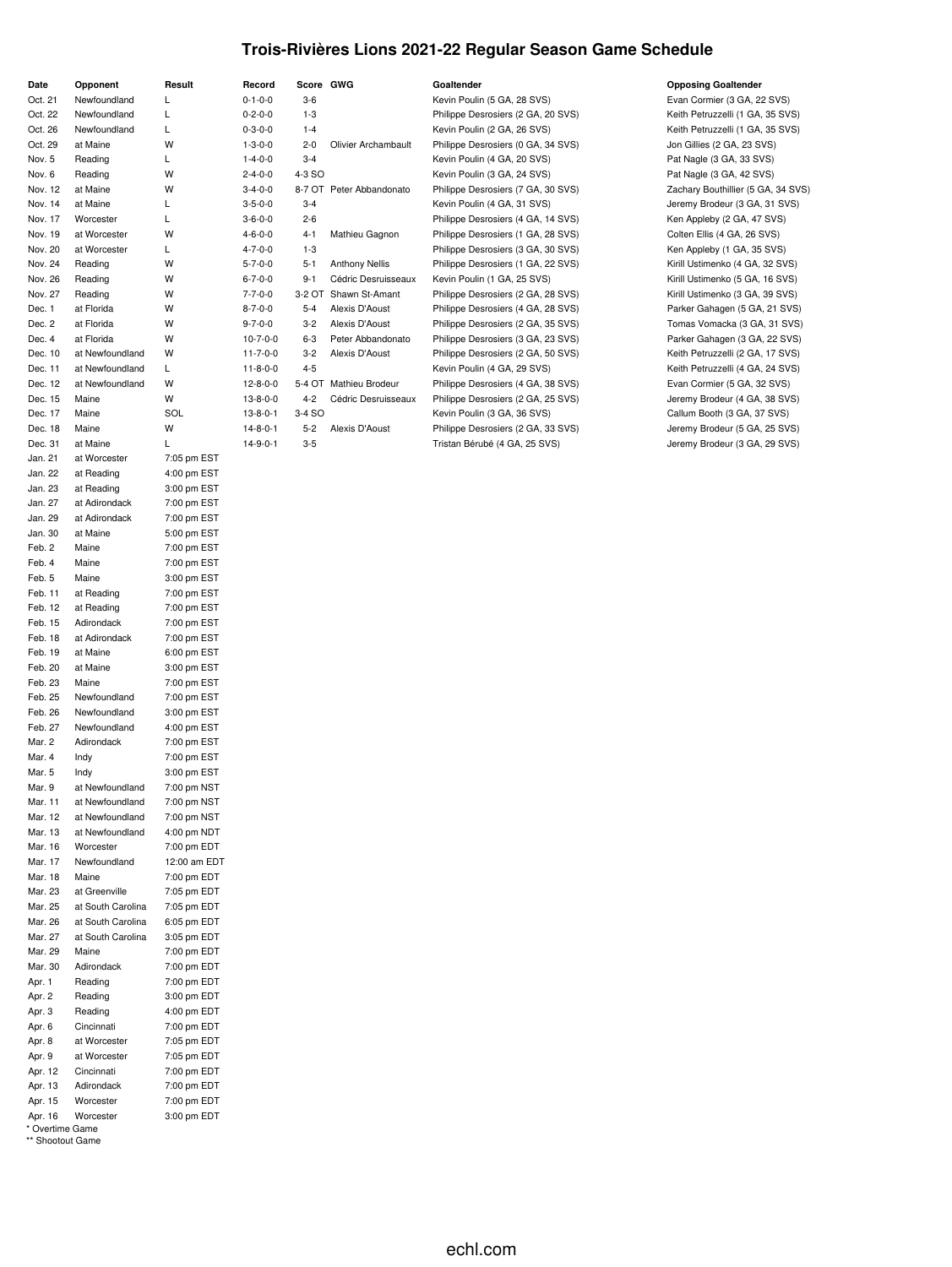## **Trois-Rivières Lions vs Worcester Railers Head to Head**

### **Summary**

| Description                                                        | Result                                                                                                                                                         |                        |
|--------------------------------------------------------------------|----------------------------------------------------------------------------------------------------------------------------------------------------------------|------------------------|
| Head to Head Record 2021-22 Regular Season                         | Worcester 2-1-0-0                                                                                                                                              | Trois-Rivières 1-2-0-0 |
| Head to Head Record 2020-21 Regular Season                         | Worcester 0-0-0-0                                                                                                                                              | Trois-Rivières 0-0-0-0 |
| Last 5 Years record between teams                                  | Worcester 2-1-0-0                                                                                                                                              | Trois-Rivières 1-2-0-0 |
| Worcester vs. Trois-Rivières Last 5 Years record at Worcester      | Worcester 1-1-0-0                                                                                                                                              | Trois-Rivières 1-1-0-0 |
| Worcester vs. Trois-Rivières Last 5 Years record at Trois-Rivières | Worcester 1-0-0-0                                                                                                                                              | Trois-Rivières 0-1-0-0 |
| Previous Meetings This Season                                      | Trois-Rivières 1 @ Worcester 3 (Nov 20 2021) Final<br>Trois-Rivières 4 @ Worcester 1 (Nov 19 2021) Final<br>Worcester 6 @ Trois-Rivières 2 (Nov 17 2021) Final |                        |

### **Match Up**

|                           | <b>Trois-Rivières</b>                        | Worcester                            |
|---------------------------|----------------------------------------------|--------------------------------------|
| <b>Team Record</b>        | 14-9-0-1 -- 29 points                        | 11-16-1-1 -- 24 points               |
| Division Ranking          | 3rd North                                    | 6th North                            |
| <b>Conference Ranking</b> | 5th Eastern                                  | 11th Eastern                         |
| League Ranking            | 7th                                          | 24th                                 |
| Past 10 Games             | $7 - 2 - 0 - 1$                              | $3 - 6 - 1 - 0$                      |
| <b>Streak</b>             | $0 - 1 - 0 - 0$                              | $0 - 1 - 0 - 0$                      |
| Last Game                 | 5-3 L @ Maine (Dec 31 2021) Final            | 6-4 L @ Reading (Jan 17 2022) Final  |
| Home Record               | $6 - 5 - 0 - 1$                              | $8 - 7 - 0 - 0$                      |
| Away Record               | $8 - 4 - 0 - 0$                              | $3 - 9 - 1 - 1$                      |
| GF                        | 90                                           | 89                                   |
| GA                        | 78                                           | 110                                  |
| PP (Overall)              | (23/95) 24.2%                                | $(18/103)$ 17.5%                     |
| PP (Home)                 | $(8/48)$ 16.7%                               | $(5/49)$ 10.2%                       |
| PP (Away)                 | $(15/47)$ 31.9%                              | $(13/54)$ 24.1%                      |
| PK (Overall)              | (22/101) 78.2%                               | (26/96) 72.9%                        |
| PK (Home)                 | (8/50) 84.0%                                 | $(13/41)$ 68.3%                      |
| PK (Away)                 | $(14/51)$ 72.5%                              | $(13/55)$ 76.4%                      |
| PP vs. Opp.               | $(2/8)$ 25%                                  | $(1/10)$ 10%                         |
| PK vs. Opp.               | $(1/10)$ 90%                                 | $(2/8)$ 75%                          |
| Leading Rookie            | Ducharme (7-6-13)                            | Hayhurst (6-12-18)                   |
| Most PIM                  | Gagnon - 51                                  | Olsson - 74                          |
| Team PIM/GM               | 13.8/Game                                    | 11.5/Game                            |
| <b>Leading Scorers</b>    | Archambault (9-17-26)                        | Smotherman (13-11-24)                |
|                           | Abbandonato (12-13-25)                       | Repaci (8-11-19)                     |
|                           | D'Aoust (12-9-21)                            | Hayhurst (6-12-18)                   |
|                           | Nellis (8-13-21)                             | Beaudoin (7-9-16)                    |
|                           | Galipeau (2-17-19)                           | Olsson (8-5-13)                      |
| Last 5 Games              | 5-3 L @ Maine (Dec 31 2021) Final            | 6-4 L @ Reading (Jan 17 2022) Final  |
|                           | 5-2 W vs Maine (Dec 18 2021) Final           | 2-1 W vs Reading (Jan 15 2022) Final |
|                           | 4-3 L vs Maine (Dec 17 2021) Final SO        | 6-3 L vs Reading (Jan 14 2022) Final |
|                           | 4-2 W vs Maine (Dec 15 2021) Final           | 4-2 W vs Maine (Jan 12 2022) Final   |
|                           | 5-4 W @ Newfoundland (Dec 12 2021) Final OT1 | 6-2 L @ Reading (Jan 8 2022) Final   |
| Leading After 1st         | $6 - 1 - 0 - 1$                              | $4 - 3 - 0 - 1$                      |
| Leading After 2nd         | $7 - 1 - 0 - 0$                              | $8 - 0 - 1 - 1$                      |
| <b>Tied After 1st</b>     | $7 - 1 - 0 - 0$                              | $3 - 4 - 1 - 0$                      |
| Tied After 2nd            | $4 - 1 - 0 - 1$                              | $3-4-0-0$                            |
| <b>Trailing After 1st</b> | $1 - 7 - 0 - 0$                              | $4 - 9 - 0 - 0$                      |
| <b>Trailing After 2nd</b> | $3 - 7 - 0 - 0$                              | $0 - 12 - 0 - 0$                     |
| Out Shooting Opponents    | $9 - 6 - 0 - 0$                              | $4 - 5 - 0 - 0$                      |
| Out Shot by Opponents     | $5 - 3 - 0 - 0$                              | $7 - 10 - 1 - 1$                     |
| 1 Goal Games              | $7 - 3 - 0 - 1$                              | $4 - 2 - 1 - 1$                      |
| 2 Goal Games              | $2 - 3 - 0 - 0$                              | $4 - 6 - 0 - 0$                      |
| 3 Goal Games              | $3 - 2 - 0 - 0$                              | $1 - 4 - 0 - 0$                      |
|                           |                                              |                                      |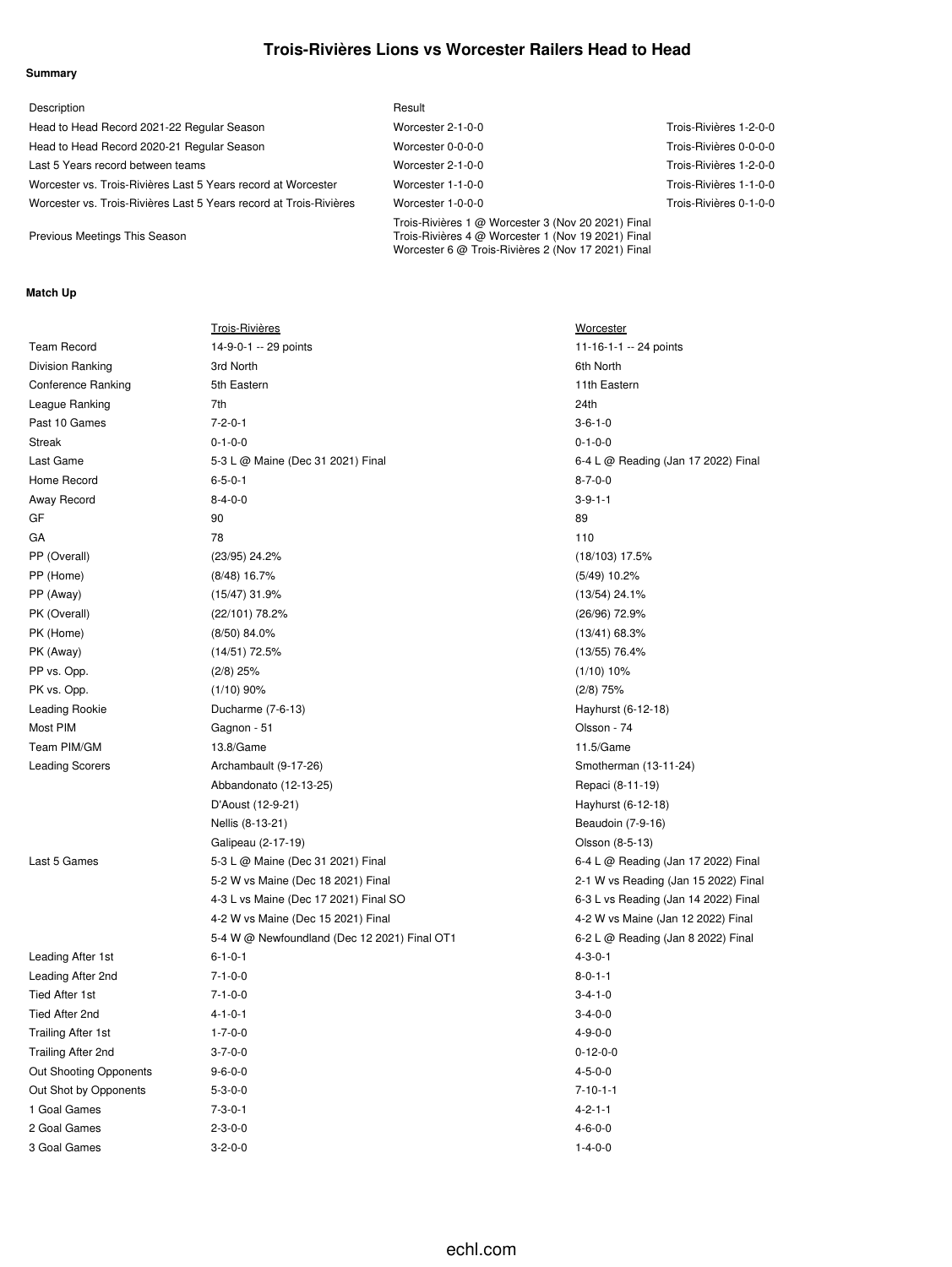## **Trois-Rivières Lions vs Worcester Railers Head to Head**

|    | <b>Worcester Railers</b> |    |   |          |          |                |                |   |      |            |    | <b>Trois-Rivières Lions</b>    |    |   |                |                |          |             |    |      |        |
|----|--------------------------|----|---|----------|----------|----------------|----------------|---|------|------------|----|--------------------------------|----|---|----------------|----------------|----------|-------------|----|------|--------|
|    | # Name                   | GP | G | A        |          | <b>PTS PIM</b> | $+/-$          |   |      |            | #  | Name                           | GP | G | A              | <b>PTS PIM</b> |          | $+/-$       |    |      |        |
|    | 19 X Felix Bibeau        | 2  | 2 |          | 3        | 0              | 1              |   |      |            | 9  | <b>Olivier Archambault</b>     | 3  | 2 | 2              | 4              | 0        | -1          |    |      |        |
|    | 10 X Blake Christensen   | 3  | 2 | -1       | 3        | $\overline{c}$ | 1              |   |      |            | 71 | Justin Ducharme                | 3  | 2 | 0              | 2              | 2        | -5          |    |      |        |
|    | 15 X Paul Thompson       | 3  |   | 2        | 3        | 0              | -1             |   |      |            |    | 72 X Pierrick Dubé             | 2  |   |                | 2              | 0        | 1           |    |      |        |
|    | 86 Karl Boudrias         | 3  | 0 | 3        | 3        | 0              | 5              |   |      |            |    | 98 X Peter Abbandonato         | 3  | 0 | $\overline{c}$ | 2              | 2        | 0           |    |      |        |
| 8  | X Collin Adams           | 3  |   |          | 2        | 0              | $\overline{2}$ |   |      |            | 47 | Charles-David Beaudoin         | 3  | 0 | 2              | 2              | 0        | -1          |    |      |        |
|    | 25 Grant Jozefek         | 3  |   |          | 2        | 0              | 0              |   |      |            | 22 | <b>Julien Nantel</b>           | 3  | 0 | $\overline{c}$ | 2              | 0        | 1           |    |      |        |
|    | 61 X Nic Pierog          | 3  |   |          | 2        | 2              | 0              |   |      |            | 25 | Mathieu Brodeur                | 3  |   | 0              |                | 2        | -1          |    |      |        |
|    | 72 X Drew Callin         | 3  |   | 0        |          | 6              | -1             |   |      |            |    | 75 Mathieu Gagnon              | 2  |   | $\Omega$       |                | 0        | 0           |    |      |        |
|    | 23 Ross Olsson           |    |   | 0        |          | 0              | 1              |   |      |            | 2  | X Terrance Amorosa             |    | 0 |                |                | 0        | -1          |    |      |        |
| 7  | Liam Coughlin            |    | O |          |          | 0              | 2              |   |      |            | 7  | Guillaume Beaudoin             | 3  | O |                |                | 0        | 0           |    |      |        |
|    | 16 Jacob Hayhurst        | 3  | O |          |          | 2              | 3              |   |      |            |    | 44 X Alexandre Perron-Fontaine |    |   |                |                | 0        | 0           |    |      |        |
|    | 14 Jordan Smotherman     | 3  | 0 |          |          | 2              | 0              |   |      |            | 28 | Shawn St-Amant                 | 3  | 0 |                |                | 2        | -1          |    |      |        |
|    | 35 Ken Appleby           | 2  | 0 | $\Omega$ | 0        | 0              | 0              |   |      |            | 37 | Alexis D'Aoust                 | 3  | 0 | $\Omega$       | 0              | $\Omega$ | -2          |    |      |        |
| 6. | X Mike Cornell           |    | 0 | 0        | 0        | 2              | -1             |   |      |            |    | 30 X Philippe Desrosiers       | 3  | 0 | 0              | 0              | 0        | 0           |    |      |        |
|    | 92 X Colten Ellis        |    | 0 | 0        | 0        | 0              | 0              |   |      |            | 11 | Cédric Desruisseaux            | 3  | 0 | 0              | 0              | 2        | -1          |    |      |        |
|    | 21 John Furgele          | 2  | 0 | 0        | 0        | 0              | 0              |   |      |            |    | 26 Olivier Galipeau            | 3  | 0 | 0              | 0              | 2        | -3          |    |      |        |
| 4  | Zach Malatesta<br>X      | 3  | 0 | 0        | 0        | 0              | 0              |   |      |            | 10 | Jonathan Joannette             |    | 0 | 0              | 0              | 0        | 0           |    |      |        |
|    | 13 Connor McCarthy       | 2  | 0 | 0        | 0        | 2              | 2              |   |      |            |    | 89 X Arsen Khisamutdinov       |    | 0 | 0              | 0              | 0        | 0           |    |      |        |
|    | 27 Myles McGurty         | 3  | 0 | 0        | 0        | 0              | 1              |   |      |            | 15 | Darick Louis-Jean              | 2  | 0 | 0              | 0              | 0        | 0           |    |      |        |
| 9  | Charlie Spetz            | 3  | 0 | 0        | 0        | 0              | 0              |   |      |            | 21 | <b>Cedric Montminy</b>         | 2  | 0 | 0              | 0              | 17       | -3          |    |      |        |
|    | 11 Nolan Vesey           | 3  | O | 0        | 0        | 0              | 1              |   |      |            |    | 14 Anthony Nellis              | 3  | 0 | 0              | 0              | 2        | $-4$        |    |      |        |
|    |                          |    |   |          |          |                |                |   |      |            |    | 33 Carmine-Anthony Pagliarulo  |    | O | $\Omega$       | 0              | $\Omega$ | 0           |    |      |        |
|    | # Name                   | GP | W |          |          | OTL SOL        | Mins           |   |      | GA GAA SV% |    |                                |    |   |                |                |          |             |    |      |        |
|    | 35 Ken Appleby           | 2  | 2 | 0        | 0        | 0              | 120:00         | 3 | 1.50 | 0.965      | #  | Name                           | GP | w |                | OTL SOL        |          | <b>Mins</b> | GA | GAA  | $SV\%$ |
|    | 92 X Colten Ellis        |    | n |          | $\Omega$ | 0              | 60:00          | 4 | 4.00 | 0.867      |    | 33 Carmine-Anthony Pagliarulo  |    | 0 | 0              | $\Omega$       | 0        | 24:59       |    | 2.40 | 0.900  |
|    |                          |    |   |          |          |                |                |   |      |            |    | 30 X Philippe Desrosiers       | 3  |   | 2              | 0              | 0        | 152:44      | 8  | 3.14 | 0.900  |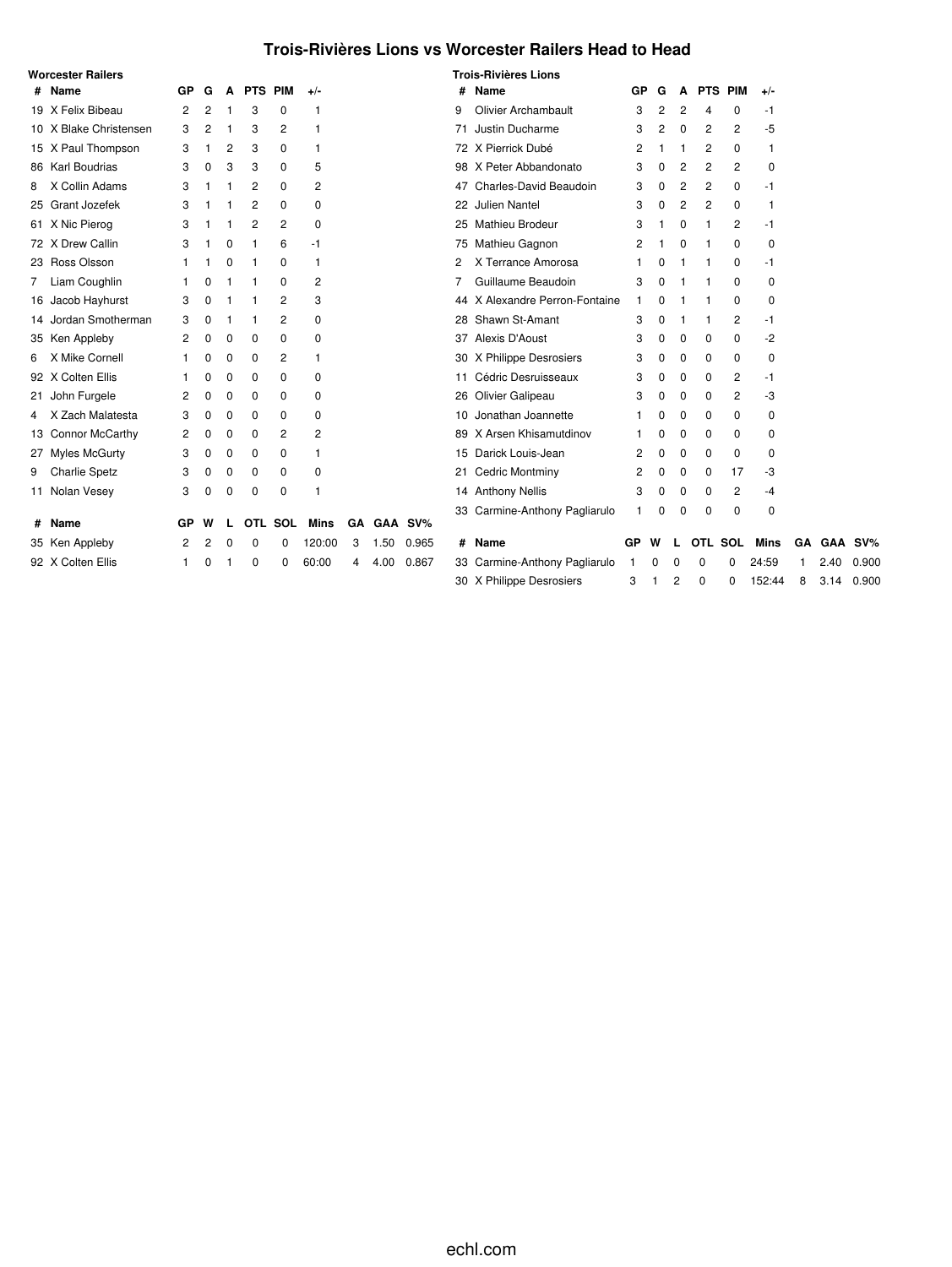### **Trois-Rivières Lions vs Worcester Railers Head to Head**

| <b>Team Game Highs and Lows</b> |        |                      |                     |                  | <b>Trois-Rivières Lions</b> |                   |                      | <b>Worcester Railers</b> |
|---------------------------------|--------|----------------------|---------------------|------------------|-----------------------------|-------------------|----------------------|--------------------------|
| Goals                           |        |                      | Nov. 26             | REA              | 9                           | Nov. 26           | at ADK               | 8                        |
| Assists                         |        |                      | Nov. 26             | REA              | 16                          | Dec. 29           | at MNE               | 13                       |
| <b>Points</b>                   |        |                      | Nov. 26             | REA              | 25                          | Nov. 26           | at ADK               | 20                       |
|                                 |        |                      |                     |                  |                             | Dec. 29           | at MNE               | 20                       |
| <b>Penalty Minutes</b>          |        |                      | Dec. 2              | at FLA           | 31                          | Oct. 27           | at ADK               | 26                       |
|                                 |        |                      |                     |                  |                             | Jan. 8            | at REA               | 26                       |
| Minors                          |        |                      | Dec. 12             | at NFL           | 9                           | Oct. 27           | at ADK               | 8                        |
|                                 |        |                      | Dec. 18             | MNE              | 9                           |                   |                      |                          |
| Majors                          |        |                      | Nov. 14             | at MNE           | 2                           | Nov. 26           | at ADK               | 3                        |
| <b>Shots</b>                    |        |                      | Nov. 17             | <b>WOR</b>       | 49                          | Oct. 22           | at MNE               | 54                       |
| <b>Power Play Goals</b>         |        |                      | Nov. 12             | at MNE           | 3                           | Nov. 26           | at ADK               | 3                        |
|                                 |        |                      | Nov. 26             | <b>REA</b>       | 3                           |                   |                      |                          |
|                                 |        |                      | Dec. 4<br>Dec. 11   | at FLA<br>at NFL | 3<br>3                      |                   |                      |                          |
| <b>Goals By Both Teams</b>      |        |                      | Nov. 12             | at MNE           | 15                          | Dec. 29           | at MNE               | 16                       |
| Goals in 1st                    |        |                      | Nov. 12             | at MNE           | 5                           | Dec. 8            | <b>MNE</b>           | 3                        |
|                                 |        |                      |                     |                  |                             | Dec. 11           | MNE                  | 3                        |
| Goals in 2nd                    |        |                      | Nov. 19             | at WOR           | 3                           | Nov. 26           | at ADK               | 5                        |
|                                 |        |                      | Dec. 12             | at NFL           | 3                           |                   |                      |                          |
|                                 |        |                      | Dec. 18             | MNE              | 3                           |                   |                      |                          |
| Goals in 3rd                    |        |                      | Nov. 26             | <b>REA</b>       | 3                           | Nov. 13           | at NFL               | 3                        |
|                                 |        |                      | Dec. 1              | at FLA           | 3                           | Nov. 26           | at ADK               | 3                        |
|                                 |        |                      | Dec. 11             | at NFL           | 3                           | Jan. 2<br>Jan. 17 | <b>REA</b><br>at REA | 3<br>3                   |
| <b>Short Handed Goals</b>       |        |                      | Oct. 21             | <b>NFL</b>       | 1                           | Nov. 17           | at TR                | 1                        |
|                                 |        |                      | Dec. 31             | at MNE           | 1                           | Nov. 26           | at ADK               | 1                        |
|                                 |        |                      |                     |                  |                             | Jan. 12           | <b>MNE</b>           | 1                        |
| <b>Winning Margin</b>           |        |                      | Nov. 26             | REA              | 8                           | Nov. 26           | at ADK               | 7                        |
| <b>Most PIM</b>                 |        |                      | Dec. 18             | MNE              | 48                          | Nov. 7            | <b>FLA</b>           | 35                       |
| <b>Most Shots</b>               |        |                      | Nov. 17             | <b>WOR</b>       | 49                          | Oct. 22           | at MNE               | 54                       |
| <b>Most Shots in 1st</b>        |        |                      | Nov. 6              | REA              | 18                          | Oct. 22           | at MNE               | 26                       |
|                                 |        |                      | Nov. 27             | REA              | 18                          |                   |                      |                          |
| <b>Most Shots in 2nd</b>        |        |                      | Dec. 17             | MNE              | 20                          | Dec. 29           | at MNE               | 23                       |
| <b>Most Shots in 3rd</b>        |        |                      | Nov. 17             | WOR              | 20                          | Dec. 8            | <b>MNE</b>           | 20                       |
| <b>Fewest Shots</b>             |        |                      | Dec. 10             | at NFL           | 20                          | Nov. 7            | FLA                  | 12                       |
| <b>Fewest Shots in 1st</b>      |        |                      | Dec. 10             | at NFL           | 4                           | Nov. 7            | <b>FLA</b>           | 3                        |
|                                 |        |                      |                     |                  |                             | Jan. 2            | REA                  | 3                        |
| <b>Fewest Shots in 2nd</b>      |        |                      | Dec. 11             | at NFL           | 7                           | Nov. 12           | at NFL               | 4                        |
| <b>Fewest Shots in 3rd</b>      |        |                      | Oct. 29             | at MNE           | 7                           | Oct. 27           | at ADK               | 3                        |
|                                 |        |                      |                     |                  |                             | Nov. 7<br>Jan. 7  | <b>FLA</b><br>at REA | 3<br>3                   |
| <b>Most Saves</b>               |        |                      | Dec. 10             | at NFL           | 50                          | Nov. 17           | at TR                | 47                       |
| <b>Most Saves in 1st</b>        |        |                      | Dec. 11             | at NFL           | 20                          | Dec. 29           | at MNE               | 18                       |
| <b>Most Saves in 2nd</b>        |        |                      |                     |                  |                             |                   |                      |                          |
| <b>Most Saves in 3rd</b>        |        |                      | Dec. 10             | at NFL           | 20                          | Jan. 7            | at REA               | 22                       |
| <b>Most Saves in 4th</b>        |        |                      | Dec. 18             | MNE              | 14                          | Dec. 1            | MNE                  | 21                       |
| Schedule                        |        |                      | Dec. 10             | at NFL           | 50                          | Nov. 17           | at TR                | 47                       |
| Date                            | Game # |                      |                     |                  |                             |                   |                      |                          |
| Nov. 17                         |        | 132 Worcester 6      | at Trois-Rivières 2 |                  | Final                       |                   |                      |                          |
| Nov. 19                         |        | 144 Trois-Rivières 4 | at Worcester 1      |                  | Final                       |                   |                      |                          |
| Nov. 20                         |        | 156 Trois-Rivières 1 | at Worcester 3      |                  | Final                       |                   |                      |                          |
| Jan. 21                         |        | 470 Trois-Rivières   | at Worcester        |                  | 7:05 pm EST                 |                   |                      |                          |
| Mar. 16                         |        | 773 Worcester        | at Trois-Rivières   |                  | 7:00 pm EDT                 |                   |                      |                          |
| Apr. 8                          |        | 918 Trois-Rivières   | at Worcester        |                  | 7:05 pm EDT                 |                   |                      |                          |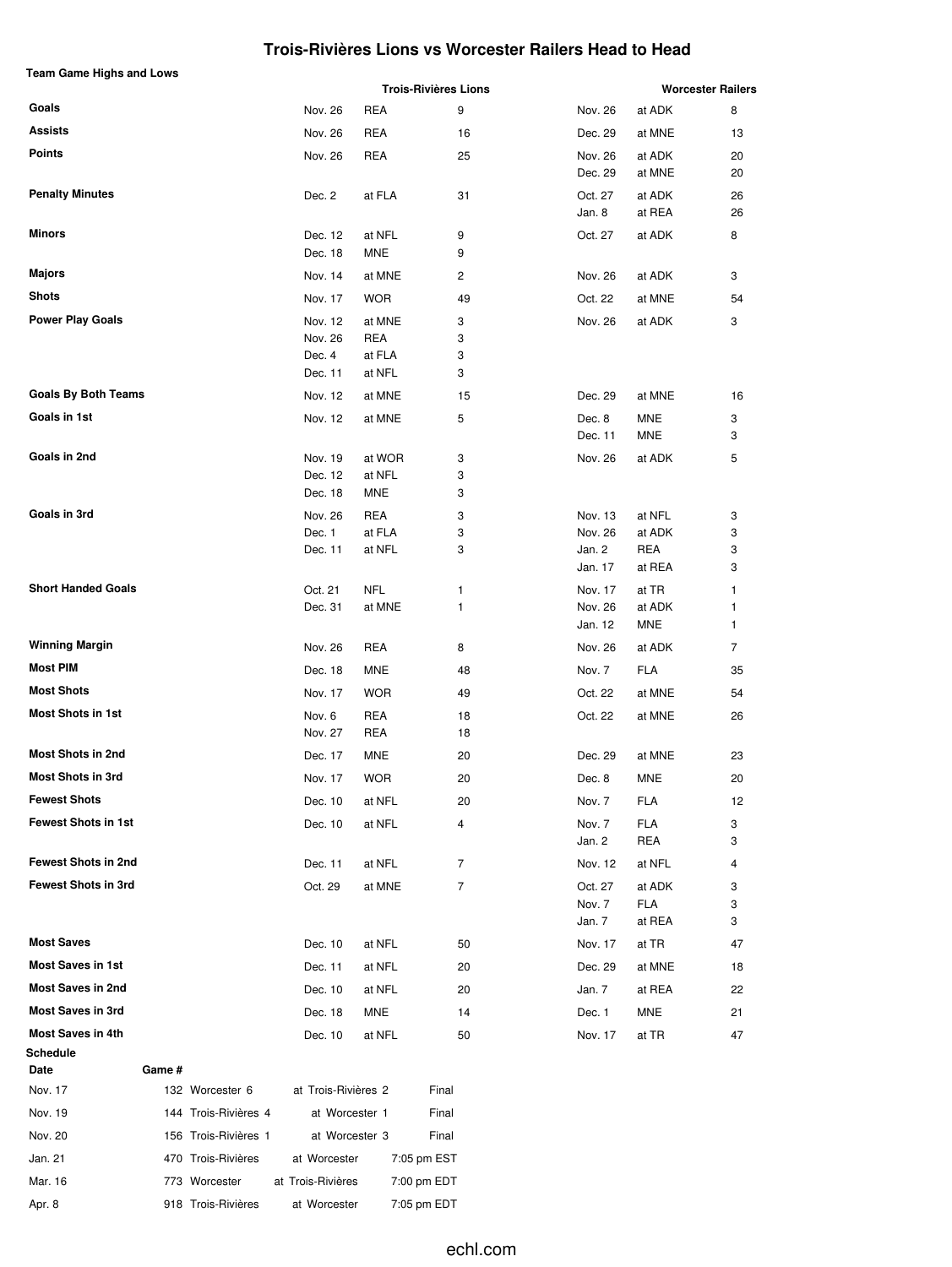| Apr. 9  | 928 Trois-Rivières | at Worcester      | 7:05 pm EDT |
|---------|--------------------|-------------------|-------------|
| Apr. 15 | 956 Worcester      | at Trois-Rivières | 7:00 pm EDT |
| Apr. 16 | 969 Worcester      | at Trois-Rivières | 3:00 pm EDT |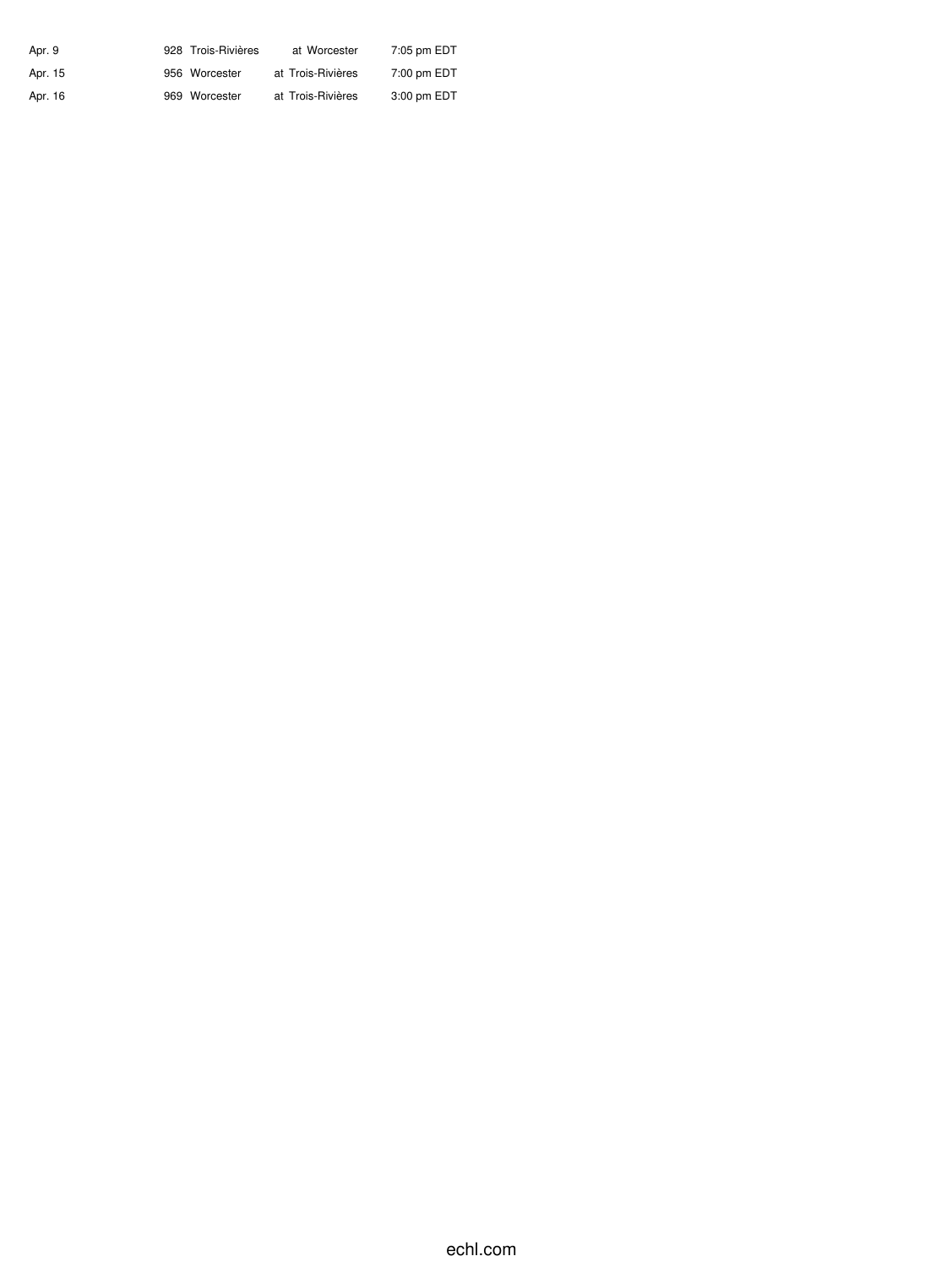# **Trois-Rivières Lions Player Game By Game (1/5)**

|               | <b>Player Game by Game Report</b> |           |      |                          |                                                   |                          |           |                          |           |                          |                                                                                 |        |
|---------------|-----------------------------------|-----------|------|--------------------------|---------------------------------------------------|--------------------------|-----------|--------------------------|-----------|--------------------------|---------------------------------------------------------------------------------|--------|
| Date          | Opp.                              |           |      |                          | 2 Amorosa 4 Pokulok 6 Malouin 7 Beaudoin 8 Hillis |                          |           |                          |           |                          | 8 Marcotte 8 Villemaire 9 Archambault 10 Joannette 11 Desruisseaux 13 Blackburn |        |
| Oct. 21       | Newfoundland                      |           |      |                          | 0000                                              | $012 - 1 -$              |           |                          | $000-2$   |                          |                                                                                 | ä,     |
| Oct. 22       | Newfoundland                      |           |      |                          | 0101                                              | $003-2 -$                |           |                          | 0000      |                          | $005 - 1$                                                                       |        |
| Oct. 26       | Newfoundland                      |           |      |                          | $001 - 1$                                         | $000-2 -$                |           |                          | $001 - 3$ |                          | $004 - 1$                                                                       |        |
| Oct. 29       | at Maine                          |           |      |                          | 0000                                              | $0121 -$                 |           |                          | 1021      | 0021                     |                                                                                 | $\sim$ |
| Nov. 5        | Reading                           |           |      | $\overline{\phantom{a}}$ | 0101                                              | $012-2 -$                |           |                          | 0111      | 0020                     | $000 - 2$                                                                       |        |
| Nov. 6        | Reading                           |           |      | $\overline{\phantom{a}}$ | 0000                                              | $003-2 -$                |           | $\overline{\phantom{a}}$ | 1041      | $\overline{\phantom{a}}$ | $\overline{\phantom{0}}$                                                        |        |
|               | Nov. 12 at Maine                  | $002 - 1$ |      |                          | 0011                                              |                          |           |                          | 1252      | 0010                     | 0151                                                                            |        |
|               | Nov. 14 at Maine                  | 0011      |      | $\overline{\phantom{a}}$ | 0121                                              |                          |           | ٠                        | 0020      | 0010                     | 0121                                                                            |        |
|               | Nov. 17 Worcester                 | $012 - 1$ |      | $\overline{\phantom{a}}$ | 0120                                              |                          |           |                          | $105 - 3$ |                          | 0010                                                                            |        |
|               | Nov. 19 at Worcester              |           |      | $\overline{\phantom{a}}$ | 0001                                              |                          |           |                          | 0251      | 0010                     | 0021                                                                            |        |
|               | Nov. 20 at Worcester              |           |      | ٠                        | $002 - 1$                                         |                          |           |                          | 1051      |                          | $003 - 2$                                                                       |        |
|               | Nov. 24 Reading                   | 0102      |      |                          |                                                   |                          |           |                          | 1132      |                          | 0011                                                                            |        |
|               | Nov. 26 Reading                   |           |      |                          | 0010                                              |                          |           |                          | 0321      |                          | 1140                                                                            |        |
|               | Nov. 27 Reading                   |           |      |                          | 0030                                              |                          |           |                          | 0041      |                          | 0011                                                                            |        |
| Dec. 1        | at Florida                        |           |      |                          | 0121                                              |                          | $012 - 1$ | $\overline{\phantom{a}}$ | 0100      | $\overline{\phantom{a}}$ | 1131                                                                            |        |
| Dec. 2        | at Florida                        |           |      | ٠                        | 0010                                              | $\overline{\phantom{a}}$ | 0000      | $\overline{\phantom{a}}$ | 0131      |                          | ä,                                                                              |        |
| Dec. 4        | at Florida                        |           |      | ٠                        | 0000                                              | $\overline{\phantom{a}}$ | 0101      | $\overline{\phantom{a}}$ | $030 - 1$ | 0030                     | $000 - 1$                                                                       |        |
| Dec. 10       | at Newfoundland -                 |           |      | ٠                        | 0101                                              |                          |           | $\overline{\phantom{a}}$ | 1111      | $000 - 1$                | $001 - 1$                                                                       |        |
| Dec. 11       | at Newfoundland -                 |           |      | $\overline{\phantom{a}}$ | $001 - 3$                                         |                          |           |                          | $000 - 1$ | 0030                     | $011 - 1$                                                                       |        |
|               | Dec. 12 at Newfoundland -         |           |      | $\overline{\phantom{a}}$ | 0011                                              |                          |           |                          |           | 0010                     | 0030                                                                            |        |
| Dec. 15 Maine |                                   |           |      | 0032                     | 0001                                              |                          |           |                          | 0121      | $\overline{\phantom{a}}$ | 1012                                                                            |        |
| Dec. 17 Maine |                                   |           |      |                          | 0120                                              |                          |           |                          | 0130      | 1141                     | 0010                                                                            |        |
| Dec. 18 Maine |                                   |           | 0111 |                          |                                                   |                          |           | 0010                     | 2091      |                          |                                                                                 |        |
|               | Dec. 31 at Maine                  |           |      |                          |                                                   |                          |           |                          |           | 0010                     |                                                                                 | 0111   |
|               |                                   |           |      |                          |                                                   |                          |           |                          |           |                          |                                                                                 |        |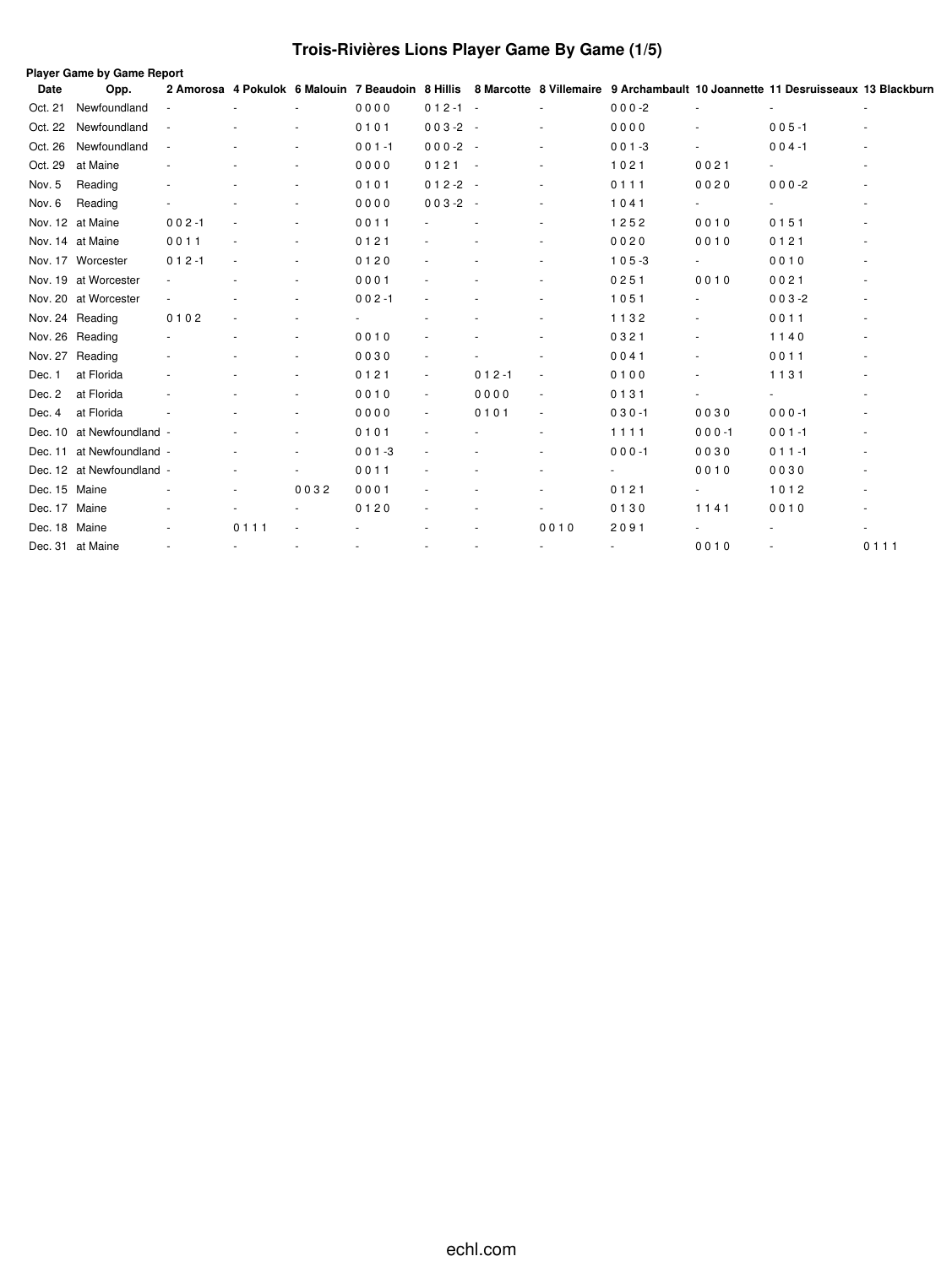# **Trois-Rivières Lions Player Game By Game (2/5)**

| Opp.         |                                                                                                                                                                                                                                              |                                                                                                                                        |                          |                          |                          |           |           |                              |                          |                          |                                                                                                                           |
|--------------|----------------------------------------------------------------------------------------------------------------------------------------------------------------------------------------------------------------------------------------------|----------------------------------------------------------------------------------------------------------------------------------------|--------------------------|--------------------------|--------------------------|-----------|-----------|------------------------------|--------------------------|--------------------------|---------------------------------------------------------------------------------------------------------------------------|
| Newfoundland | $003 - 1$                                                                                                                                                                                                                                    | $\overline{\phantom{a}}$                                                                                                               |                          | $102 - 1$                | $002 - 3$                | $011 - 1$ | $000-3$   |                              |                          | 1020                     | 1040                                                                                                                      |
| Newfoundland | 0030                                                                                                                                                                                                                                         | $000 - 1$                                                                                                                              | ÷,                       | $003 - 1$                | 0020                     | 0121      | $004 - 2$ | $\sim$                       |                          | $001 - 1$                | $001 - 1$                                                                                                                 |
| Newfoundland | $005 - 2$                                                                                                                                                                                                                                    | 0010                                                                                                                                   | ٠                        | $002 - 1$                | $002 - 1$                | $000 - 1$ | $105 - 2$ |                              |                          | $002 - 3$                | $005 - 1$                                                                                                                 |
| at Maine     | 0010                                                                                                                                                                                                                                         |                                                                                                                                        | ٠                        | 0010                     | 0010                     | 0002      | 0010      | $\qquad \qquad \blacksquare$ |                          | 0010                     | 1041                                                                                                                      |
| Reading      | 1032                                                                                                                                                                                                                                         |                                                                                                                                        | ٠                        | $004 - 1$                | 0010                     | $003 - 2$ | 0051      |                              | $\overline{\phantom{a}}$ | 1031                     |                                                                                                                           |
| Reading      | 0242                                                                                                                                                                                                                                         | $\overline{\phantom{a}}$                                                                                                               | ٠                        | 0020                     | 0031                     | 0010      | $008 - 1$ | $\overline{\phantom{a}}$     | $\overline{\phantom{a}}$ | $003 - 2$                | $\sim$                                                                                                                    |
|              | 1262                                                                                                                                                                                                                                         |                                                                                                                                        | ٠                        | 1030                     | 0230                     | 0020      | 0330      |                              | $\overline{\phantom{a}}$ | 1171                     | $\sim$                                                                                                                    |
|              | 0032                                                                                                                                                                                                                                         | $\overline{\phantom{a}}$                                                                                                               | ä,                       | 2061                     | $000 - 1$                | 0000      | $013 - 1$ | ٠                            | $\overline{\phantom{a}}$ | $109 - 1$                | $\blacksquare$                                                                                                            |
|              | $007 - 2$                                                                                                                                                                                                                                    | $\overline{\phantom{a}}$                                                                                                               | ٠                        | $001 - 1$                | $004 - 1$                | $002 - 2$ | $004 - 3$ | $\sim$                       | $\overline{\phantom{a}}$ | $002 - 1$                | $001 - 1$                                                                                                                 |
|              | 0040                                                                                                                                                                                                                                         | 0011                                                                                                                                   | $\overline{\phantom{a}}$ | $\overline{\phantom{a}}$ | 0202                     | 1021      | 0010      | $\qquad \qquad \blacksquare$ | $\overline{\phantom{a}}$ | 0121                     | 0010                                                                                                                      |
|              | $002 - 2$                                                                                                                                                                                                                                    | $001 - 1$                                                                                                                              | $\blacksquare$           | $002 - 2$                | 0010                     | 0020      | 0040      | $\qquad \qquad \blacksquare$ | $\overline{\phantom{a}}$ | $005 - 1$                | $001 - 1$                                                                                                                 |
|              | 1123                                                                                                                                                                                                                                         | $\overline{\phantom{a}}$                                                                                                               | 0020                     | 0020                     | $\sim$                   | 0112      | 0052      | $\qquad \qquad \blacksquare$ | $\overline{\phantom{a}}$ | 0122                     | $\sim$                                                                                                                    |
|              | 2224                                                                                                                                                                                                                                         | $\overline{\phantom{a}}$                                                                                                               |                          | 0101                     | 0141                     | 0013      | 0023      |                              | $\overline{\phantom{a}}$ | 1143                     | 1051                                                                                                                      |
|              | 0020                                                                                                                                                                                                                                         | ä,                                                                                                                                     |                          | 0000                     | 1021                     | 0161      | 0121      |                              | $\overline{\phantom{a}}$ | 1031                     | 0040                                                                                                                      |
| at Florida   | 0050                                                                                                                                                                                                                                         | 0000                                                                                                                                   |                          | 0000                     | $\sim$                   | 0000      | 1110      |                              |                          | 1141                     | 1132                                                                                                                      |
| at Florida   | 0131                                                                                                                                                                                                                                         | 0000                                                                                                                                   | ä,                       | 0000                     | $\blacksquare$           | 0030      | 0020      |                              |                          | 1020                     | 1011                                                                                                                      |
| at Florida   | $022 - 1$                                                                                                                                                                                                                                    | 0001                                                                                                                                   | ٠                        | 0011                     | $\blacksquare$           | $011 - 1$ | $033 - 1$ |                              |                          | $002 - 1$                | 2052                                                                                                                      |
|              |                                                                                                                                                                                                                                              | 0101                                                                                                                                   | $\overline{\phantom{a}}$ | $002 - 1$                | $\overline{\phantom{a}}$ | 0000      | 0011      |                              |                          | 1042                     | 1243                                                                                                                      |
|              |                                                                                                                                                                                                                                              | 0100                                                                                                                                   | $\blacksquare$           | 2140                     | $\blacksquare$           | $011 - 3$ | 0231      | $\overline{\phantom{a}}$     |                          |                          | $214-2$                                                                                                                   |
|              |                                                                                                                                                                                                                                              | 0000                                                                                                                                   | ٠                        | 1031                     | $\overline{\phantom{a}}$ | 1021      | 0250      | $\overline{\phantom{a}}$     | 1021                     | $\overline{\phantom{a}}$ | 0251                                                                                                                      |
|              | 0040                                                                                                                                                                                                                                         | ÷.                                                                                                                                     | $\blacksquare$           | $000 - 1$                | $\blacksquare$           | 0061      | $013 - 1$ | $\overline{\phantom{a}}$     | ÷.                       | $003 - 1$                | 0120                                                                                                                      |
|              | 0040                                                                                                                                                                                                                                         | 0001                                                                                                                                   | $\frac{1}{2}$            | 0030                     | $\blacksquare$           | 0000      | 0221      |                              | $\overline{\phantom{a}}$ | 20100                    | ÷.                                                                                                                        |
|              | 1142                                                                                                                                                                                                                                         |                                                                                                                                        | $\sim$                   | 0010                     | $\sim$                   | 0021      | 0123      |                              | $\overline{\phantom{a}}$ | 0142                     | 1011                                                                                                                      |
|              | 1040                                                                                                                                                                                                                                         |                                                                                                                                        |                          | $003 - 1$                | $\sim$                   | $001 - 1$ | 0010      | 0000                         |                          |                          | 1241                                                                                                                      |
|              | Nov. 12 at Maine<br>Nov. 14 at Maine<br>Nov. 17 Worcester<br>Nov. 19 at Worcester<br>Nov. 20 at Worcester<br>Nov. 24 Reading<br>Nov. 26 Reading<br>Nov. 27<br>Reading<br>Dec. 15 Maine<br>Dec. 17 Maine<br>Dec. 18 Maine<br>Dec. 31 at Maine | <b>Player Game by Game Report</b><br>Dec. 10 at Newfoundland 003-1<br>Dec. 11 at Newfoundland 0 1 4 -3<br>Dec. 12 at Newfoundland 1141 |                          |                          |                          |           |           |                              |                          | $\sim$                   | 14 Nellis 15 Louis-Jean 16 Paquette 21 Montminy 22 Nantel 25 Brodeur 26 Galipeau 27 Blier 27 Denis 28 St-Amant 37 D'Aoust |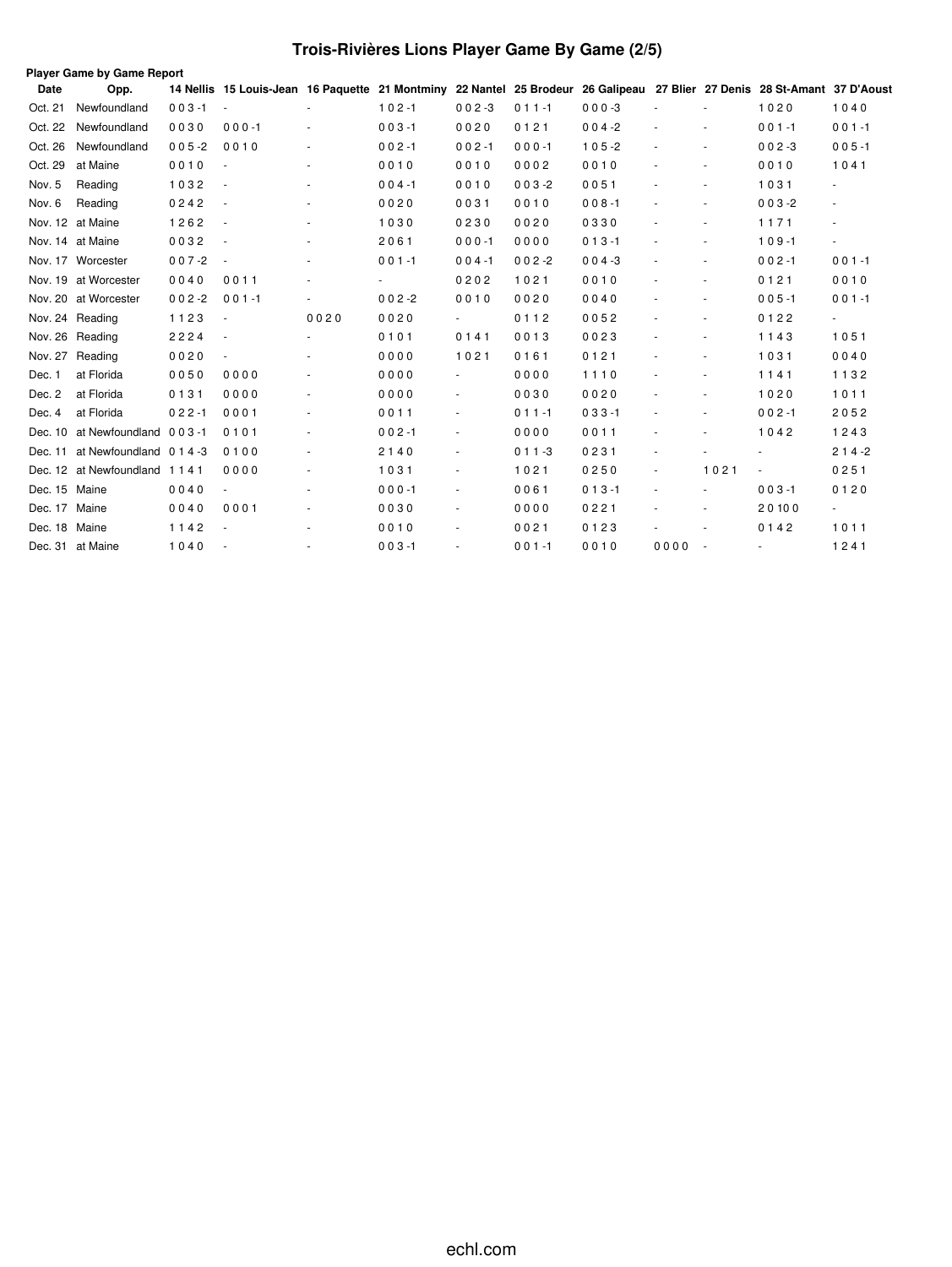# **Trois-Rivières Lions Player Game By Game (3/5)**

|               | <b>Player Game by Game Report</b> |           |      |        |                                                                                                 |           |                          |           |                   |      |                             |                          |
|---------------|-----------------------------------|-----------|------|--------|-------------------------------------------------------------------------------------------------|-----------|--------------------------|-----------|-------------------|------|-----------------------------|--------------------------|
| Date          | Opp.                              |           |      |        | 44 Beaulac 44 Brisebois 44 Bureau-Blais 44 Perron-Fontaine 47 Beaudoin 55 Lariviere 71 Ducharme |           |                          |           | 72<br><b>Dubé</b> | 72   | 74<br>Verpaelst Charbonneau | 75<br>Gagnor             |
| Oct. 21       | Newfoundland                      |           |      |        | 0111                                                                                            | $014 - 1$ | $\sim$                   | 0001      |                   |      |                             | $002 - 2$                |
|               | Oct. 22 Newfoundland              |           |      |        | $001 - 1$                                                                                       | $003 - 2$ |                          |           |                   |      |                             | ä,                       |
| Oct. 26       | Newfoundland                      |           |      |        |                                                                                                 | $001 - 1$ |                          |           |                   |      |                             | 0000                     |
| Oct. 29       | at Maine                          |           |      |        | 0010                                                                                            | 0020      |                          | 0122      |                   |      |                             | 0022                     |
| Nov. 5        | Reading                           |           |      |        | 0010                                                                                            | $004 - 1$ |                          | $001 - 2$ |                   |      |                             | $002 - 1$                |
| Nov. 6        | Reading                           |           |      |        | $000 - 1$                                                                                       | 0031      | ٠                        | 1212      | 003<br>$\Omega$   |      |                             | 0120                     |
|               | Nov. 12 at Maine                  |           |      |        |                                                                                                 | 0100      |                          | 1112      | 002<br>-1         |      |                             | 0021                     |
|               | Nov. 14 at Maine                  |           |      |        |                                                                                                 | 0110      |                          | 0020      | 001<br>-1         |      |                             | $000 - 1$                |
|               | Nov. 17 Worcester                 |           |      |        | 0120                                                                                            | $010 - 1$ |                          | $104 - 3$ |                   |      |                             | $\overline{\phantom{a}}$ |
|               | Nov. 19 at Worcester              |           |      |        |                                                                                                 | 0130      |                          | 1010      | 104<br>$\Omega$   |      |                             | 1021                     |
|               | Nov. 20 at Worcester              |           |      |        |                                                                                                 | 0010      |                          | $003 - 2$ | 014<br>1          |      |                             | $000 - 1$                |
|               | Nov. 24 Reading                   |           |      |        |                                                                                                 | 0153      |                          | 2032      | 002<br>$\Omega$   |      |                             | 0000                     |
|               | Nov. 26 Reading                   |           |      |        |                                                                                                 | 2251      |                          | 0010      |                   |      |                             | 0010                     |
|               | Nov. 27 Reading                   |           |      |        |                                                                                                 | 1040      |                          | 0070      |                   |      |                             | 0010                     |
| Dec. 1        | at Florida                        |           |      |        |                                                                                                 |           |                          | 1030      |                   |      |                             | 0000                     |
| Dec. 2        | at Florida                        |           |      |        |                                                                                                 |           |                          | 0071      | 011<br>0          |      |                             | 0000                     |
| Dec. 4        | at Florida                        |           |      |        |                                                                                                 |           |                          | 0121      | 000<br>$\Omega$   |      |                             |                          |
| Dec. 10       | at<br>Newfoundland                | 0000      |      |        |                                                                                                 |           | 0020                     | 0020      |                   |      |                             |                          |
| Dec. 11       | at<br>Newfoundland                | $001 - 1$ |      |        |                                                                                                 |           | 0011                     | $002 - 3$ | 000<br>$-1$       |      |                             |                          |
| Dec. 12       | at<br>Newfoundland                | 0000      |      |        |                                                                                                 |           | $103 - 1$                | $002 - 1$ | 010               |      |                             |                          |
| Dec. 15 Maine |                                   |           |      | 0101   |                                                                                                 | 0040      | 1011                     | 0000      |                   |      |                             |                          |
| Dec. 17 Maine |                                   |           |      |        |                                                                                                 | 0040      |                          | 0121      |                   |      |                             |                          |
| Dec. 18 Maine |                                   |           |      | 0131   |                                                                                                 | 0121      | $\overline{\phantom{a}}$ | 0022      |                   |      |                             |                          |
|               | Dec. 31 at Maine                  |           | 0012 | $\sim$ |                                                                                                 | $\sim$    | $004 - 2$                | ä,        |                   | 1030 | $001 - 1$                   |                          |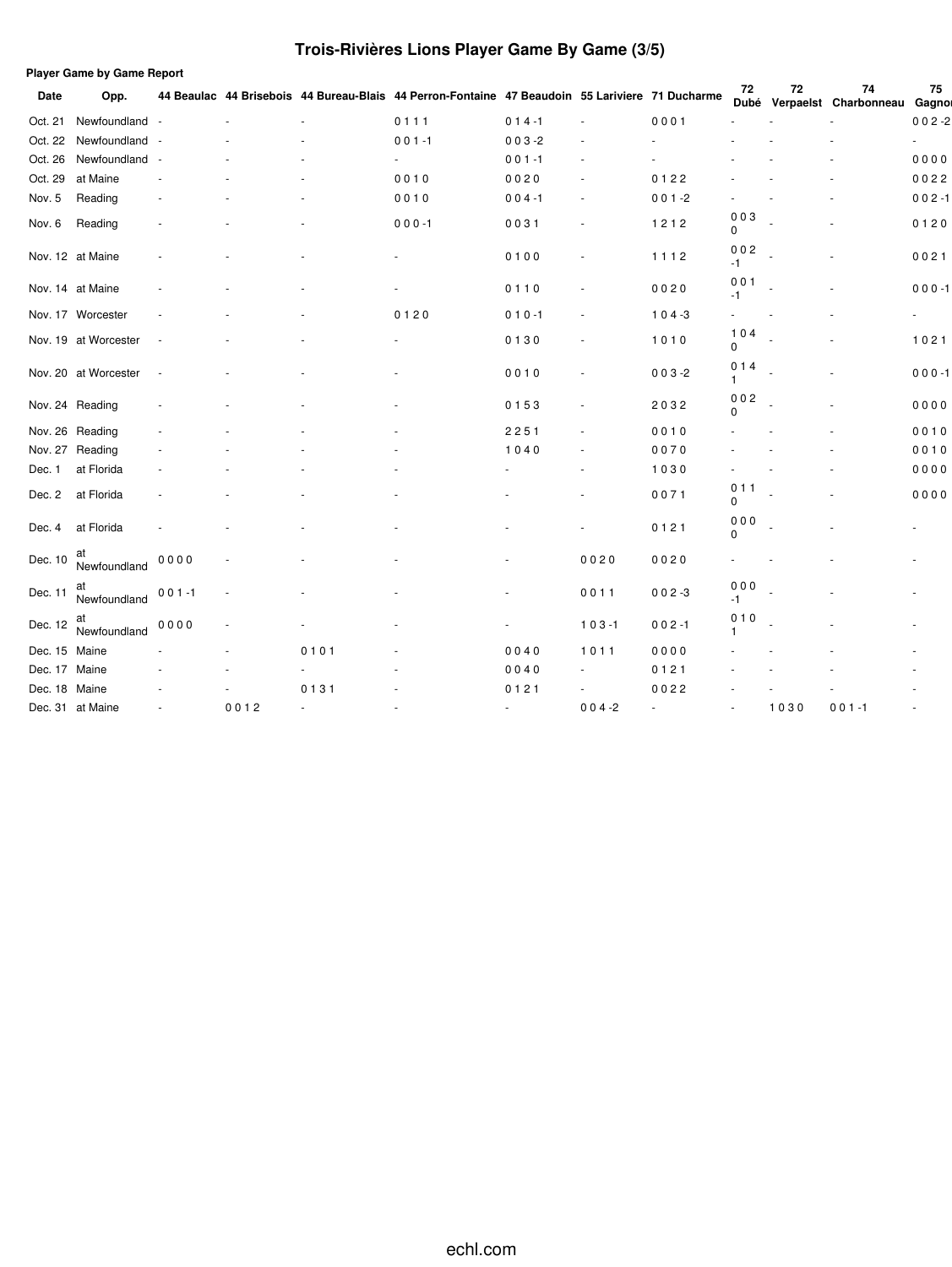# **Trois-Rivières Lions Player Game By Game (4/5)**

|               | Player Game by Game Report |      |      |      |                                                                                                                               |        |           |                          |           |        |                          |    |  |
|---------------|----------------------------|------|------|------|-------------------------------------------------------------------------------------------------------------------------------|--------|-----------|--------------------------|-----------|--------|--------------------------|----|--|
| Date          | Opp.                       |      |      |      | 82 Shaw 85 Éthier 89 Hinse 89 Khisamutdinov 89 St-Cyr 91 DeLuca 95 Labbé 98 Abbandonato 30 Desrosiers 33 Bérubé 33 Pagliarulo |        |           |                          |           |        |                          |    |  |
| Oct. 21       | Newfoundland               |      |      |      | $011 - 2$                                                                                                                     |        |           |                          | $001 - 1$ |        |                          |    |  |
| Oct. 22       | Newfoundland               |      |      |      | 1040                                                                                                                          |        |           |                          | $004 - 1$ | 2 20 L |                          |    |  |
| Oct. 26       | Newfoundland               |      |      |      | $004 - 1$                                                                                                                     |        |           |                          | $013 - 2$ |        |                          |    |  |
| Oct. 29       | at Maine                   |      |      |      |                                                                                                                               |        |           | ٠                        | 0030      | 0 34 W |                          |    |  |
| Nov. 5        | Reading                    |      |      |      |                                                                                                                               |        |           |                          | 1040      |        |                          |    |  |
| Nov. 6        | Reading                    |      |      |      | 1121                                                                                                                          |        |           | $\sim$                   | $006 - 2$ |        |                          |    |  |
|               | Nov. 12 at Maine           |      |      |      |                                                                                                                               |        |           |                          | 3140      | 7 30 W |                          |    |  |
|               | Nov. 14 at Maine           |      |      |      |                                                                                                                               |        |           | ٠                        | $011 - 1$ |        |                          | ۰  |  |
|               | Nov. 17 Worcester          |      |      |      | 0080                                                                                                                          |        |           |                          | $004 - 2$ | 4 14 L |                          | 19 |  |
|               | Nov. 19 at Worcester       |      |      |      |                                                                                                                               |        |           | ٠                        | 0111      | 1 28 W | $\overline{\phantom{a}}$ |    |  |
|               | Nov. 20 at Worcester       |      |      |      |                                                                                                                               |        |           |                          | 0101      | 3 30 L |                          |    |  |
|               | Nov. 24 Reading            | 0141 |      |      | 0031                                                                                                                          |        |           |                          | 1123      | 1 22 W |                          |    |  |
|               | Nov. 26 Reading            | 0223 |      |      | 1024                                                                                                                          |        |           |                          | 1240      |        |                          |    |  |
|               | Nov. 27 Reading            | 0211 |      |      | 0000                                                                                                                          |        |           |                          | 0121      | 2 28 W |                          |    |  |
| Dec. 1        | at Florida                 | 0012 |      |      | $000 - 1$                                                                                                                     |        |           |                          | 0220      | 4 28 W |                          |    |  |
| Dec. 2        | at Florida                 | 0131 |      |      | 0010                                                                                                                          |        |           |                          | 1170      | 2 35 W |                          |    |  |
| Dec. 4        | at Florida                 | 0012 |      |      |                                                                                                                               |        |           |                          | $409 - 1$ | 3 23 W |                          |    |  |
|               | Dec. 10 at Newfoundland -  |      |      |      |                                                                                                                               |        | 0100      | 0000                     |           | 2 50 W |                          |    |  |
|               | Dec. 11 at Newfoundland -  |      |      |      |                                                                                                                               |        | 0031      | 0000                     |           |        |                          |    |  |
|               | Dec. 12 at Newfoundland -  |      |      |      |                                                                                                                               | $\sim$ | 0151      | 0112                     |           | 4 38 W |                          |    |  |
| Dec. 15 Maine |                            |      |      |      |                                                                                                                               | 1172   | 1162      |                          |           | 2 25 W |                          |    |  |
| Dec. 17 Maine |                            | 0000 |      |      |                                                                                                                               | 0021   | 0030      |                          |           |        |                          |    |  |
| Dec. 18 Maine |                            | 0021 |      |      |                                                                                                                               | 0121   | 0111      | $\overline{\phantom{a}}$ | 1122      | 2 33 W |                          |    |  |
|               | Dec. 31 at Maine           | 0110 | 0000 | 0110 | $\overline{\phantom{a}}$                                                                                                      |        | $016 - 1$ | $\sim$                   |           |        | 4 25 L                   |    |  |
|               |                            |      |      |      |                                                                                                                               |        |           |                          |           |        |                          |    |  |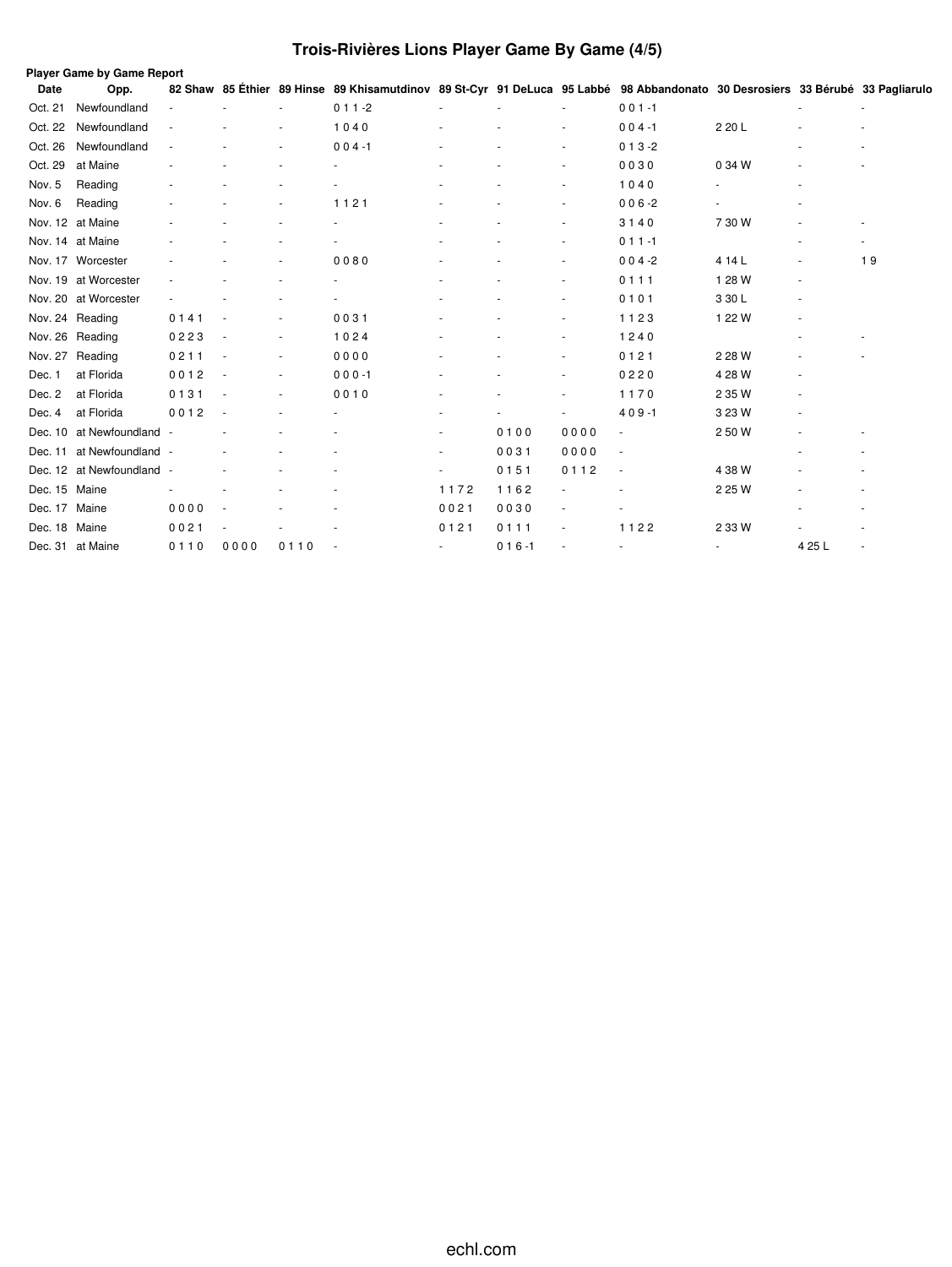# **Trois-Rivières Lions Player Game By Game (5/5)**

| <b>Player Game by Game Report</b> |                                |           |  |  |  |  |  |  |  |  |
|-----------------------------------|--------------------------------|-----------|--|--|--|--|--|--|--|--|
| Date                              | Opp.                           | 39 Poulin |  |  |  |  |  |  |  |  |
| Oct. 21                           | Newfoundland                   | 5 28 L    |  |  |  |  |  |  |  |  |
|                                   | Oct. 22 Newfoundland           |           |  |  |  |  |  |  |  |  |
|                                   | Oct. 26 Newfoundland           | 2 26 L    |  |  |  |  |  |  |  |  |
|                                   | Oct. 29 at Maine               |           |  |  |  |  |  |  |  |  |
|                                   | Nov. 5 Reading                 | 4 20 L    |  |  |  |  |  |  |  |  |
| Nov. 6                            | Reading                        | 3 24 W    |  |  |  |  |  |  |  |  |
|                                   | Nov. 12 at Maine               |           |  |  |  |  |  |  |  |  |
|                                   | Nov. 14 at Maine               | 4 31 L    |  |  |  |  |  |  |  |  |
|                                   | Nov. 17 Worcester              | ٠         |  |  |  |  |  |  |  |  |
|                                   | Nov. 19 at Worcester           |           |  |  |  |  |  |  |  |  |
|                                   | Nov. 20 at Worcester           |           |  |  |  |  |  |  |  |  |
|                                   | Nov. 24 Reading                |           |  |  |  |  |  |  |  |  |
|                                   | Nov. 26 Reading                | 1 25 W    |  |  |  |  |  |  |  |  |
|                                   | Nov. 27 Reading                |           |  |  |  |  |  |  |  |  |
| Dec. 1                            | at Florida                     |           |  |  |  |  |  |  |  |  |
|                                   | Dec. 2 at Florida              |           |  |  |  |  |  |  |  |  |
|                                   | Dec. 4 at Florida              |           |  |  |  |  |  |  |  |  |
|                                   | Dec. 10 at Newfoundland        |           |  |  |  |  |  |  |  |  |
|                                   | Dec. 11 at Newfoundland 4 29 L |           |  |  |  |  |  |  |  |  |
|                                   | Dec. 12 at Newfoundland        |           |  |  |  |  |  |  |  |  |
| Dec. 15 Maine                     |                                |           |  |  |  |  |  |  |  |  |
| Dec. 17 Maine                     |                                | 3 36 SOL  |  |  |  |  |  |  |  |  |
| Dec. 18 Maine                     |                                |           |  |  |  |  |  |  |  |  |
|                                   | Dec. 31 at Maine               |           |  |  |  |  |  |  |  |  |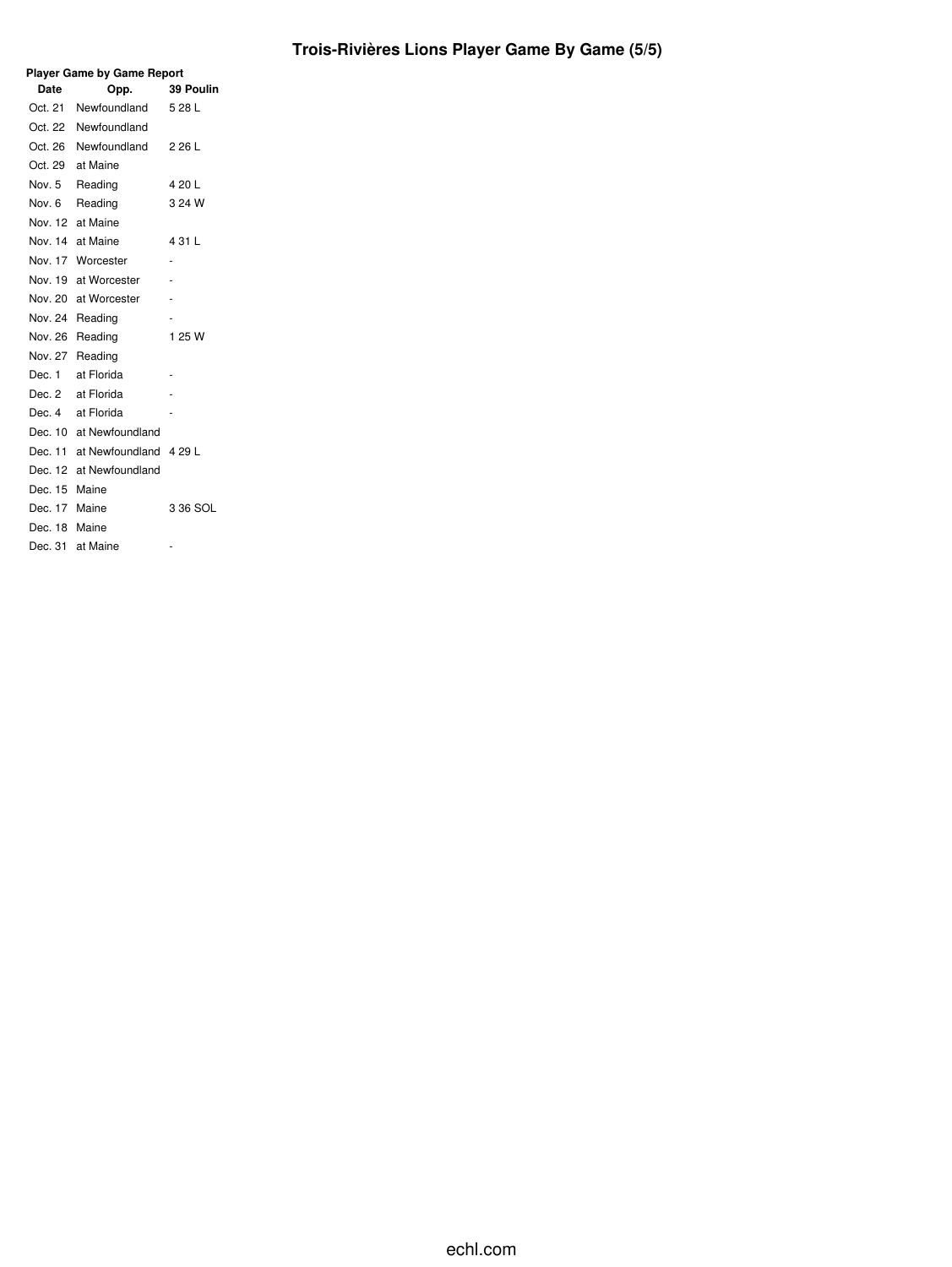# **Worcester Railers Player Game By Game (1/5)**

|         | Player Game by Game Report |        |      |           |                          |                          |           |      |      |                          |                  |                                                                                                             |
|---------|----------------------------|--------|------|-----------|--------------------------|--------------------------|-----------|------|------|--------------------------|------------------|-------------------------------------------------------------------------------------------------------------|
| Date    | Opp.                       |        |      |           |                          |                          |           |      |      |                          |                  | 4 Osmanski 4 Selman 5 Albano 6 Cornell 7 Coughlin 8 Adams 8 Butler 8 Gaudreau 8 Hart 9 Spetz 10 Christensen |
| Oct. 22 | at Maine                   |        |      | 1030      | $105 - 1$                |                          | $002 - 1$ |      |      |                          |                  |                                                                                                             |
| Oct. 23 | Maine                      |        |      | 0021      | 0011                     |                          | $000 - 2$ |      |      |                          |                  | 0021                                                                                                        |
| Oct. 27 | at Adirondack              |        |      | $001 - 3$ | 0130                     |                          |           |      |      |                          |                  | 0050                                                                                                        |
| Nov. 6  | Florida                    |        |      |           | $005 - 3$                | $002 - 2$                |           |      |      | ä,                       | $003 - 3$        | $104 - 2$                                                                                                   |
| Nov. 7  | Florida                    |        |      |           | $000 - 1$                | $000 - 1$                |           |      |      | ٠                        | 1010             | $000 - 2$                                                                                                   |
|         | Nov. 12 at Newfoundland -  |        |      |           | 0001                     | $\blacksquare$           | 0000      |      |      | ä,                       | 0110             | 0050                                                                                                        |
|         | Nov. 13 at Newfoundland -  |        |      |           | $001 - 1$                | 1224                     | $004 - 1$ |      |      | ٠                        | 0000             | 1050                                                                                                        |
|         | Nov. 14 at Newfoundland -  |        |      |           | 0000                     | $000 - 2$                | $021 - 1$ |      |      | $\overline{\phantom{a}}$ | 0021             |                                                                                                             |
|         | Nov. 17 at Trois-Rivières  | $\sim$ |      |           | 0031                     | $\overline{\phantom{a}}$ | 0122      | ٠    |      | $\sim$                   | 0001             | 1142                                                                                                        |
|         | Nov. 19 Trois-Rivières     |        |      |           |                          |                          | 0030      |      |      | ä,                       | 0010             | $001 - 1$                                                                                                   |
|         | Nov. 20 Trois-Rivières     |        |      |           |                          | 0112                     | 1020      |      |      | $\overline{\phantom{a}}$ | $001 - 1$        | 1020                                                                                                        |
|         | Nov. 24 at Maine           |        |      |           |                          | $011 - 1$                |           |      |      | ä,                       | 0011             | 0030                                                                                                        |
| Nov. 26 | at Adirondack              |        |      |           |                          | 1023                     |           |      |      | $\overline{\phantom{a}}$ | 0122             | 0242                                                                                                        |
| Nov. 28 | Newfoundland               |        |      |           |                          | 0010                     |           |      |      |                          | $001 - 1$        | 0000                                                                                                        |
| Dec. 1  | Maine                      |        |      |           |                          | 1020                     |           |      |      | ٠                        | 0020             | $\overline{\phantom{a}}$                                                                                    |
| Dec. 3  | Adirondack                 |        |      |           |                          | 1020                     |           |      |      | ٠                        | $001 - 1 -$      |                                                                                                             |
| Dec. 8  | Maine                      |        | ٠    | 0123      | $\overline{\phantom{a}}$ | 1163                     |           |      |      | $\overline{a}$           | 0000             | $\overline{\phantom{a}}$                                                                                    |
| Dec. 10 | at Maine                   |        |      |           |                          | 0110                     |           |      |      | ٠                        | $000 - 1 -$      |                                                                                                             |
| Dec. 11 | Maine                      |        |      |           |                          | 0030                     |           |      |      |                          |                  |                                                                                                             |
| Dec. 26 | Adirondack                 |        |      | $002 - 1$ | $\overline{\phantom{a}}$ | $001 - 2$                |           |      |      |                          | $003-3 -$        |                                                                                                             |
| Dec. 29 | at Maine                   |        |      | 2160      | ÷,                       |                          |           |      |      | 0102                     | $001 - 1024 - 2$ |                                                                                                             |
| Dec. 31 | at Reading                 |        | 0030 | 0010      | $\overline{\phantom{a}}$ |                          |           | ٠    | 0010 | $\blacksquare$           | $000 - 1 -$      |                                                                                                             |
| Jan. 2  | Reading                    |        |      | 0141      |                          | $020 - 1$                |           | 1223 |      | ä,                       | $0001 -$         |                                                                                                             |
| Jan. 7  | at Reading                 |        |      |           |                          |                          |           |      |      | ä,                       | $000-2 -$        |                                                                                                             |
| Jan. 8  | at Reading                 |        |      |           |                          |                          |           |      |      |                          | $001 - 2 -$      |                                                                                                             |
| Jan. 12 | Maine                      |        |      | 0001      |                          |                          |           |      |      | $\overline{\phantom{a}}$ | 0001             | $\sim$                                                                                                      |
| Jan. 14 | Reading                    | 0010   |      | $002 - 1$ |                          |                          |           |      |      |                          | $101 - 2 -$      |                                                                                                             |
| Jan. 15 | Reading                    |        |      | 0010      |                          |                          |           |      |      |                          | 0021             | $\sim$                                                                                                      |
| Jan. 17 | at Reading                 |        |      | 0220      |                          | $001 - 1$                |           | ÷.   |      |                          | $000 - 1 -$      |                                                                                                             |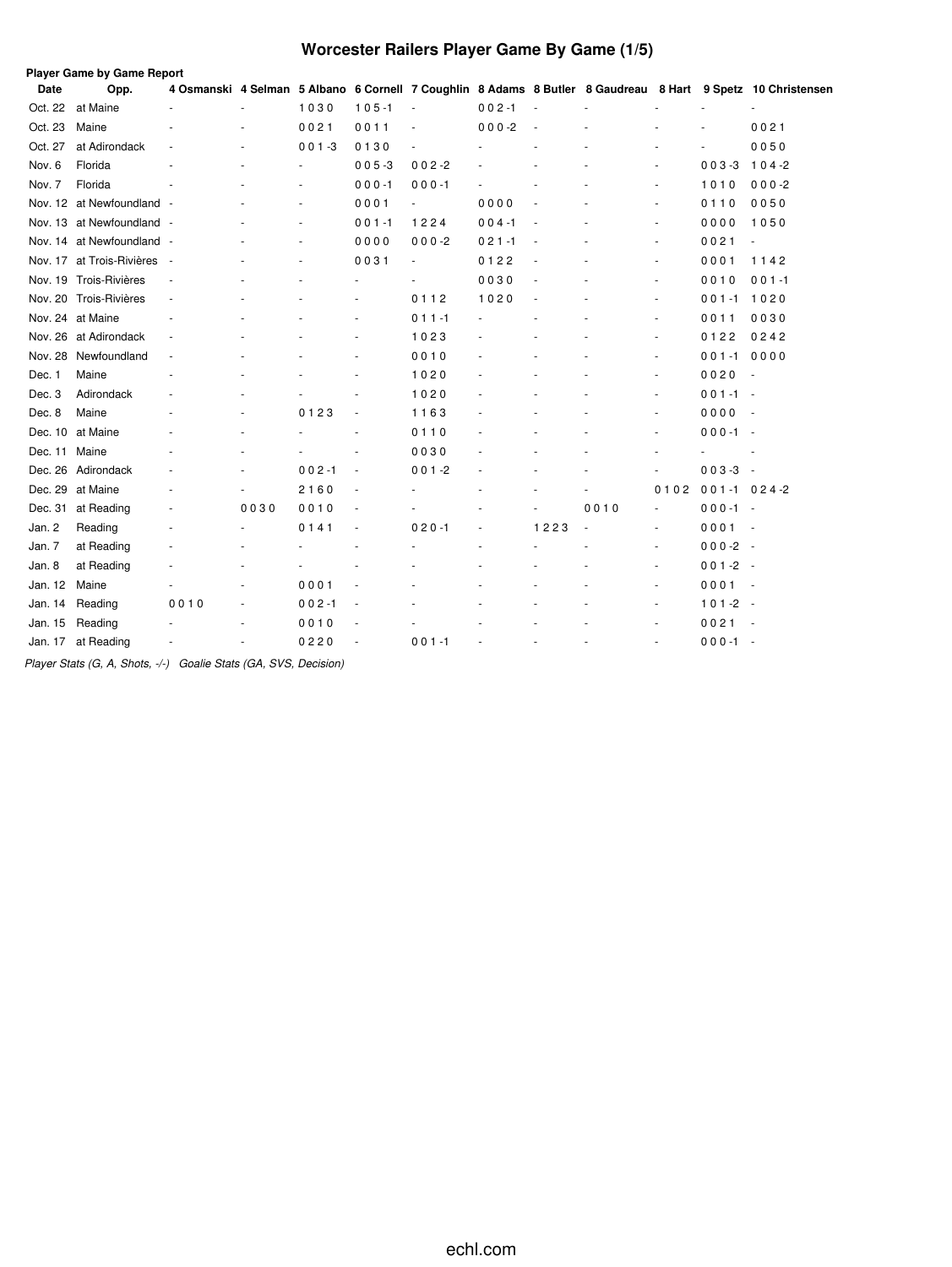# **Worcester Railers Player Game By Game (2/5)**

|               | <b>Player Game by Game Report</b> |                          |                |           |           |           |                                                                                       |                |                |                       |                 |                    |  |
|---------------|-----------------------------------|--------------------------|----------------|-----------|-----------|-----------|---------------------------------------------------------------------------------------|----------------|----------------|-----------------------|-----------------|--------------------|--|
| Date          | Opp.                              |                          |                |           |           |           | 11 Vesey 12 Beaudoin 13 Gallagher 13 LaFerriere 13 McCarthy 14 Smotherman 15 Thompson |                | 16<br>Hayhurst | 17<br><b>Besinger</b> | 17<br>Washkurak | 18<br><b>Block</b> |  |
| Oct. 22       | at Maine                          | $003 - 1$                | $\blacksquare$ |           | $001 - 1$ | 0110      | $003 - 2$                                                                             | $015 - 1$      | $103 - 1$      |                       | $006 - 1$       |                    |  |
| Oct. 23       | Maine                             | 2042                     | 0223           |           |           | 0010      | 0171                                                                                  | $002 - 2$      | 0112           |                       |                 |                    |  |
| Oct. 27       | at Adirondack                     | 0010                     | 1020           |           |           | $000 - 1$ | 1030                                                                                  | $\blacksquare$ | $003 - 1$      |                       |                 |                    |  |
| Nov. 6        | Florida                           | $012 - 2$                |                |           |           | 0111      | 0000                                                                                  | 0040           | 0220           |                       |                 |                    |  |
| Nov. 7        | Florida                           | $001 - 1$                |                |           |           | 0000      | 0100                                                                                  | 0021           | $001 - 2$      |                       |                 |                    |  |
| Nov. 12       | at<br>Newfoundland                | 0000                     |                |           |           | 0000      | 0040                                                                                  | 1080           | 1121           |                       |                 |                    |  |
| Nov. 13       | at<br>Newfoundland                |                          |                |           |           | 0003      |                                                                                       | 0030           | $102 - 1$      |                       |                 |                    |  |
| Nov. 14       | at<br>Newfoundland                | 1232                     |                |           |           | 0000      | 2051                                                                                  |                | 0060           |                       |                 |                    |  |
| Nov. 17       | at<br>Trois-Rivières              | $000 - 1$                |                |           |           | 0001      | 0121                                                                                  | 1122           | 0031           |                       |                 |                    |  |
|               | Nov. 19 Trois-Rivières            | 0011                     |                |           |           | 0001      | 0040                                                                                  | $002 - 2$      | 0021           |                       |                 |                    |  |
|               | Nov. 20 Trois-Rivières            | 0021                     |                |           |           |           | $002 - 1$                                                                             | 0151           | 0141           |                       |                 |                    |  |
|               | Nov. 24 at Maine                  | $002 - 1$                | 0021           |           |           |           | 0050                                                                                  |                | $001 - 1$      |                       |                 |                    |  |
| Nov. 26       | at Adirondack                     | 0031                     | $003 - 1$      |           |           |           | 1342                                                                                  |                | 1141           |                       |                 |                    |  |
| Nov. 28       | Newfoundland                      | $005 - 1$                | $000 - 2$      |           |           |           | $002 - 3$                                                                             |                | $001 - 2$      |                       |                 |                    |  |
| Dec. 1        | Maine                             | 0010                     | 0131           |           |           |           | 0161                                                                                  |                | $004 - 1$      |                       |                 |                    |  |
| Dec. 3        | Adirondack                        | 0150                     | $011 - 1$      |           |           |           | 0020                                                                                  |                | 0130           | 0030                  |                 |                    |  |
| Dec. 8        | Maine                             | $\blacksquare$           | $004 - 3$      |           |           |           | 1130                                                                                  |                | 1062           | 0010                  |                 |                    |  |
|               | Dec. 10 at Maine                  | $014 - 1$                | 1070           |           |           |           | 0021                                                                                  |                | 0031           | $001 - 2$             |                 |                    |  |
| Dec. 11 Maine |                                   | 0030                     | 1143           |           |           |           | 3143                                                                                  | 0010           | 0030           | 0020                  |                 |                    |  |
| Dec. 26       | Adirondack                        | $002 - 2$                | $005 - 1$      |           |           |           | $005 - 2$                                                                             |                | $006 - 3$      |                       |                 |                    |  |
| Dec. 29       | at Maine                          | $\overline{\phantom{a}}$ | $014 - 1$      |           |           |           | $206 - 4$                                                                             |                | $026 - 5$      |                       |                 |                    |  |
|               | Dec. 31 at Reading                | $\overline{\phantom{a}}$ | $002 - 1$      | $001 - 1$ |           |           | $002 - 1$                                                                             |                |                | $001 - 1$             |                 |                    |  |
| Jan. 2        | Reading                           | $\overline{\phantom{a}}$ | 1133           |           |           |           | 1111                                                                                  |                |                | 0010                  |                 | 0001               |  |
| Jan. 7        | at Reading                        | 0021                     | $002 - 2$      |           | 0011      | $001 - 1$ | 2042                                                                                  |                | 0111           |                       |                 |                    |  |
| Jan. 8        | at Reading                        | 0010                     | $002 - 3$      |           | $012 - 1$ | $000 - 1$ | $012 - 1$                                                                             |                | 0010           |                       |                 |                    |  |
| Jan. 12       | Maine                             | 1142                     | 1133           |           |           | 0002      |                                                                                       |                | ٠              | 0111                  |                 |                    |  |
| Jan. 14       | Reading                           | 0101                     | 1131           |           |           | $001 - 2$ |                                                                                       |                | ٠              | $003 - 3$             |                 |                    |  |
| Jan. 15       | Reading                           | 0022                     | 1022           |           |           | $000 - 1$ |                                                                                       |                |                | 0010                  |                 |                    |  |
| Jan. 17       | at Reading                        | $015 - 2$                | $001 - 3$      |           |           | $000-2$   |                                                                                       |                | 1221           | $001 - 3$             |                 |                    |  |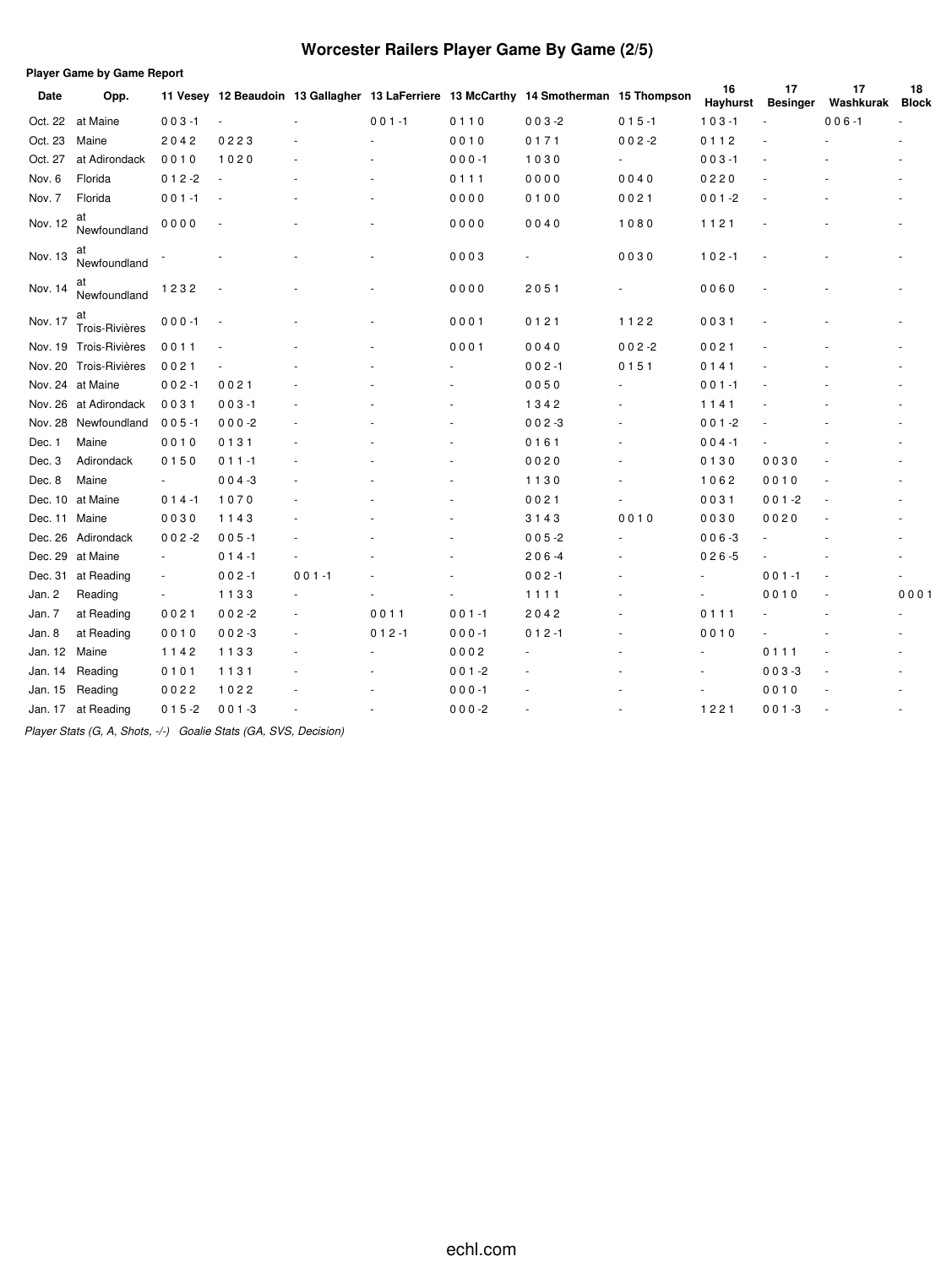# **Worcester Railers Player Game By Game (3/5)**

|               | Player Game by Game Report  |                          |           |           |           |                          |                                                                                                                          |                          |           |                          |           |                          |
|---------------|-----------------------------|--------------------------|-----------|-----------|-----------|--------------------------|--------------------------------------------------------------------------------------------------------------------------|--------------------------|-----------|--------------------------|-----------|--------------------------|
| Date          | Opp.                        |                          |           |           |           |                          | 18 Newkirk 18 Procopio 19 Bibeau 19 Paliani 20 Cloonan 20 Ordoobadi 20 Roche 21 Furgele 22 Salvaggio 23 Olsson 24 Coskey |                          |           |                          |           |                          |
| Oct. 22       | at Maine                    |                          |           | $014 - 1$ |           |                          |                                                                                                                          |                          |           |                          |           |                          |
| Oct. 23       | Maine                       |                          |           | 1010      |           |                          |                                                                                                                          |                          |           |                          |           |                          |
| Oct. 27       | at Adirondack               |                          |           | 0010      |           |                          |                                                                                                                          |                          |           |                          |           |                          |
| Nov. 6        | Florida                     |                          |           | $005 - 2$ |           |                          |                                                                                                                          |                          | 1031      |                          | $000-2$   |                          |
| Nov. 7        | Florida                     |                          |           | 0120      |           |                          |                                                                                                                          | $\sim$                   | 0000      | $\sim$                   | 0010      |                          |
|               | Nov. 12 at Newfoundland -   |                          |           | 0010      |           |                          |                                                                                                                          | $\sim$                   | 0021      | ä,                       |           |                          |
|               | Nov. 13 at Newfoundland -   |                          |           | 0121      |           |                          |                                                                                                                          |                          | 0043      | $\sim$                   | 1121      |                          |
|               | Nov. 14 at Newfoundland -   |                          |           |           |           |                          |                                                                                                                          |                          | $001 - 1$ |                          | $000 -4$  |                          |
|               | Nov. 17 at Trois-Rivières - |                          | ٠         | 2141      |           |                          |                                                                                                                          |                          |           |                          |           |                          |
|               | Nov. 19 Trois-Rivières      |                          |           | 0010      |           |                          |                                                                                                                          |                          | 0010      |                          |           |                          |
|               | Nov. 20 Trois-Rivières      | $\overline{\phantom{a}}$ |           |           |           |                          |                                                                                                                          |                          | 0000      | ٠                        | 1051      |                          |
|               | Nov. 24 at Maine            |                          | $001 - 1$ |           |           |                          |                                                                                                                          |                          | 0000      | $\sim$                   | 0121      |                          |
|               | Nov. 26 at Adirondack       | $\overline{\phantom{a}}$ | 0010      |           |           |                          |                                                                                                                          | $\overline{\phantom{a}}$ | 0241      | $\overline{\phantom{a}}$ | 3141      |                          |
|               | Nov. 28 Newfoundland        | $\overline{\phantom{a}}$ | 0000      |           |           |                          |                                                                                                                          | $\overline{\phantom{a}}$ | $001 - 1$ | $\sim$                   | 0000      |                          |
| Dec. 1        | Maine                       |                          |           |           |           |                          |                                                                                                                          |                          | 0020      | $\overline{\phantom{a}}$ | 0031      | $\overline{\phantom{a}}$ |
| Dec. 3        | Adirondack                  |                          |           |           |           |                          |                                                                                                                          |                          | 0010      | $\overline{\phantom{a}}$ | $106 - 1$ | $\sim$                   |
| Dec. 8        | Maine                       |                          |           |           |           |                          |                                                                                                                          |                          | 0220      | $\overline{\phantom{a}}$ | $003 - 1$ | $\sim$                   |
|               | Dec. 10 at Maine            |                          |           |           |           | 0000                     |                                                                                                                          | 0000                     | 0020      | $\sim$                   | 0160      | $\sim$                   |
| Dec. 11 Maine |                             | 0322                     |           |           |           |                          |                                                                                                                          |                          | 0222      | $\blacksquare$           | 0040      |                          |
|               | Dec. 26 Adirondack          |                          |           |           |           |                          | 0040                                                                                                                     |                          |           | 0020                     | $000-2$   |                          |
|               | Dec. 29 at Maine            |                          |           |           | $207 - 1$ |                          | 1121                                                                                                                     |                          |           |                          |           |                          |
|               | Dec. 31 at Reading          |                          |           | $\sim$    | 0000      | $\sim$                   | 0000                                                                                                                     |                          | 0010      |                          |           |                          |
| Jan. 2        | Reading                     |                          |           |           | 0010      | $\sim$                   | 0000                                                                                                                     |                          | 0001      | ٠                        | $103 - 1$ | $\overline{\phantom{a}}$ |
| Jan. 7        | at Reading                  | 0110                     |           | ×.        | $000 - 1$ | $\overline{\phantom{a}}$ |                                                                                                                          | ٠                        | 0011      |                          | 0050      | $000 - 1$                |
| Jan. 8        | at Reading                  | $002 - 2$                |           | $\sim$    | 0010      | $\overline{\phantom{a}}$ |                                                                                                                          |                          | 0110      |                          | $016 - 3$ | $103 - 1$                |
| Jan. 12       | Maine                       | 0031                     |           | $\sim$    | 0020      | $\overline{\phantom{a}}$ | 0030                                                                                                                     |                          |           |                          | ÷         | 0122                     |
| Jan. 14       | Reading                     | $004 - 3$                |           | ٠         | $000 - 1$ | $\overline{\phantom{a}}$ | $005 - 1$                                                                                                                |                          |           |                          | $002 - 2$ | 1222                     |
| Jan. 15       | Reading                     | 0022                     |           |           | $001 - 1$ |                          | 0010                                                                                                                     |                          |           |                          | $001 - 1$ |                          |
|               | Jan. 17 at Reading          | $003 - 4$                |           |           |           | $\sim$                   | $\sim$                                                                                                                   |                          |           |                          | $102 - 2$ |                          |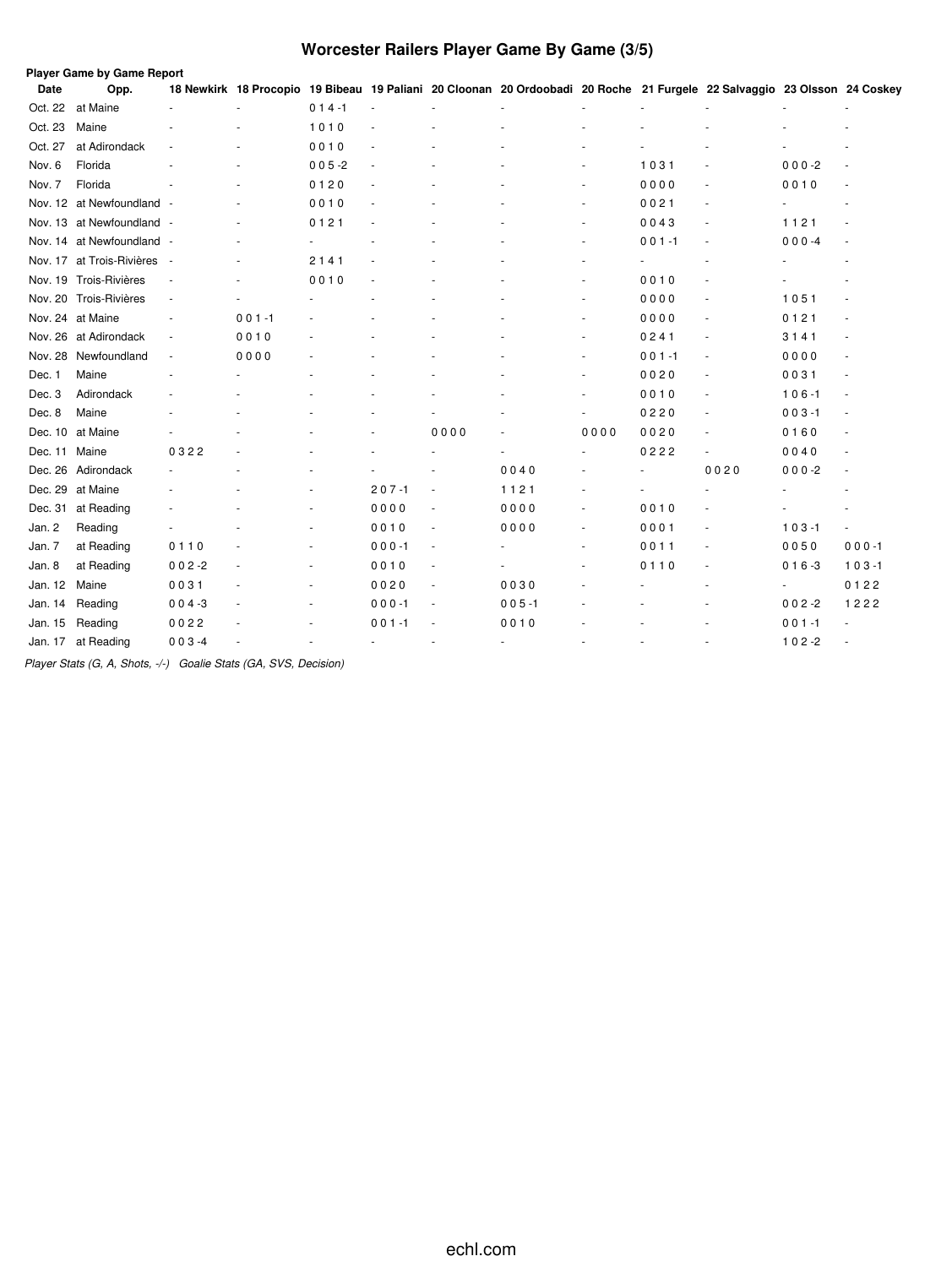# **Worcester Railers Player Game By Game (4/5)**

|             | Player Game by Game Report  |                          |           |                                                                                                                 |      |           |      |           |                          |                          |           |                          |
|-------------|-----------------------------|--------------------------|-----------|-----------------------------------------------------------------------------------------------------------------|------|-----------|------|-----------|--------------------------|--------------------------|-----------|--------------------------|
| <b>Date</b> | Opp.                        |                          |           | 24 Starrett 25 Jozefek 27 McGurty 44 Burns 44 Cullen 61 Leen 61 Pierog 61 Sredl 72 Callin 81 Repaci 86 Boudrias |      |           |      |           |                          |                          |           |                          |
| Oct. 22     | at Maine                    |                          | 0030      | 0030                                                                                                            |      |           |      |           |                          | 0020                     | 0270      |                          |
| Oct. 23     | Maine                       |                          | $\sim$    | $001 - 1$                                                                                                       |      |           |      | 1130      | $\overline{\phantom{a}}$ | $002 - 2$                | ÷,        | $010 - 1$                |
| Oct. 27     | at Adirondack               | ä,                       | $000-3$   | 0101                                                                                                            |      |           |      | $004 - 2$ | ä,                       | 0000                     |           | 0100                     |
| Nov. 6      | Florida                     |                          | ä,        | 0010                                                                                                            |      |           |      |           | $\sim$                   | $000 - 1$                | 0020      | $\sim$                   |
| Nov. 7      | Florida                     |                          |           | $000 - 1$                                                                                                       |      |           |      |           |                          | $\overline{\phantom{a}}$ | $003 - 2$ | $\overline{\phantom{a}}$ |
|             | Nov. 12 at Newfoundland -   |                          | 0110      | 0010                                                                                                            |      |           |      |           |                          | 0121                     | 0021      | ä,                       |
|             | Nov. 13 at Newfoundland -   |                          | $012 - 1$ | 0010                                                                                                            |      |           |      |           |                          | 1292                     | $001 - 1$ | $\sim$                   |
|             | Nov. 14 at Newfoundland -   |                          | 0020      | 0000                                                                                                            |      |           |      |           | ÷,                       | 0010                     | 0040      | ä,                       |
|             | Nov. 17 at Trois-Rivières - |                          | 0111      | 0001                                                                                                            |      |           | ٠    | 1131      | $\sim$                   | 1041                     | ÷,        | 0213                     |
|             | Nov. 19 Trois-Rivières      | ä,                       | $102 - 2$ | $003 - 2$                                                                                                       |      |           |      | $004 - 1$ | ä,                       | $002 - 2$                |           | 0020                     |
|             | Nov. 20 Trois-Rivières      | $\blacksquare$           | 0021      | 0012                                                                                                            |      |           |      | 0030      | $\overline{\phantom{a}}$ | 0020                     |           | 0112                     |
|             | Nov. 24 at Maine            |                          | 0011      | 0030                                                                                                            |      |           |      |           |                          | $103 - 1$                | 1031      | $001 - 1$                |
| Nov. 26     | at Adirondack               | $\overline{\phantom{a}}$ | 0000      | 0023                                                                                                            |      |           |      |           | ٠                        | 0161                     | 2151      | 0020                     |
| Nov. 28     | Newfoundland                | $\overline{\phantom{a}}$ | $000 - 2$ | $000 - 3$                                                                                                       | ÷,   |           |      |           |                          | 0020                     | $001 - 2$ | 0000                     |
| Dec. 1      | Maine                       | $\sim$                   | $002 - 1$ | 0020                                                                                                            | ٠    | $010 - 1$ |      |           |                          | 0130                     | 0021      | $000 - 1$                |
| Dec. 3      | Adirondack                  | $\sim$                   | 0030      | $001 - 1$                                                                                                       | ٠    | 0020      |      |           |                          | ÷.                       | 0040      | 0020                     |
| Dec. 8      | Maine                       | ٠                        | 0020      | ä,                                                                                                              | ٠    | $002 - 1$ | ٠    |           | ٠                        | 2132                     | 1261      | 0011                     |
| Dec. 10     | at Maine                    |                          |           |                                                                                                                 | ÷,   | $102 - 2$ |      |           |                          | ä,                       | 0141      | $000 - 1$                |
| Dec. 11     | Maine                       |                          |           |                                                                                                                 | ÷,   | 0011      |      |           |                          |                          | 0131      | 0021                     |
| Dec. 26     | Adirondack                  |                          |           | $001 - 1$                                                                                                       |      |           |      |           |                          |                          |           | $001 - 1$                |
| Dec. 29     | at Maine                    |                          | ä,        | $001 - 4$                                                                                                       |      |           |      |           |                          | $025 - 5$                | ä,        | 0221                     |
| Dec. 31     | at Reading                  | 0000                     | ٠         | L,                                                                                                              | 0000 |           | 0000 | ÷,        |                          | ٠                        | 0010      | 0010                     |
| Jan. 2      | Reading                     |                          |           | 0000                                                                                                            |      |           |      |           |                          |                          | 1151      | 0000                     |
| Jan. 7      | at Reading                  |                          |           | 0010                                                                                                            | ä,   | $000 - 2$ |      |           |                          |                          | $002 - 2$ | 0022                     |
| Jan. 8      | at Reading                  |                          |           |                                                                                                                 | ä,   | $003 - 2$ |      |           | $001 - 1$                | $\sim$                   | $103 - 3$ | $001 - 1$                |
| Jan. 12     | Maine                       |                          |           | 0031                                                                                                            | ٠    | 1042      |      | ٠         | 0000                     | $\overline{\phantom{a}}$ | 1122      | 0021                     |
| Jan. 14     | Reading                     |                          |           |                                                                                                                 |      | $001 - 1$ |      |           | 0030                     | $\overline{\phantom{a}}$ | $003 - 3$ | 0000                     |
| Jan. 15     | Reading                     |                          |           | 0000                                                                                                            | ÷,   | 1011      |      |           | 0021                     | $\overline{\phantom{a}}$ | $004 - 1$ | 0010                     |
| Jan. 17     | at Reading                  |                          |           | 0020                                                                                                            |      | $000-3$   |      |           | 0010                     |                          | 1251      | $011 - 1$                |